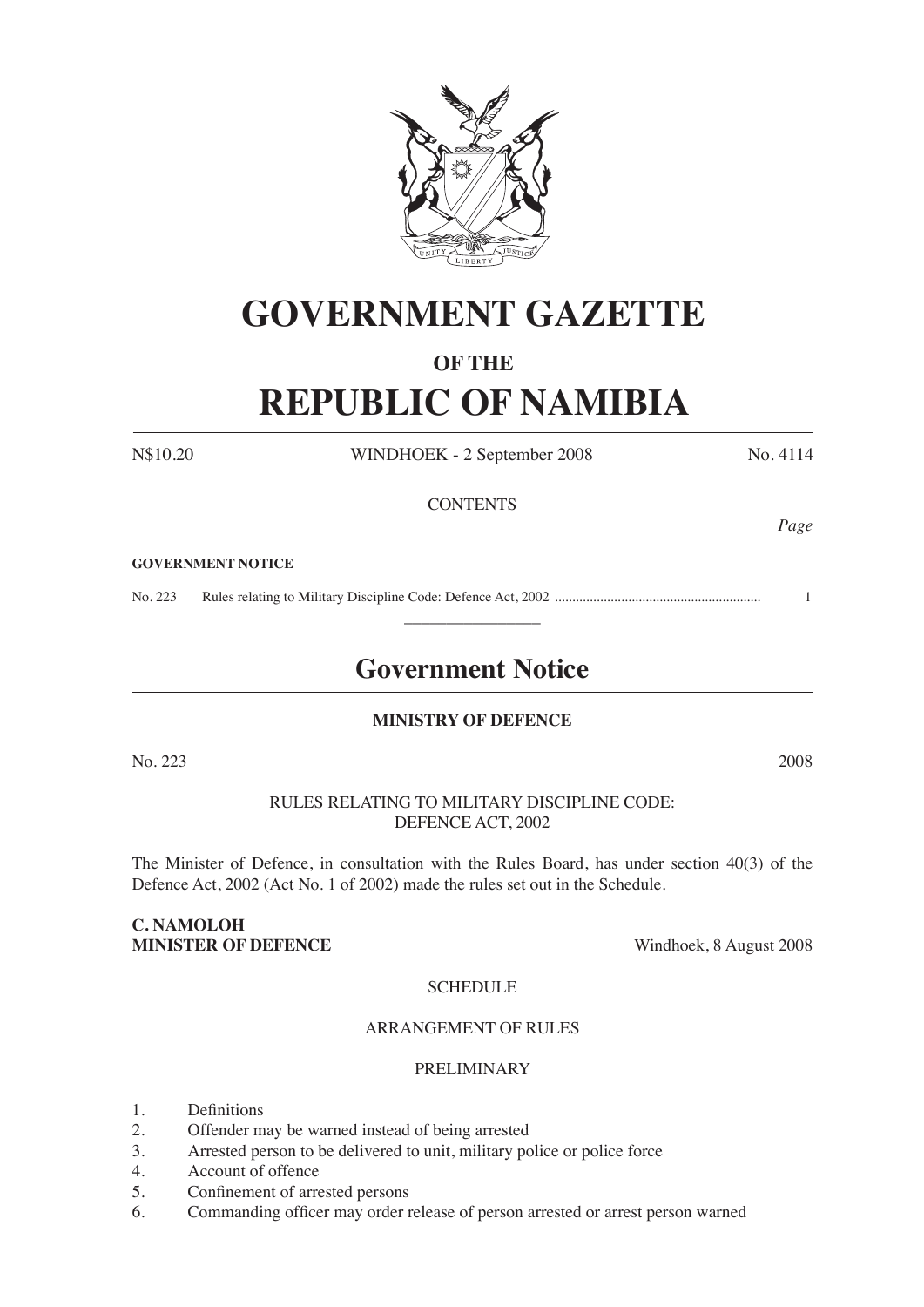## PROCEEDINGS BEFORE TRIAL OFFICER

- 7. Prosecutor at trial by trial officer
- 8. General duties of prosecutor at trial by trial officer
- 9. Investigation of case and framing of charge
- 10. Person arrested or warned to be brought before commanding officer
- 11. Proceedings before commanding officer with delegated powers
- 12. Duties of adjutant where case referred to commanding officer of unit
- 13. Evidence taken by commanding officer with delegated powers considered to have been taken by commanding officer of unit
- 14. Commanding officer deriving powers from convening authority
- 15. Penal jurisdiction of commanding officer deriving powers from convening authority
- 16. Deprivation of pay instead of detention or confinement to barracks
- 17. Duties of commanding officer having no jurisdiction deriving powers from convening authority
- 18. Duties of commanding officer when officer or warrant officer brought before him or her
- 19. Powers of convening authority
- 20. Powers of chief of staff and convening authority when officer or warrant officer brought before him or her
- 21. Penal jurisdiction of convening authority
- 22. Proceedings before trial officer held in private
- 23. Recusal of trial officer
- 24. Accused to plead to every charge
- 25. Accused refusing or failing to plead
- 26. Rights of accused before pleading
- 27. Pleas
- 28. Procedure on plea of guilty
- 29. Change of plea of guilty
- 30. Procedure on plea of not guilty
- 31. Change of plea of not guilty
- 32. Finding and sentence
- 33. Publication of sentence
- 34. Evidence to be given under oath
- 35. Recording of proceedings
- 36. Conversion of trial into preliminary investigation<br>37. Joint trials before trial officer
- Joint trials before trial officer

## TRIAL BY COURT MARTIAL

- 38. Preparation of charge
- 39. Appointment of members and other officers of a court martial
- 40. Waiting members
- 41. Officers under instruction
- 42. Prosecutor
- 43. Defending officer
- 44. Qualifications of judge-advocate
- 45. Recusal of members of court martial or judge-advocate
- 46. Convening of court martial
- 47. Contents of convening order
- 48. Duties of convening authority and commanding officer of accused after court martial has been convened
- 49. Proceedings of the court martial in closed court
- 50. Proceedings of court martial in open court
- 51. Objections to members of court martial
- 52. No objection against certain officers
- 53. Members of court martial and judge-advocate to take oath or make affirmation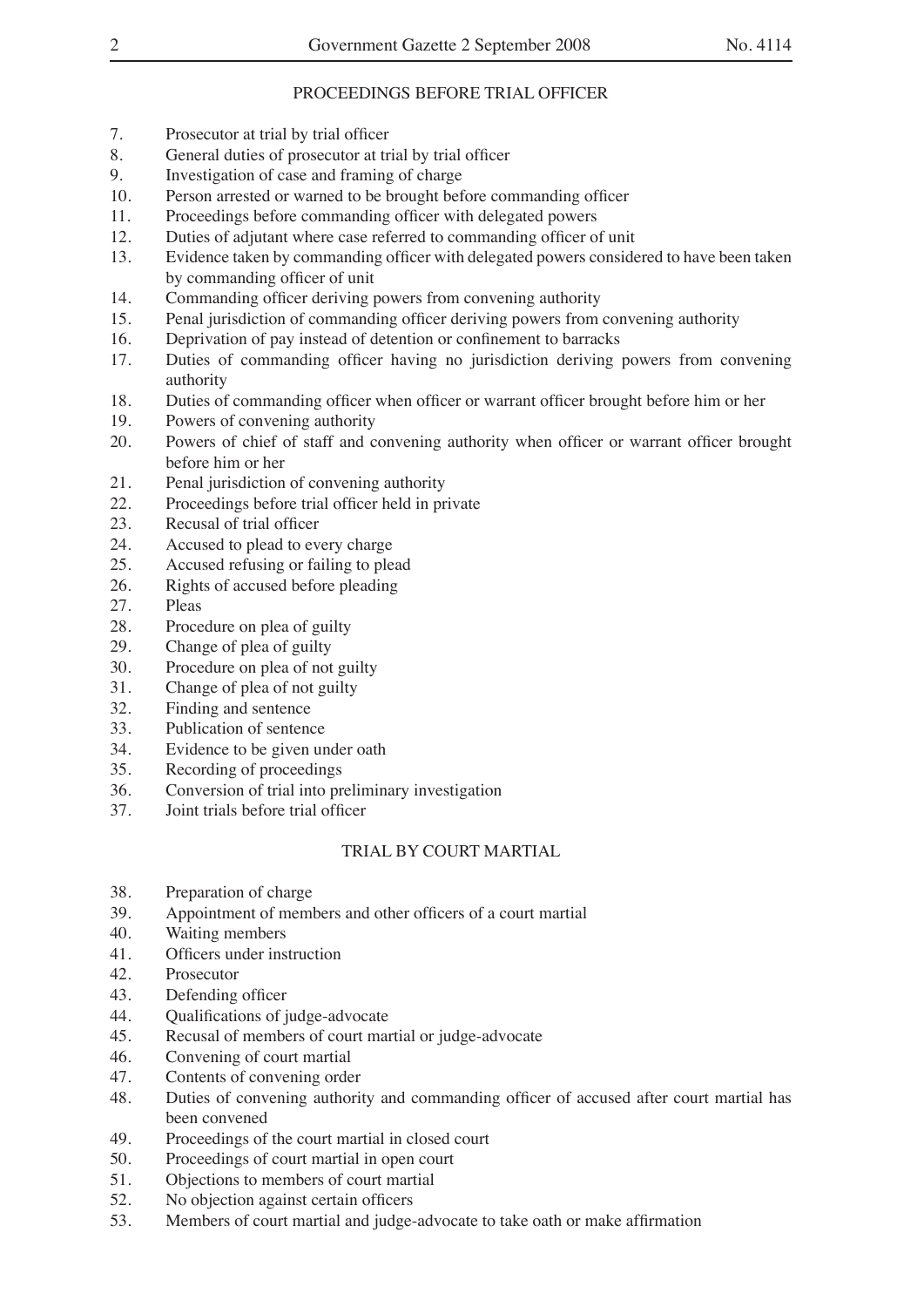- 54. Interpreter and shorthand writer to take oath or make affirmation
- 55. Rights of accused not supplied with documents or unable to prepare defence
- 56. Accused to plead to every charge
- 57. Rights of accused before pleading at court martial
- 58. Procedure on objection to jurisdiction
- 59. Procedure on objection to charge
- 60. Pleas at trial by court martial
- 61. Pleas other than guilty or not guilty
- 62. Procedure on plea of guilty
- 63. Amendment of charge after plea
- 64. Change of plea of not guilty
- 65. Power to withdraw charge or stop prosecution
- 66. Opening address by prosecutor
- 67. Evidence for the prosecution
- 68. Rights of accused at close of case for prosecution
- 69. Meaning of prima facie
- 70. Rights of accused where application for acquittal is refused
- 71. Opening address by defence
- 72. Evidence for defence
- 73. Court martial may examine, recall or call witnesses
- 74 Judge-advocate may examine witnesses
- 75. Prosecution and defence may address court martial at conclusion of evidence
- 76. Opinion by judge-advocate
- 77. Finding to be considered in closed court
- 78. Quantum of evidence required for conviction
- 79. Announcement of finding
- 80. Procedure after conviction
- 81. Detention of accused pending confirmation of finding and sentence
- 82. Confirmation of finding and sentence
- 83. Publication and promulgation of sentence
- 84. Recording of evidence
- 85. Recording of proceedings
- 86. How decisions or vote of court martial to be arrived at or determined
- 87. Members of court martial to take oath or make affirmation only once in relation to a case
- 88. Accused may consult his or her legal representative and procure witnesses
- 89. Legal representative may speak for accused
- 90. Illness of accused
- 91. Separation of trials
- 92. General duties of president of court martial
- 93. General duties of judge-advocate
- 94. General duties of prosecutor and legal representative
- 95. Death or absence of judge-advocate

## REVIEW OF FINDING AND SENTENCE

- 96. Review of sentences passed by commanding officer with delegated powers
- 97. Review of sentences of life imprisonment and other severe sentences
- 98. Application by offender for review by council of review
- 99. Meaning of expression "chief of staff" in rules 97 and 98
- 100. Review by council of review
- 101. Powers, duties and qualifications of members of board of review

## CHARGE SHEET AND CHARGES

- 102. Charge sheets and errors in description of accused
- 103. Charges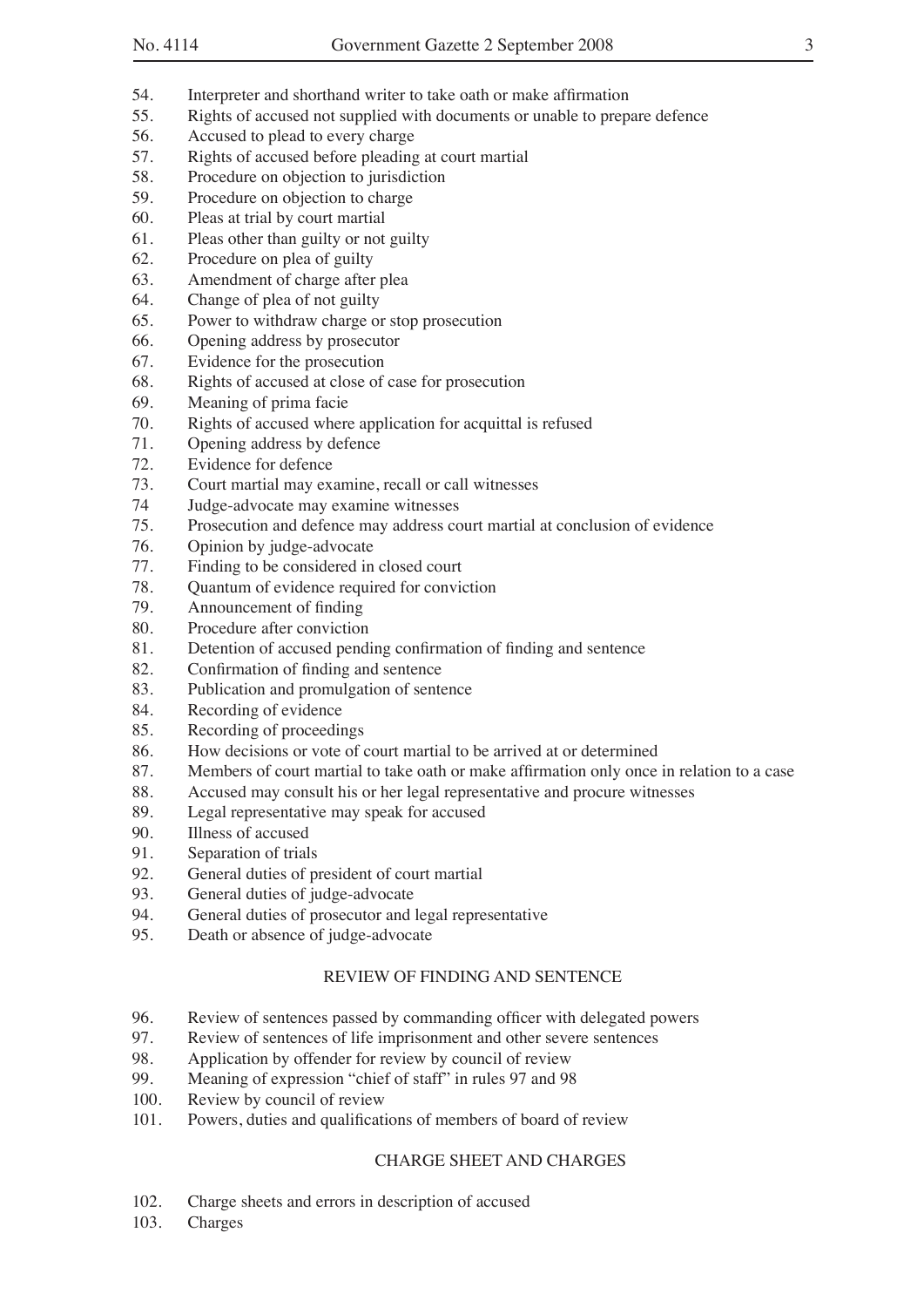## PRELIMINARY INVESTIGATIONS AND BOARDS OF INQUIRY

- 104. Preliminary investigations
- 105. Boards of inquiry
- 106 President of board of inquiry
- 107. Record of proceedings of board of inquiry considered to be record of proceedings of preliminary investigation

## **WITNESSES**

- 108. Procuring attendance of witnesses not subject to code
- 109. Procuring attendance of witnesses subject to code
- 110. Appropriate officer to issue subpoena or give instructions
- 111. Person calling witness to defray cost of attendance if evidence not material
- 112. Witness fees
- 113. Witness may give evidence in language of his or her choice

#### GENERAL

- 114. Record of service must not be disclosed to military court before conviction
- 115. Incriminating evidence by witness for prosecution
- 116. Accused entitled to verdict after pleading
- 117. Persons released from arrest without prejudice to re-arrest and persons warned, to be prosecuted within specified periods
- 118. Suspended sentences
- 119. Execution of sentences
- 120. Oaths and affirmations
- 121. Preservation of records of proceedings
- 122. Accused may obtain copy of record of proceedings of court martial
- 123. Loss of record of proceedings
- 124. Warrants of committal or release
- 125. Removal of prisoners from one detention barracks to another
- 126. Forfeitures of pay
- 127. Matters not provided for

APPENDIX I

APPENDIX II

#### PRELIMINARY

#### **Definitions**

**1.** In these rules, unless the context otherwise indicates, an expression to which a meaning has been assigned in the Act or the Schedule bears that meaning, and-

"adjutant", includes a person performing the duties of an adjutant of a unit;

"commanding officer deriving powers from a convening authority" means a commanding officer empowered, in writing by a convening authority under sub-section (3) of section 63 of the Schedule, to exercise all or any of the powers conferred upon a commanding officer by sub-section (1) of that section;

"commanding officer with delegated powers" means a commanding officer to whom powers have been delegated under section 63(4) of the Schedule;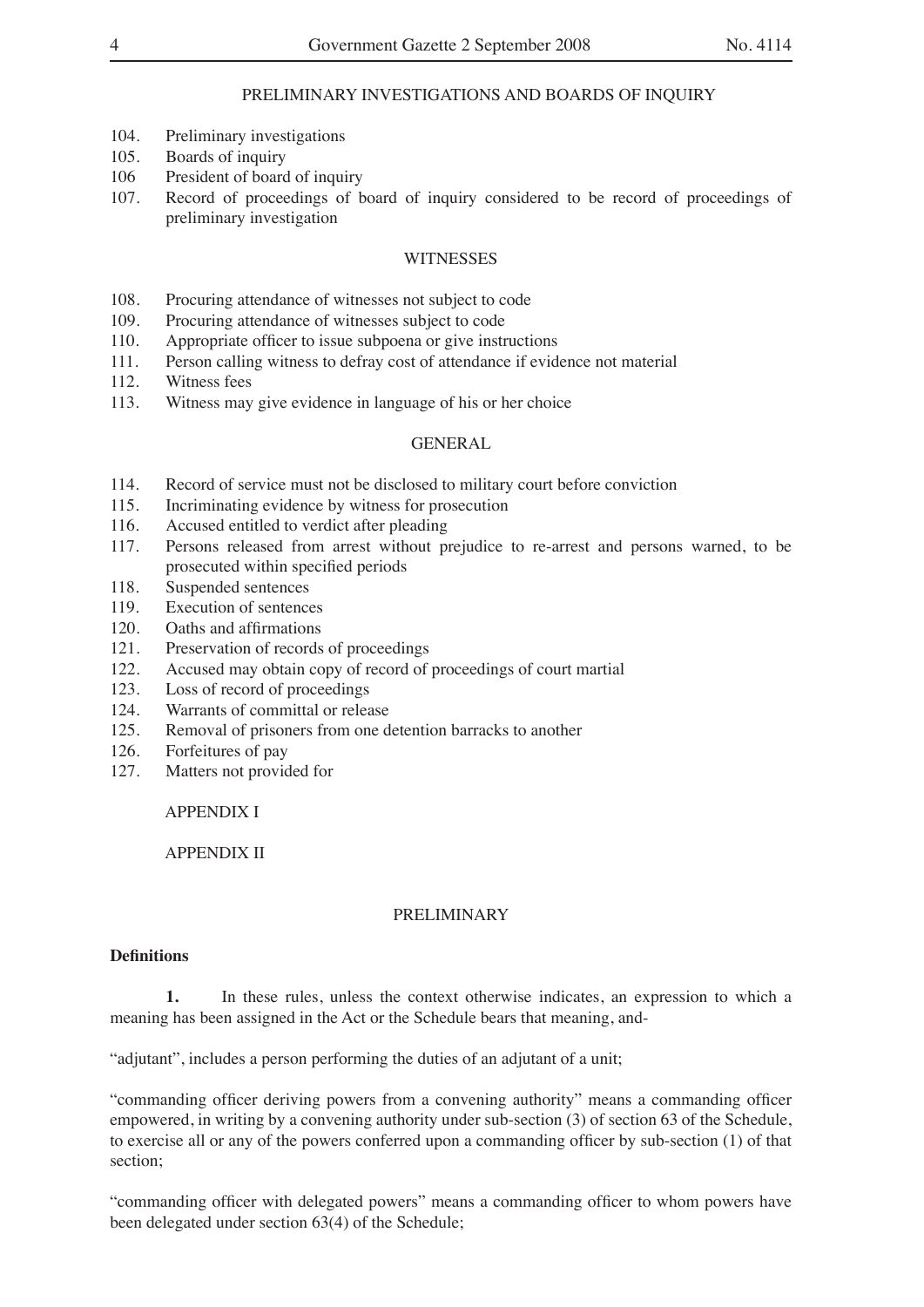"recording officer" means an officer appointed to record or a trial officer other than a commanding officer with delegated powers, who himself or herself records the evidence at a preliminary investigation in terms of rule 104;

"Schedule" means Schedule 1 to the Act;

"the Act" means the Defence Act, 2002 (Act No.1 of 2002); and

"trial officer" means a chief of staff, convening authority, commanding officer deriving powers from a convening authority or commanding officer with delegated powers, trying any person for an offence in respect of which such trial officer has jurisdiction.

#### **Offender may be warned instead of being arrested**

**2.** (1) Subject to the provisions of subrule (2), a person authorized under section 52 of the Schedule to arrest or order into arrest a person for an offence under this Code may if he or she has no reason to believe that such other person -

- (a) will fail to attend his or her trial;
- (b) will interfere with any witness; or
- (c) will conceal, destroy, do away or in any manner interfere with any article or thing which may be used in evidence at his or her trial;

instead of arresting or ordering such person into arrest, warn him or her that a charge under this Code mentioned by him or her will be preferred against such person.

(2) The provisions of subrule (1) does not apply in respect of a person who has or is on reasonable grounds suspected of having committed-

- (a) a capital offence;
- (b) an offence under section 4, 5, 6, 7, 10, 13, 35(a), (b) or (c), 41(a), (b), (c) or (d) of the Schedule; or
- (c) an offence under section 8, 11 or 19(1) of the Schedule while on service.

(3) For purposes of subrule  $(2)(c)$ , service includes service as contemplated in section 5 of the Act.

#### **Arrested person to be delivered to Unit, Military Police Detachment or Police Force**

**3.** (1) A person who is arrested or ordered into arrest, by a person subject to this Code, for the commission of an offence under this Code must as soon as is reasonably possible be handed over by the person making the arrest to the adjutant of his or her unit or to the nearest military police or, if having regard to the time and place of the arrest it is impracticable to hand such person over to such adjutant or military police, to the police force.

(2) Notwithstanding subrule (1) where the arrested person, referred to in that subrule, was in his or her unit at the time of his or her arrest he or she must as soon as possible be confined in terms of rule 5.

(3) The arresting person, referred to in subrule (1), must when handing such arrested person over to the military police or police force obtain a committal warrant.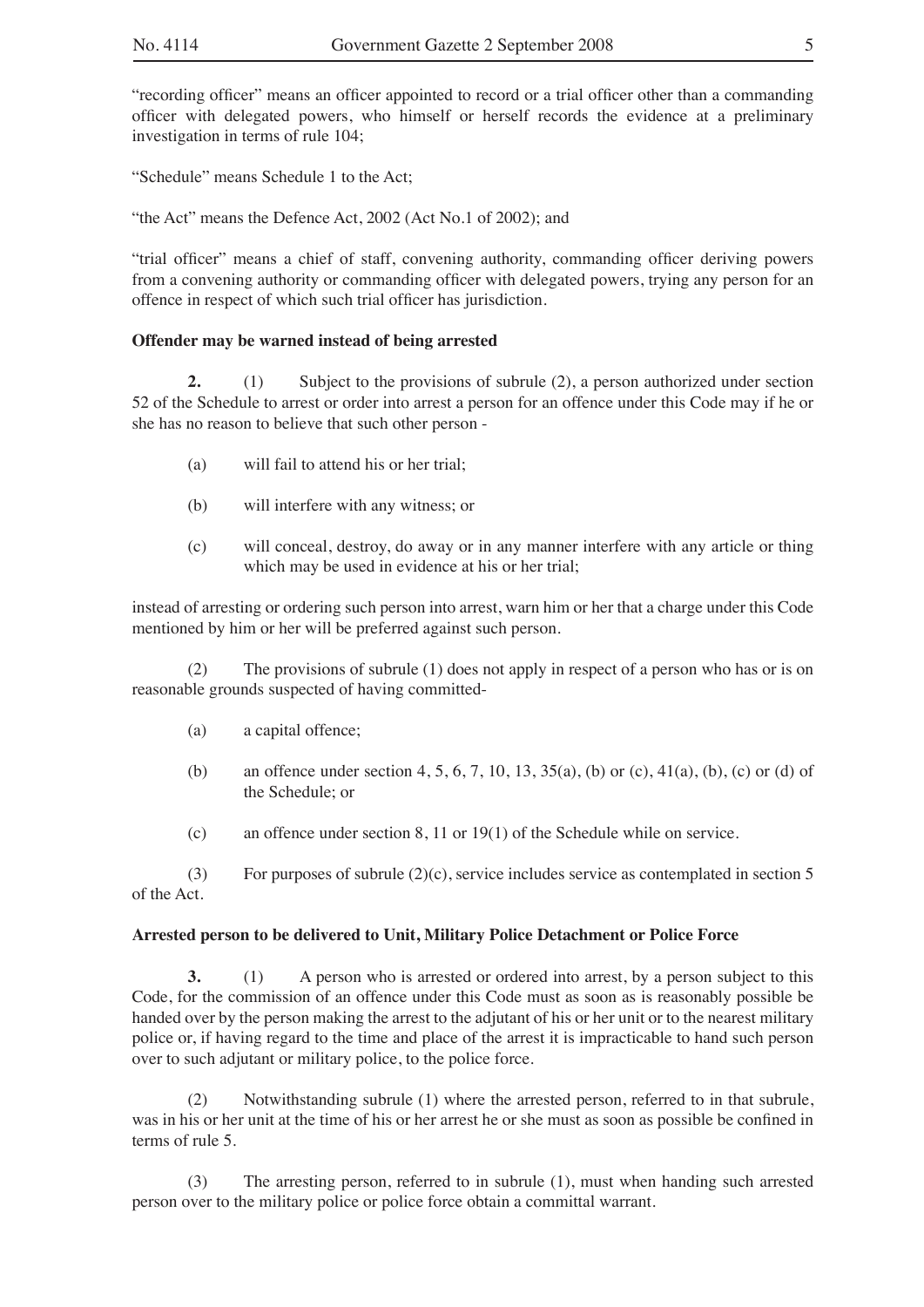(4) Where an arrested person is handed over to the military police in terms of subrule (1), or caused to be taken over from the police force by the person in charge of such military police in terms of subrule (5), the person in charge of the military police concerned must, as soon as possible thereafter, cause the arrested person to be handed over to the adjutant of his or her unit together with the account of offence referred to in rule 4(a).

(5) Where an arrested person is handed over to the police force in terms of subrule (1), the arresting person must, as soon as possible thereafter, notify the adjutant of the arrested person's unit or the nearest military police and such adjutant or the person in charge of such military police must, as soon as possible thereafter, cause the arrested person to be taken over from the police force together with the account of offence referred to in rule 4(a).

## **Account of offence**

**4.** A person who is subject to this Code and who arrests a person or orders a person into arrest for an offence under this Code or who warns a person in terms of rule 2 that a charge will be preferred against him or her under this Code must -

- (a) in the case of a person who has been arrested or ordered into arrest, lodge within twenty-four hours after the arrest or order, with the person in whose charge the arrested person has in terms of rule 3(1) been delivered or where such person was arrested in his or her unit with the adjutant of such unit; or
- (b) in the case of a person who has been warned in terms of subrule 2(1) that a charge will be preferred against him or her, lodge within seven days after the date of such warning, with the adjutant of such person's unit,

an account in writing, signed by himself or herself, of the offence for which such person was arrested or warned, as the case may be.

#### **Confinement of arrested persons**

**5.** (1) Subject to the provisions of subrules (2) and (3), a person arrested for an offence under this Code must, after he or she has been handed over to the adjutant of his or her unit, be kept in confinement-

- (a) in the case of an officer or warrant officer, in the living quarters under the charge of an officer or warrant officer respectively of, where possible, equal or higher rank;
- (b) in the case of a non-commissioned officer, in his or her living quarters or a guardroom under the charge of a non-commissioned officer of, where possible equal or higher rank; or
- (c) in the case of a private, in a guardroom or detention barracks.

(2) Notwithstanding subrule (1), where local conditions or other circumstances render compliance with paragraph (a), (b) or (c) of subrule (1) impossible, the person arrested may be confined in such other place which his or her commanding officer considers suitable and which does not infringe upon the human dignity of the arrested person.

(3) A person arrested for a capital offence or an offence under section 4 of the Schedule must be confined in a detention barracks, prison, police cell or lock-up.

(4) An other rank arrested for an offence under this Code may be confined in a detention barracks, prison, police cell or lock-up if, in the opinion of such person's commanding officer, the nature of the offence or any other circumstances relating to the offence render confinement therein necessary.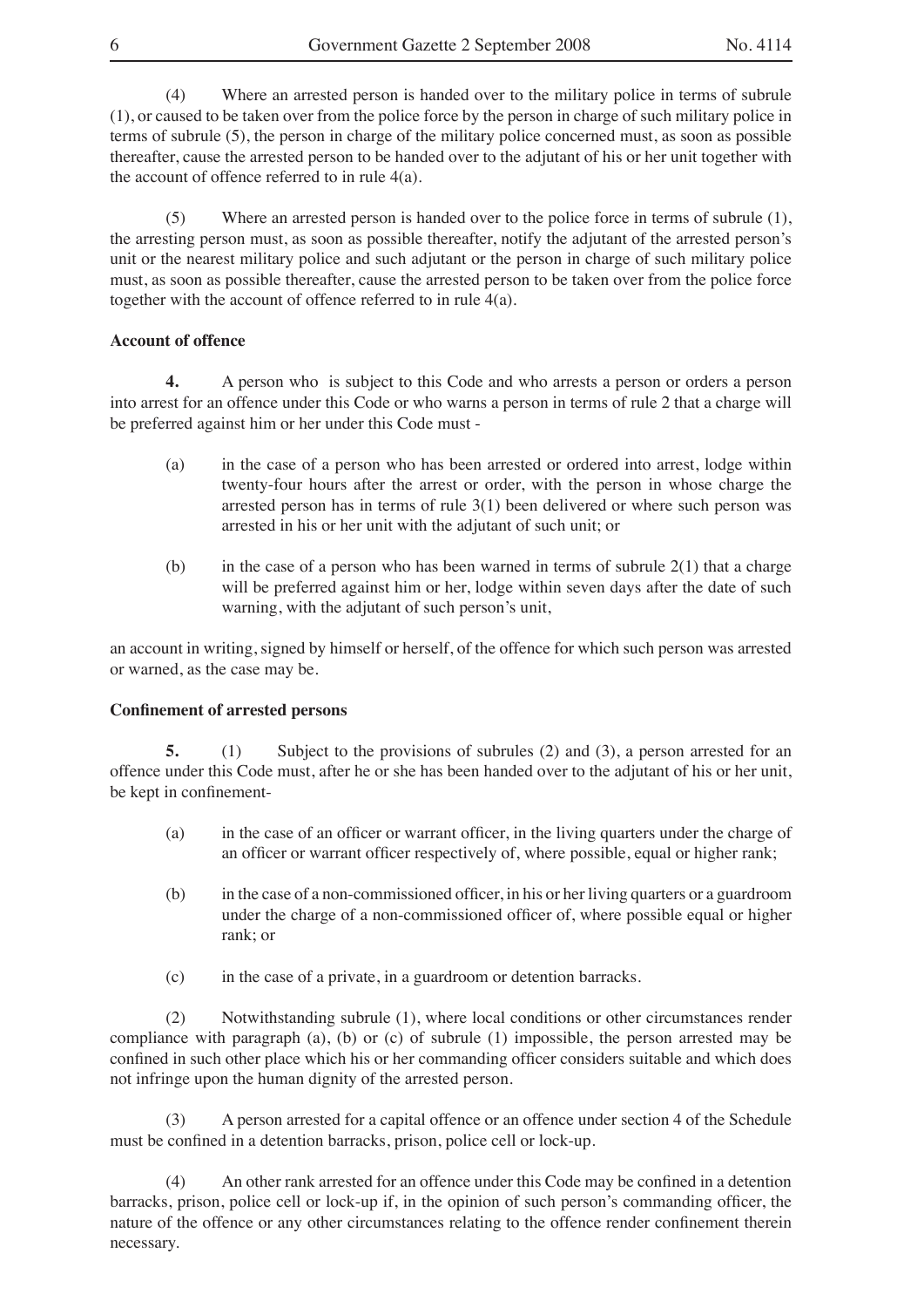(5) Every person confined in terms of this rule must be deprived of arms, weapons, ammunition and such other article or instrument which may be used to effect his or her escape, endanger his or her health or safety or endanger the health or safety of others.

(6) For the purpose of subrule (1), the expression "living quarters" excludes quarters not provided by the Government and excludes further quarters occupied by the arrested person together with his or her family, if any.

## **Commanding officer or convening authority may order release of person arrested or arrest of person warned**

**6.** The appropriate convening authority or, subject to the control of such convening authority, the commanding officer of any person who has been arrested under this Code or warned that a charge will be preferred against him or her in terms or rule  $2(1)$  for an offence other than-

- (a) a capital offence;
- (b) an offence for which the maximum punishment prescribed in the Schedule exceeds imprisonment for a period of 5 years; or
- (c) an offence under section 13 of the Schedule,

may at any time after such arrest or warning order the arrested person to be released without prejudice to re-arrest or order the person who has been warned into arrest.

## PROCEEDINGS BEFORE TRIAL OFFICER

## **Prosecutor at trial by trial officer**

**7.** (1) A person charged with an offence, which offence is triable by a commanding officer, must be prosecuted by the adjutant of a unit of the Defence Force before the commanding officer of that unit, but such commanding officer may, if in his or her opinion it is desirable to appoint another person to so prosecute, appoint such other person subject to the Code to prosecute in that case.

(2) A chief of staff, convening authority or commanding officer with delegated powers may appoint a person subject to this Code and who is under his or her command, to prosecute a person charged before him or her with an offence in respect of which he or she has jurisdiction.

(3) A person appointed as prosecutor under subrule (1) or (2) must be of equal or higher rank to that of the accused.

## **General duties of prosecutor at trial by trial officer**

**8.** The duties imposed by rule 94 upon a prosecutor at a trial by court martial apply with the necessary changes to a prosecutor at a trial by a trial officer.

## **Investigation of case and framing of charge**

**9.** (1) Whenever the adjutant of a unit receives an account of an offence referred to in rule 4 he or she must, if a commanding officer with delegated powers has jurisdiction in that particular case, refer the account to the person appointed by such commanding officer under rule 7(2) as prosecutor, and in all other cases, immediately investigate the case or cause it to be investigated, if necessary, and on completion thereof frame a charge disclosed by the evidence obtained in the course of such investigation.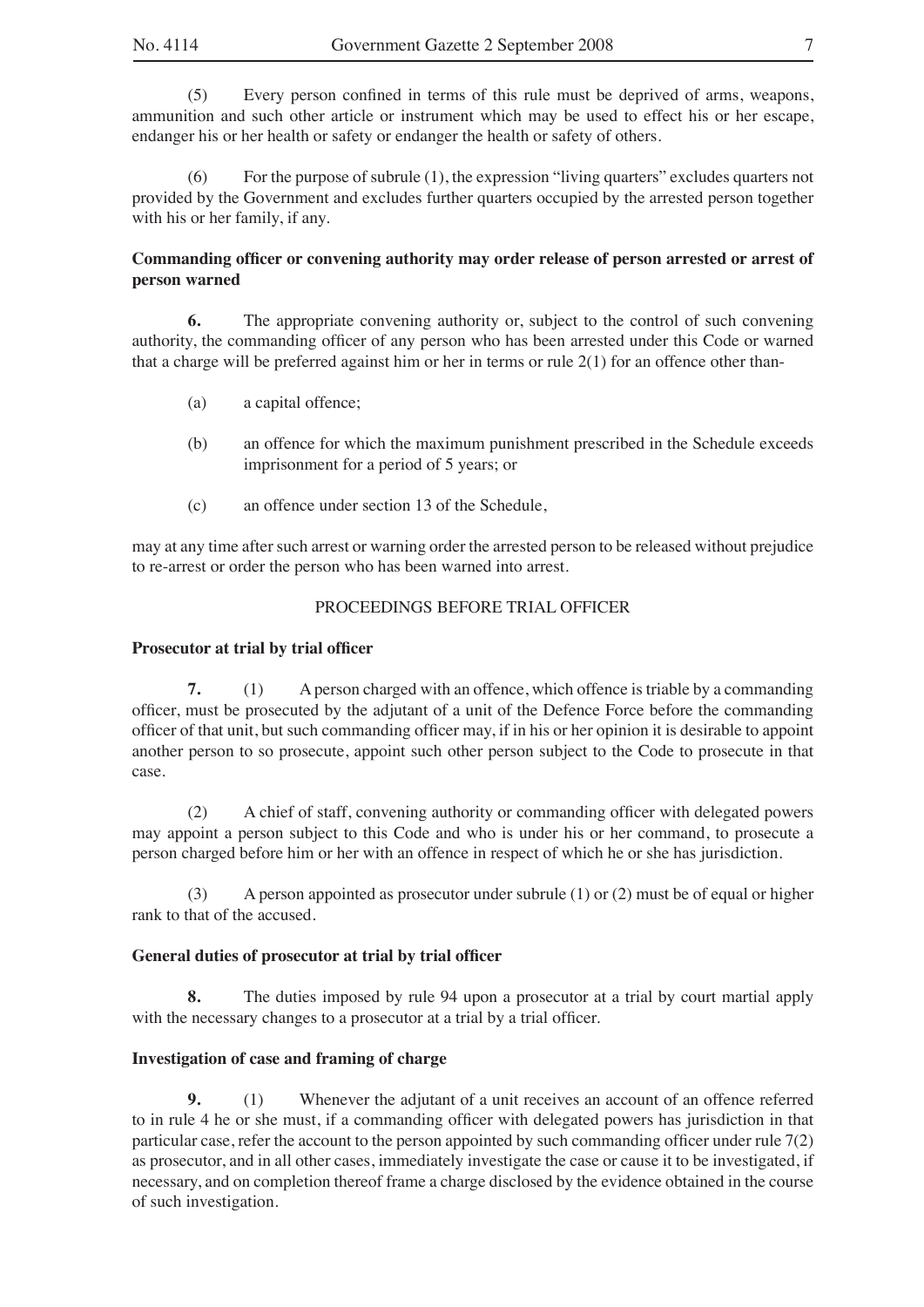(2) A person appointed as prosecutor by a commanding officer with delegated powers under rule 7(2) must upon receipt by him or her of an account of offence in pursuance of subrule (1) and in respect of that case, exercise the powers conferred and perform the duties and functions imposed upon the adjutant of the unit in terms of subrule (1) in relation to a case which such adjutant has not referred to a prosecutor, referred to in that subrule.

- (3) The investigation of any case in terms of this rule includes -
- (a) interviews of persons able to furnish information in connection with the case;
- (b) statements, where necessary, from any person interviewed;
- (c) the tracing of the whereabouts of any possible witness or suspect; and
- (d) the taking charge of any document, article or thing which may be used in evidence at the trial.

(4) An investigation referred to in this rule includes a military police investigation into an alleged offence.

## **Persons arrested or warned to be brought before commanding officer**

**10.** (1) Any person arrested for an offence in respect of which a military court has jurisdiction and any person warned in terms of rule 2(1) shall, in the case of a person arrested, as soon as possible but not later than two days after such person has in terms of rule 3, been handed over to the adjutant of his or her unit or has been confined as provided for in rule 5, as the case may be, and in the case of a person warned, as soon as possible after the charge to be preferred against him or her has been framed, be brought, in any case-

- (a) where the charge is in terms of rule 9(1) to be framed by the adjutant of the unit, before the commanding officer of the unit by the adjutant thereof; or
- (b) where the charge is in terms of rule 9(2) to be framed by a person appointed as prosecutor by a commanding officer with delegated powers under rule 7(2) before such commanding officer by such prosecutor:

Provided that if the said period of two days expires on a Saturday, Sunday or public holiday or after four o'clock in the afternoon on the next day not being a Saturday, Sunday or public holiday, it shall be deemed to expire at four o'clock in the afternoon on such next day.

(2) During an appearance under this rule, the accused must be informed of the charges preferred against him or her and of his or her rights to legal representation.

## **Proceedings before commanding officer with delegated powers**

**11.** (1) A commanding officer with delegated powers before whom a charged person is brought in terms of rule 10(b), may-

(a) remand the case from time to time, for any reason he or she considers sufficient, for periods not exceeding seven days at any one time, but if the accused is not tried or dealt with in any other manner within fourteen days after the date of the first remand, such commanding officer must immediately report that fact together with the reasons for the delay to the commanding officer of the unit who must obtain such directions in the matter as the appropriate convening authority may consider necessary including the release or otherwise of the accused without prejudice to rearrest;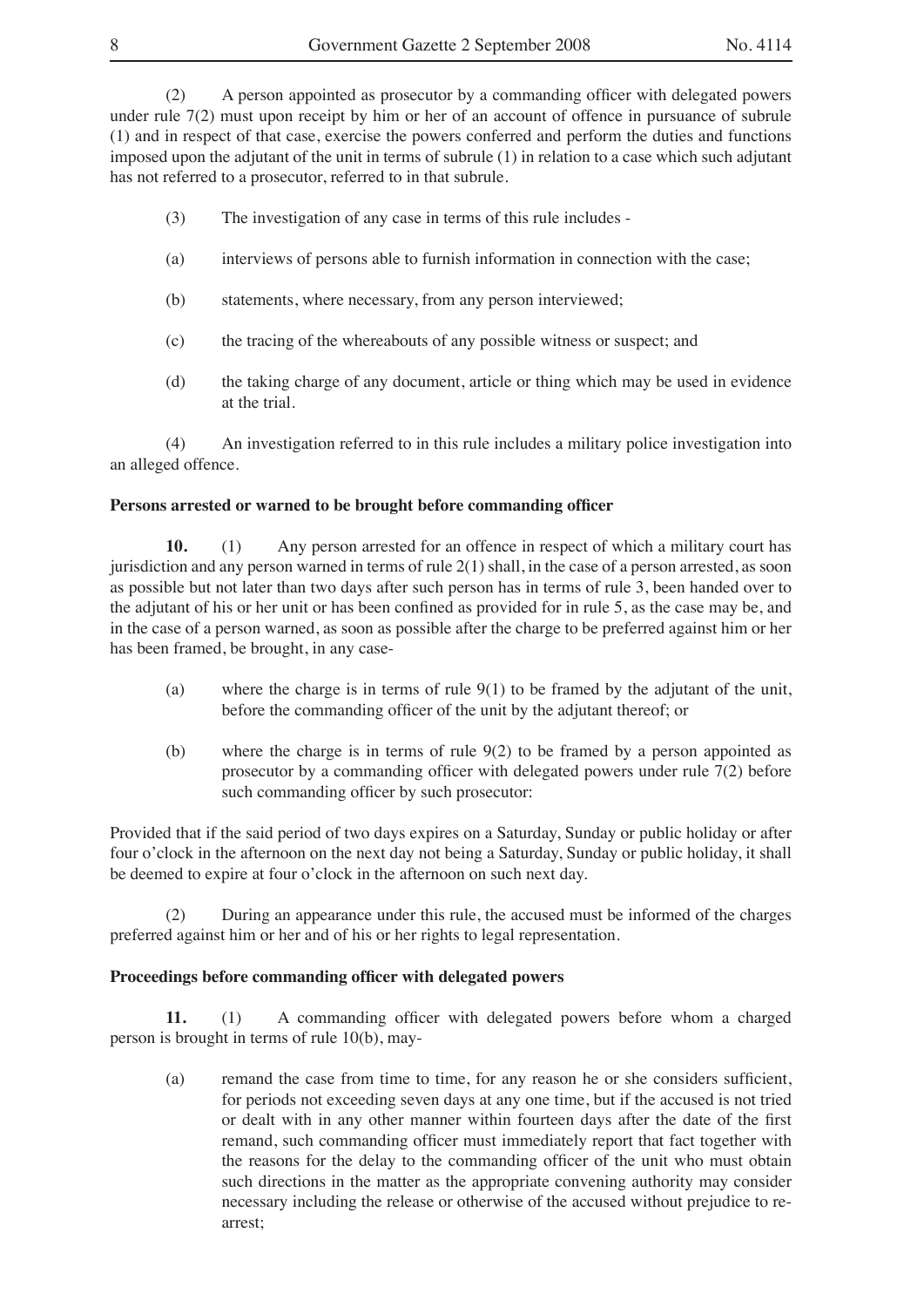- (b) if under the powers delegated to him or her under section 63(4) of the Schedule he or she has jurisdiction to try the accused for the offence charged try the accused and impose any of the punishments which he or she is under those powers authorised to impose; or
- (c) at any stage of the proceedings before him or her, if in his or her opinion having regard to the record of service of the accused or any other circumstances relating to the case the accused deserves punishment in excess of the punishments which he or she is empowered to impose, direct that the case be referred to the adjutant of the unit to be dealt with by the commanding officer from whom he derives his or her powers and must thereupon strike out any finding of guilt which may have been brought in by him or her.

(2) Whenever a direction is given under paragraph (c) of subrule (1), the prosecutor must without delay cause the charge preferred against the accused, the record of the proceedings at the trial and the statements, if any, taken in the course of the investigation of the case to be delivered to the adjutant of the unit.

(3) The provisions of rule 116 do not apply in respect of an accused who has pleaded to a charge preferred against him or her before a commanding officer with delegated powers and whose case has been referred to the adjutant of the unit under paragraph (c) of subrule (1).

#### **Duties of adjutant where case referred to commanding officer of unit**

**12.** The adjutant of a unit must within two days after receipt by him or her of the documents referred to in rule 11(2) bring the accused before the commanding officer of the unit and furnish him or her with the charge preferred against the accused and must bring the record of the proceedings before the commanding officer with delegated powers who gave that direction and may either proceed against the accused on that charge or prefer against him or her any other charge disclosed by the evidence, if any, in the record of proceedings or in the course of the investigation of the case or both such record or investigation.

## **Evidence taken by commanding officer with delegated powers considered to have been taken by commanding officer of unit**

**13.** In any proceedings before a commanding officer of a unit, pursuant to a direction by a commanding officer with delegated powers under rule  $11(1)(c)$ , the plea tendered by the accused before and any evidence recorded by such commanding officer must be considered to have been tendered before and to have been recorded by the commanding officer with delegated powers of the unit concerned.

#### **Commanding officer deriving powers from convening authority**

**14.** (1) Subject to the provisions of rule 18 a commanding officer deriving powers from a convening authority, where a person is brought before him or her in pursuance of rule 10(a) or direction under rule 11(1)(c), may -

(a) remand the case from time to time for any reason which he or she considers sufficient, for periods not exceeding seven days at any one time, but if the accused is not tried or dealt with in any way within fourteen days after the date of the first remand such commanding officer must immediately report that fact together with the reasons for the delay to the appropriate convening authority who may give such directions in the manner as he or she may consider necessary including the release or otherwise of the accused without prejudice to re-arrest;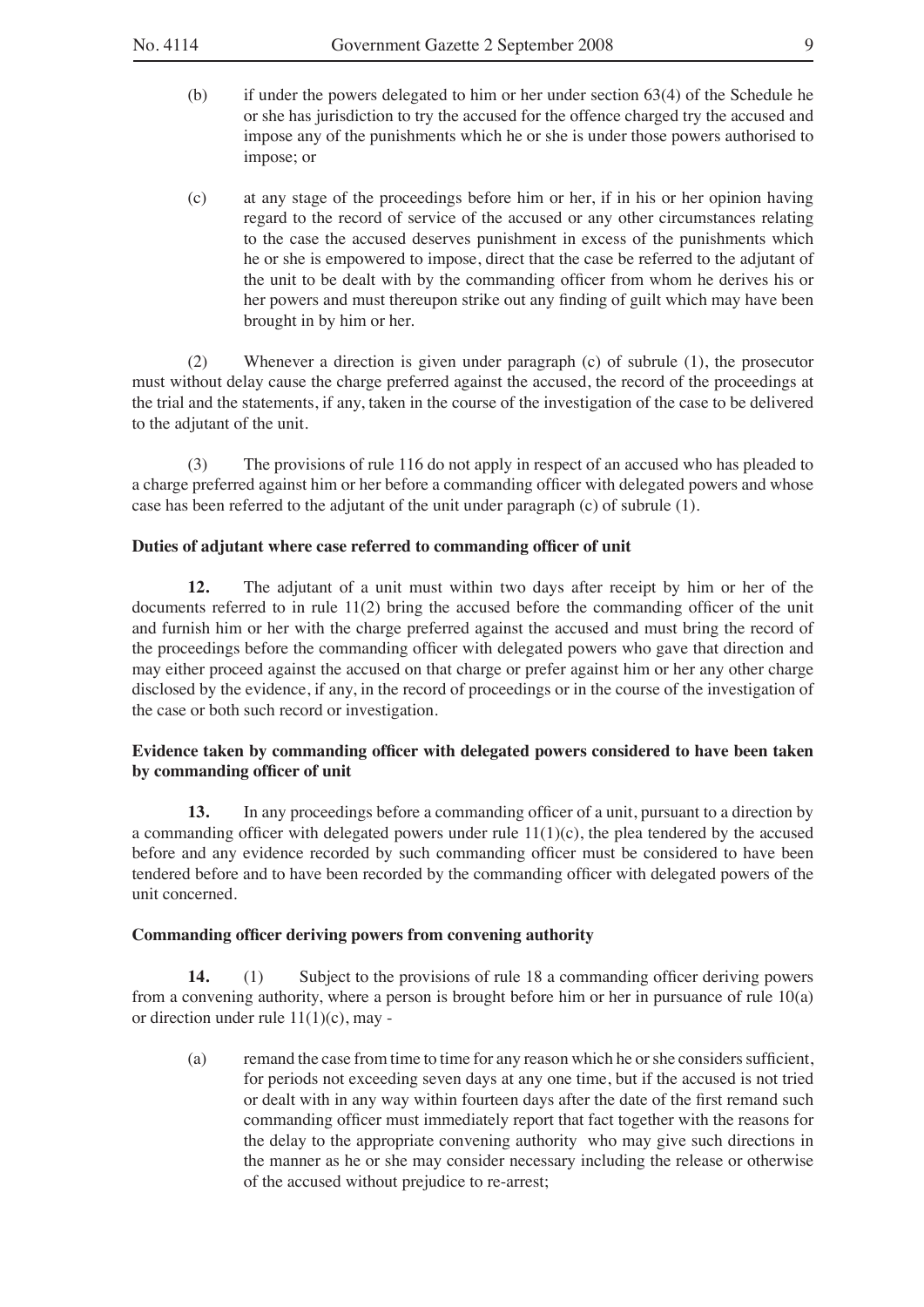- (b) if he or she has jurisdiction to try the accused for the offence charged try the accused;
- (c) direct that a preliminary investigation be held and upon completion thereof either try the accused if he or she has jurisdiction in the case or submit the original and certified copy of the record of proceedings of the investigation to the appropriate convening authority with an application for the trial of the accused by a court martial on a charge sheet reflecting such charges as are in his or her opinion disclosed by the evidence.

(2) The provisions of rule 17(2) apply with the necessary changes in respect of a preliminary investigation directed in terms of paragraph (c) of subrule (1).

#### **Penal jurisdiction of commanding officer deriving powers from convening authority**

**15.** (1) A commanding officer deriving powers from a convening authority may, within the limits of the powers conferred upon him or her by such convening authority, try any person other than an officer or warrant officer, who is subject to this Code and who is under his or her command for -

- (a) an offence for which the maximum punishment prescribed in the Schedule does not exceed imprisonment for a period of one year; or
- (b) an offence under section 20 or 21 of the Schedule after the case has been remitted to him or her in terms of rule  $19(c)$ , where the amount or the value involved therein does not exceed N\$2 000; or
- (c) a civil offence of theft where the amount or value involved therein does not exceed N\$2 000.
- (2) A commanding officer referred to in subrule (1) may upon conviction sentence the offender -
	- (a) other than an offender who is an officer or warrant officer to any punishment prescribed by section 63(1) of the Schedule which he or she is empowered by the convening authority in question to impose;
	- (b) in the case of a non-commissioned officer, to extra duties for a period not exceeding 21 days; or
	- (c) in the case of a private, to-
		- (i) confinement to barracks for a period not exceeding 21 days; or
		- (ii) extra duties for a period not exceeding 21 days.

(3) The execution of a sentence of extra duties and confinement to barracks must be as stipulated by Defence Force orders.

## **Deprivation of pay instead of detention or confinement to barracks**

**16.** (1) A commanding officer on service, who has convicted an offender, may if it is impracticable owing to the exigencies of the service to impose punishment of detention or confinement to barracks, instead of imposing such punishment, sentence the offender to be deprived of his or her pay in an amount calculated at the rate of one-quarter day's pay for each day of detention or each day of confinement to barracks which, but for this rule, he or she would have imposed upon the offender.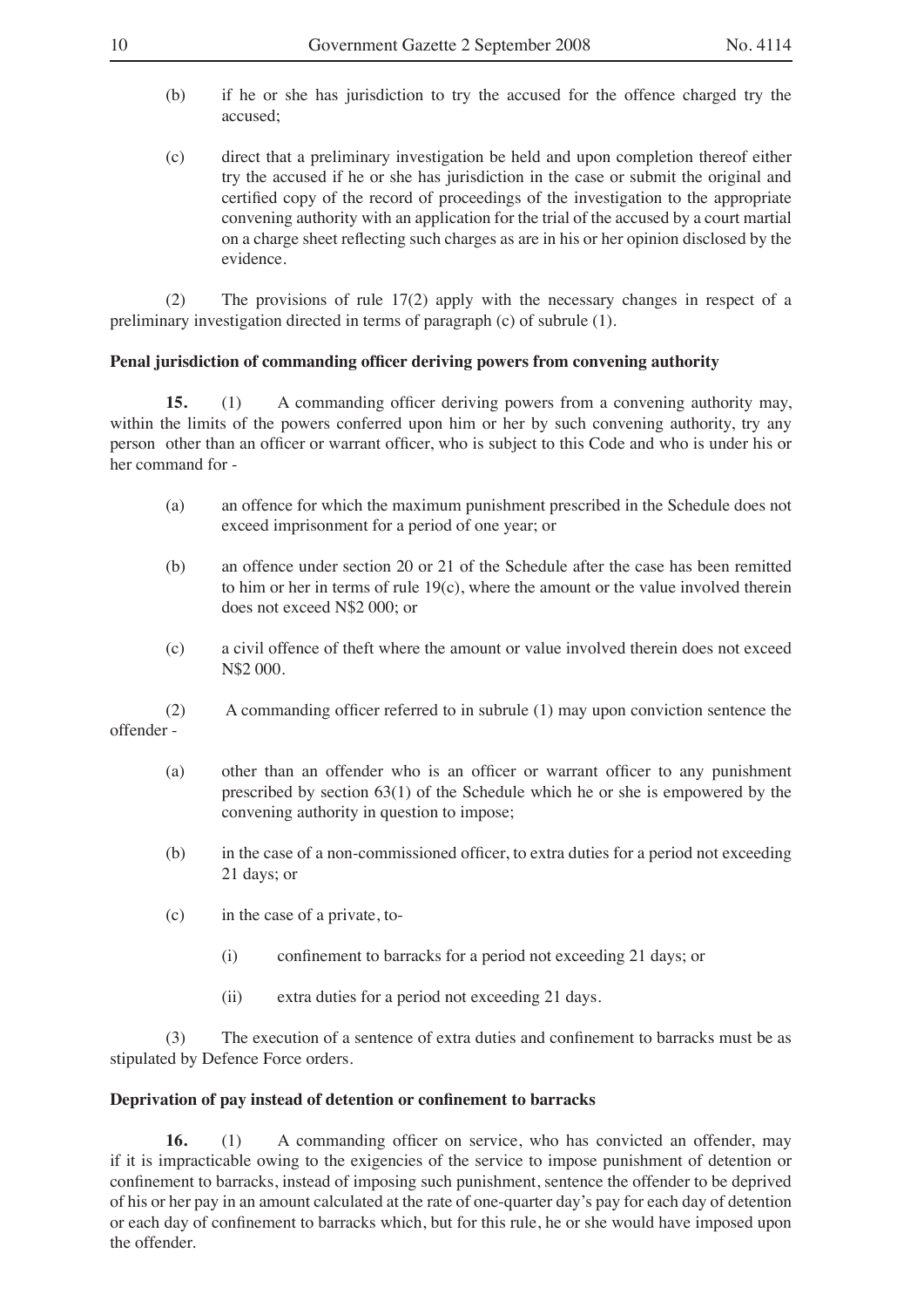(2) Subrule (1) may at any time be applied by the commanding officer of a ship of the Defence Force while such ship is at sea or to any portion or member of the Defence Force serving outside Namibia.

## **Duties of commanding officer without jurisdiction deriving powers from convening authority**

**17.** (1) Subject to the provisions of rule 18, a commanding officer deriving powers from a convening authority must whenever a person charged with an offence in respect of which such commanding officer has no jurisdiction is brought before him or her in terms of rule 10, direct that a preliminary investigation be held in the case and may remand the case from time to time for periods not exceeding seven days at any one time until such preliminary investigation has been completed.

(2) If a preliminary investigation referred to in subrule (1) is not completed within fourteen days after the date of the first remand the commanding officer must immediately report that fact together with the reasons for the delay to the appropriate convening authority who may give such directions in the matter as he or she may consider necessary including the release or otherwise of the accused without prejudice to re-arrest.

(3) Upon completion of the preliminary investigation, referred to in subrule (1), the accused must as soon as reasonably possible be brought before such commanding officer who must, if he or she is satisfied that all the available evidence has been recorded, remand the case for the consideration of the appropriate convening authority.

(4) As soon as possible, but not later than seven days after the date of the remand referred to under subrule (3), such commanding officer must apply to the appropriate convening authority for the trial of the accused by a court martial on a charge sheet reflecting such charges as are in his or her opinion disclosed by the evidence and furnish the convening authority with the original and a certified copy of the evidence taken at the preliminary investigation and such exhibits produced thereat as he or she may consider necessary.

## **Duties of commanding officer when officer or warrant officer brought before him or her**

**18.** (1) A commanding officer deriving powers from a convening authority must, whenever an officer of rank up to and including lieutenant-colonel or its equivalent or a warrant officer charged with an offence is brought before him or her in terms of rule 10 and if the investigation of the case is complete, remand the case for the consideration of the appropriate chief of staff or convening authority, as the case may be.

(2) If the investigation of a case referred to in subrule (1) is not complete, the commanding officer may remand the case from time to time for further investigation for periods not exceeding seven days at any one time and upon completion of the investigation remand the case as provided in that subrule.

(3) If the investigation referred to in subrule (1) is not completed within fourteen days after the date of the first remand the commanding officer must immediately report that fact together with the reasons for the delay to the appropriate chief of staff or convening authority, as the case may be, who must give such directions in the matter as he or she may consider necessary including the release or otherwise of the accused without prejudice to re-arrest.

(4) Within seven days after the date of the remand of a case in terms of subrule (1) or (2) the commanding officer must cause the accused, the witness, any statements taken in the course of the investigation, and any document, article or thing that may be used in evidence at the trial to be delivered to the person appointed by the chief of staff or convening authority, as the case may be, under rule 7(2) as prosecutor together with a charge sheet reflecting such charges as are, in his or her opinion, disclosed by the evidence.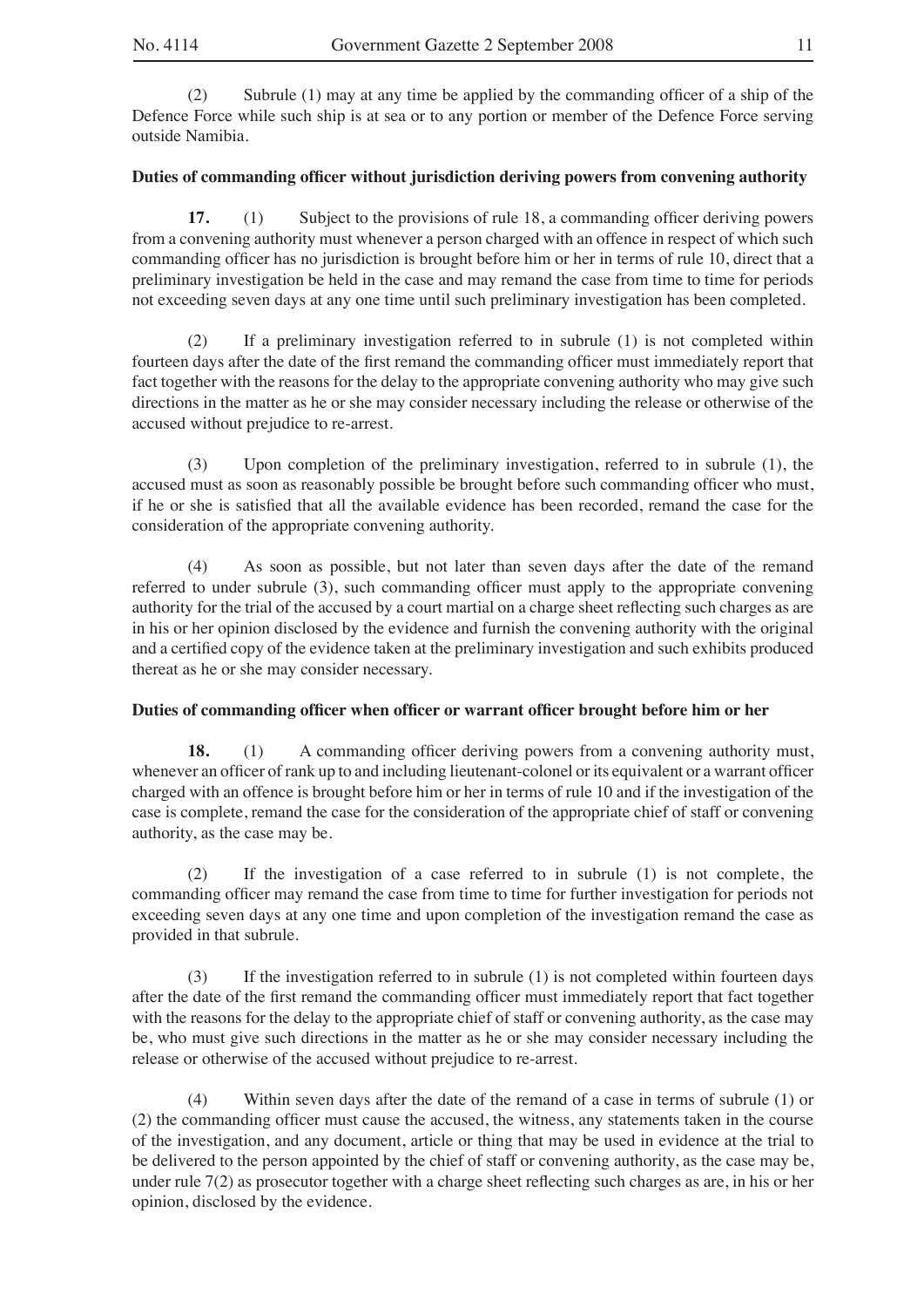## **Powers of convening authority**

**19.** Whenever a convening authority receives an application for the trial of any person by court martial, submitted to him or her in terms of rule  $14(1)(c)$  rule or  $17(4)$ , he or she may-

- (a) direct that the preliminary or military police investigation be re-opened for further evidence and thereafter be resubmitted to him or her;
- (b) if the commanding officer concerned has jurisdiction in the case, remit the case to such commanding officer to be tried by him or her;
- (c) where the evidence discloses an offence under section 20 or 21 of the Schedule and the amount or value of the property involved does not exceed N\$2 000, remit the case to the commanding officer for the trial on a charge under one or the other of those sections as the case may be;
- (d) subject to the provisions of section 75 of the Schedule, convene an ordinary court martial for the trial of the accused;
- (e) submit the original and certified copy of the record of the preliminary or military police investigation to the appropriate officer empowered to convene general courts martial with an application for the trial of the accused by a general court martial on a charge framed by him or her; or
- (f) decline to take any action in the matter if in his or her opinion the evidence discloses no offence and release the accused without prejudice to re-arrest.

## **Powers of chief of staff and convening authority when officer or warrant officer brought before him or her**

**20.** (1) Whenever a case remanded in terms of rule 18, is brought before a chief of staff for consideration he or she may-

- (a) try the accused if he or she has jurisdiction in the case;
- (b) direct that a preliminary investigation be held and upon completion of such investigation try the accused, if he or she has jurisdiction in the case, on a charge framed by the prosecutor appointed by him or her under rule  $7(2)$ ;
- (c) subject to the provisions of section 72 of the Schedule, convene a general court martial for the trial of the accused; or
- (d) decline to take any action in the matter if in his or her opinion the evidence discloses no offence and release the accused without prejudice to re-arrest.

(2) Whenever a case remanded in terms of rule 18, is brought before a convening authority for consideration he or she may-

- (a) try the accused if he or she has jurisdiction in the case; or
- (b) direct that a preliminary investigation be held and upon completion of such investigation try the accused, if he or she has jurisdiction, on a charge framed by the prosecutor appointed by him or her under rule 7(2) or exercise any of the powers or duties conferred upon a convening authority by paragraph (d), (e) or (f) of rule 19.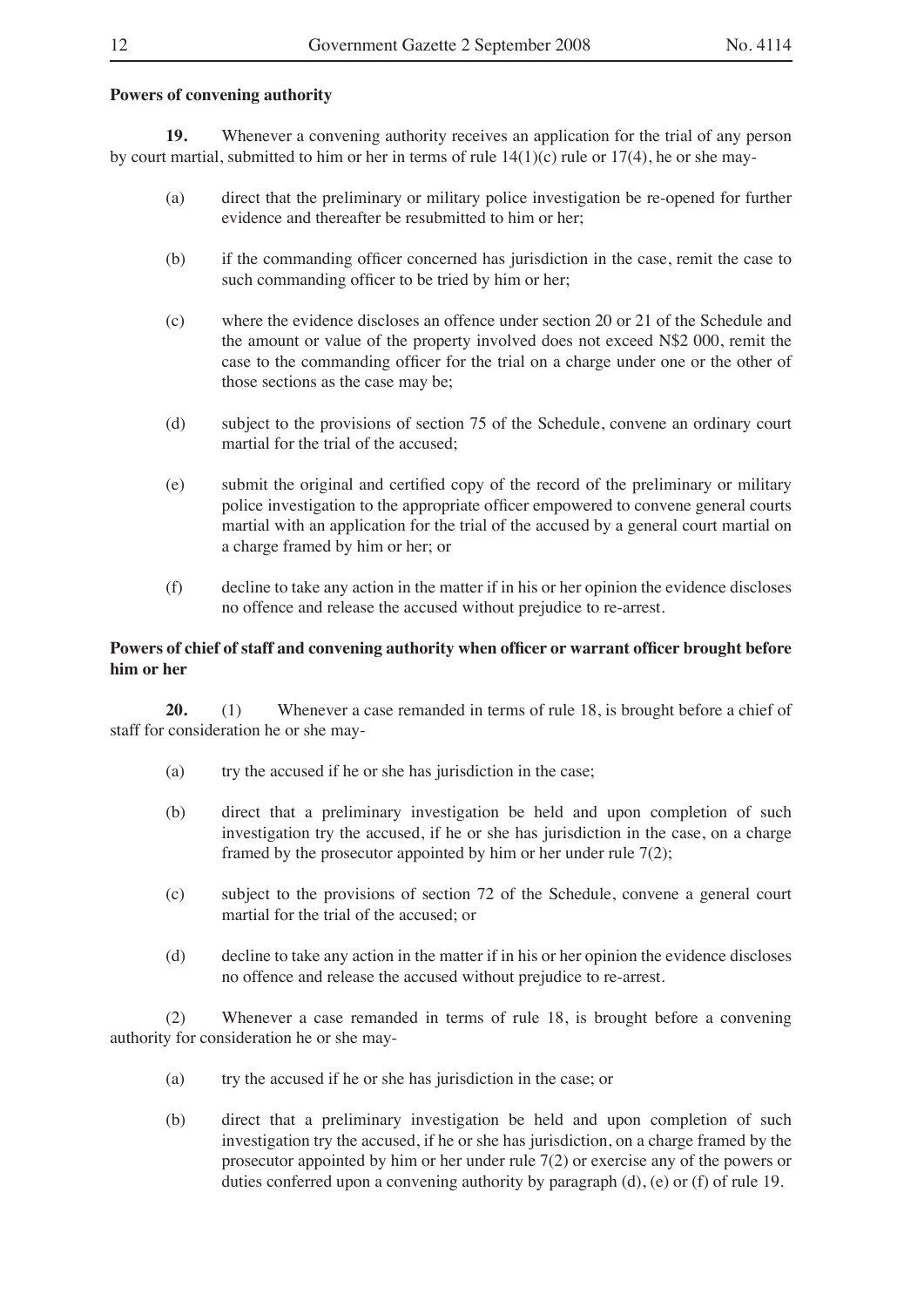## **Penal jurisdiction of chief of staff and convening authority**

**21.** (1) A chief of staff may try any officer of the rank of lieutenant-colonel or major or officer of equivalent rank who is subject to this Code, for any offence for which the maximum punishment prescribed in the Schedule does not exceed imprisonment for a period of one year and may on conviction sentence the offender to any of the punishments prescribed in section 61 of the Schedule.

(2) A convening authority may try an officer below field rank or a warrant-officer who is subject to this Code, for any offence for which the maximum punishment prescribed in the Schedule does not exceed imprisonment for a period of one year and may on conviction sentence the offender to the punishment prescribed in section 62 of the Schedule or to -

- (a) reversion from an acting or temporary rank to his or her substantive rank;
- (b) extra duties for a period not exceeding 21 days; or
- (c) a reprimand.

## **Proceedings before trial officer held in private**

**22.** (1) The proceedings before a trial officer must be conducted in private in the presence of the accused and such officials as are necessary for the proper conduct of the trial and if the accused so wishes a defence council at his or her own cost.

(2) The inadvertent presence of an unauthorised person at any such trial does not invalidate such proceedings.

## **Recusal of trial officer**

**23.** (1) A trial officer before whom an accused is brought for trial must recuse himself or herself whenever any of the grounds specified in rule 45(1) apply to him or her in relation to the trial.

(2) Whenever a commanding officer with delegated powers recuses himself or herself in terms of subrule (1) he or she must give full particulars of the reasons for recusal to the officer from whom he or she receives such delegated powers.

## **Accused to plead to every charge**

**24.** The prosecutor must, at a trial conducted by a trial officer, read to the accused each charge preferred against him or her and the trial officer must call upon the accused to plead separately to each charge.

## **Accused refusing or failing to plead**

**25.** An accused who refuses or fails to plead to a charge when called upon to do so in terms of rule 24 is considered to have pleaded not guilty to the charge.

## **Rights of accused before pleading**

**26.** (1) An accused arraigned before a trial officer may, when called upon to plead in terms of rule 24, before pleading to any such charge object -

(a) in terms of section 64 of the Schedule, to be tried by the trial officer;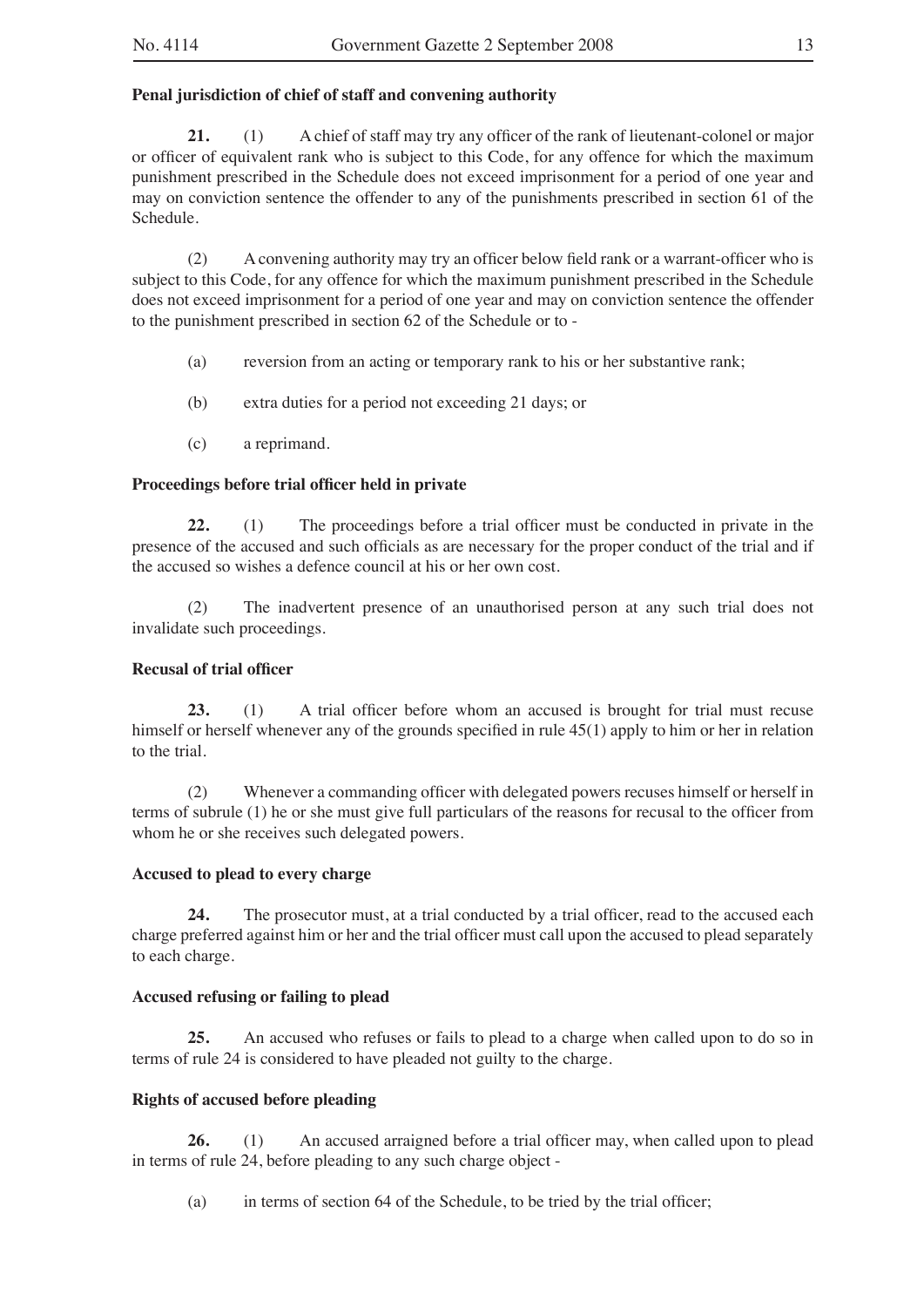- (b) to the trial on the ground that the court trying him or her lacks the necessary jurisdiction; or
- (c) to any charge on the ground that it does not disclose any offence cognizable by that court.

(2) Where an objection made in terms of paragraph (a) of subrule (1) is upheld, the trial officer must remand the case for trial by another officer as provided in section 64(3) of the Schedule.

(3) Where an objection made in terms of paragraph (b) of subrule (1) is upheld, the trial officer must take such steps as may be required under this Code for the trial of the accused by a court of competent jurisdiction.

(4) The provisions of rule 59 apply with the necessary changes in respect of any objection made under paragraph (c) of subrule (1).

#### **Pleas**

**27.** (1) Whenever an accused is called upon in terms of rule 24 to plead to a charge, he or she may plead any of the pleas referred to in rule 60.

(2) The provisions of rule 60(2) and of rule 61 apply with the necessary changes in respect of any trial by a trial officer.

## **Procedure on plea of guilty**

**28.** (1) Whenever an accused arraigned before a trial officer pleads guilty to a charge, the trial officer may enter a finding of guilty and sentence the accused to a fine not exceeding N\$750 or to detention for a period not exceeding 21 days.

- (2) A trial officer may, with regards to an accused who has pleaded guilty to a charge, if -
- (a) in his or her opinion the offence with which the accused is charged merits a sentence of a fine exceeding N\$750;
- (b) in his or her opinion the offence with which the accused is charged merits a sentence of detention exceeding a period of 21 days; or
- (c) requested by the prosecutor to do so,

question the accused with reference to the alleged facts of the case for which he or she is arraigned, so as to ascertain whether he or she admits the allegations to the charge to which he or she has pleaded guilty, and where the trial officer is satisfied that the accused is guilty of that offence such trial officer may convict such accused and impose upon him or her any competent sentence for that offence, but where a preliminary or military police investigation was made the trial officer may peruse statements obtained in that investigations instead of questioning the accused.

(3) An accused may call a witness or give evidence under oath in relation to a charge to which he or she has pleaded guilty.

## **Change of plea of guilty**

**29.** (1) An accused who has pleaded guilty to a charge or a trial officer to whom it appears from any evidence tendered or statement made in terms of subrule (2) or (3) of rule 28 that the accused -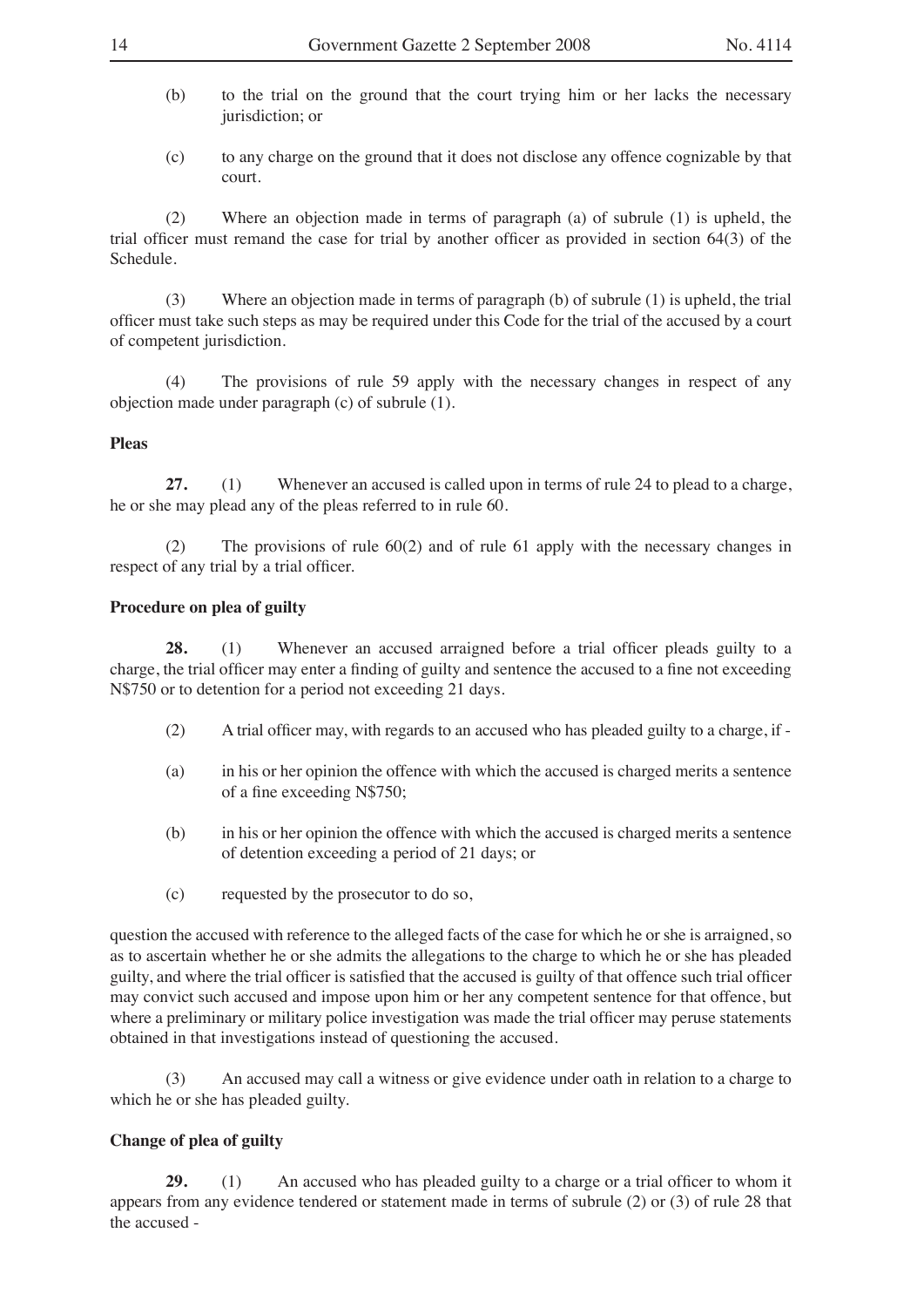- (a) intended to plead not guilty; or
- (b) has a valid defence to the charge,

may, if it is necessary or desirable to do so, at any time prior to the announcement of the finding on the charge in question change the plea of guilty to one of not guilty.

(2) Whenever a plea has been changed to one of not guilty in terms of subrule (1), the trial must proceed as if that plea had originally been entered and the prosecutor and the accused may call any witness not previously called or re-call any witness.

## **Procedure on plea of not guilty**

**30.** The provisions of rule 63, 66 up to and including 73 and the provisions of rule 75 and 78 apply with the necessary changes in respect of the trial by a trial officer of an accused who has pleaded not guilty to a charge.

#### **Change of plea of not guilty**

**31.** An accused who has pleaded not guilty to a charge may at any time before the announcement of the finding thereon, change his or her plea to one of guilty and the provisions of rule 28 apply in relation to such plea.

#### **Finding and sentence**

**32.** (1) After hearing evidence led at a trial in terms of rule 30 the trial officer must record and announce the finding on each charge.

- (2) If the accused is found guilty on a charge the trial officer must -
- (a) peruse the accused's record of service produced by the prosecutor of the court trying the accused;
- (b) hear the evidence tendered or submission made by the parties in respect of sentencing; and
- (c) record, sign, date and announce the sentence.

(3) Whenever an accused is convicted by a trial officer of more than one offence such trial officer must impose only one sentence in respect of all the charges.

#### **Publication of sentence**

- **33.** Full particulars of -
- (a) an accused sentenced by a trial officer;
- (b) the offence of which he or she was convicted of; and
- (c) the sentence imposed upon him or her,

must be published in the orders of the unit to which the accused belongs.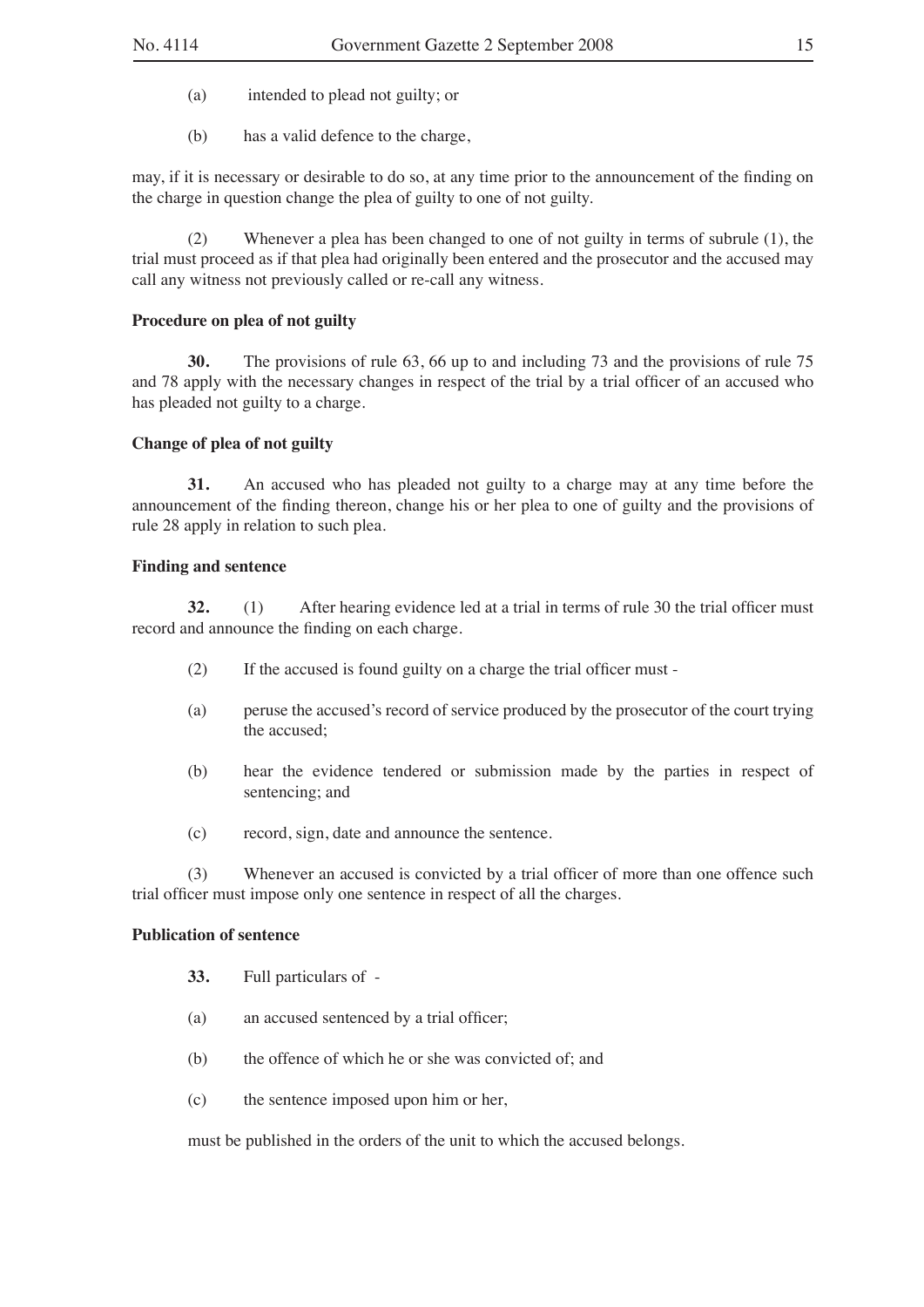## **Evidence to be given under oath**

**34.** (1) A person called as a witness at a trial before a trial officer must give his or her oral evidence under oath.

(2) For the purposes of subrule (1), a trial officer is empowered to administer the oath.

## **Recording of proceedings**

- **35.** A trial officer must record or supervise the recording of-
- (a) the particulars and evidence of each witness called at the trial either in the narrative or in the form of question and answer or partly in the one form and partly in the other;
- (b) any question and answer in terms of rule 28(2)(c) and any statement made by an accused under rule 28(3) as applied to proceedings before a trial officer as contemplated in terms of rule 30;
- (c) every plea tendered or objection made by an accused together with the salient points of any evidence or argument submitted in support thereof or in opposition thereto;
- (d) the changing of any plea;
- (e) the ruling on an objection and the finding on a plea; and
- (f) the justification of the finding and sentence.

## **Conversion of trial into preliminary investigation**

**36.** (1) A trial officer other than a commanding officer with delegated powers may at any time during a trial which was not preceded by a preliminary or military police investigation discontinue the trial and direct that a preliminary investigation be held or convert the proceedings into a preliminary investigation and thereafter deal with the case in accordance with the provisions of rule 104.

(2) A trial which has been discontinued in terms of subrule (1) is deemed not to have been held.

(3) Whenever a proceeding is converted into a preliminary investigation in terms of subrule (1), the trial officer must endorse the record to the effect that the evidence taken up to the time of such conversion has been correctly recorded and thereupon such evidence is considered to have been recorded in accordance with the applicable provisions of rule 104.

(4) After conversion of any proceedings in terms of subrule (1), the trial officer may or, at the request of the accused, must recall a witness for further examination.

(5) Whenever a trial officer, other than a commanding officer with delegated powers, has convicted an accused he or she may if in his or her opinion, having regard to the accused's record of service or for any other reason, the accused should be sentenced to punishment beyond his or her jurisdiction -

- (a) strike out his or her finding;
- (b) convert the proceedings into a preliminary investigation; and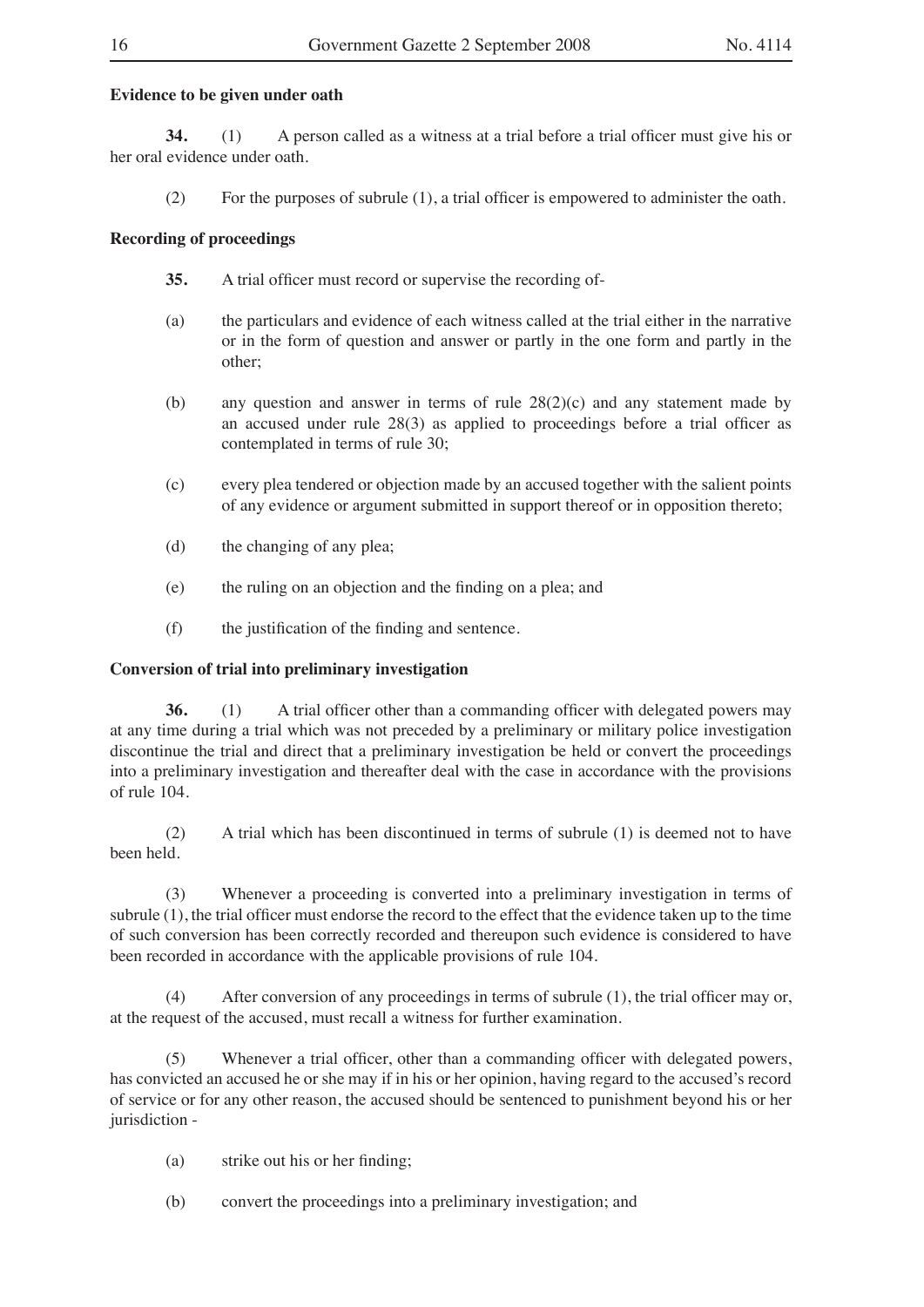(c) take the steps required under this Code for bringing the accused to trial before another military court having jurisdiction to impose such punishment.

(6) The provisions of subrules (3) and (4) apply with the necessary changes in respect of a proceeding converted into a preliminary investigation in terms of subrule (5).

(7) The provisions of rule 116 do not apply in respect of an accused who has pleaded to a charge against him or her and whose trial has been converted into a preliminary investigation in terms of this rule.

## **Joint trials before trial officer**

**37.** More than one person may be charged jointly in the same charge sheet and with the same offence before a trial officer.

#### TRIAL BY COURT MARTIAL

#### **Preparation of charge**

**38.** (1) Whenever a convening authority decides to convene a court martial for the trial of a person which is subject to this Code, he or she may prefer against the accused any charge which in his or her opinion is disclosed by the evidence taken at the preliminary or military police investigation.

(2) The convening authority referred to in subrule (1) must frame a charge referred to in subrule (1) or cause it to be framed under his or her directions, but the provisions of this rule must be considered to have been complied with if the convening authority, where he or she decides to prefer against the accused any charge or charges mentioned in the application for the trial of the accused by court martial, is satisfied that such charge or charges comply with the applicable provisions of this Code and must endorse the charge sheet submitted with the application to the effect that the accused is to be tried by court martial on that charge or those charges.

## **Appointment of members and other officers of a court martial**

**39.** (1) A convening authority must in respect of every court martial to be convened by him or her, appoint-

- (a) a president and other members of the court;
- (b) such waiting members and officers under instruction as he or she considers expedient;
- (c) a prosecutor;
- (d) if the accused will not be represented by a legal practitioner at the trial, a defending officer; and
- (e) in the case of a general court martial or an ordinary court martial in respect of which he or she is of the opinion that such appointment is necessary or desirable, a judgeadvocate.

(2) Whenever an accused has requested that his or her defence at his or her trial be undertaken by an officer named by him or her and such request can with due regard to the exigencies of the service be acceded to, that officer must be appointed as defending officer.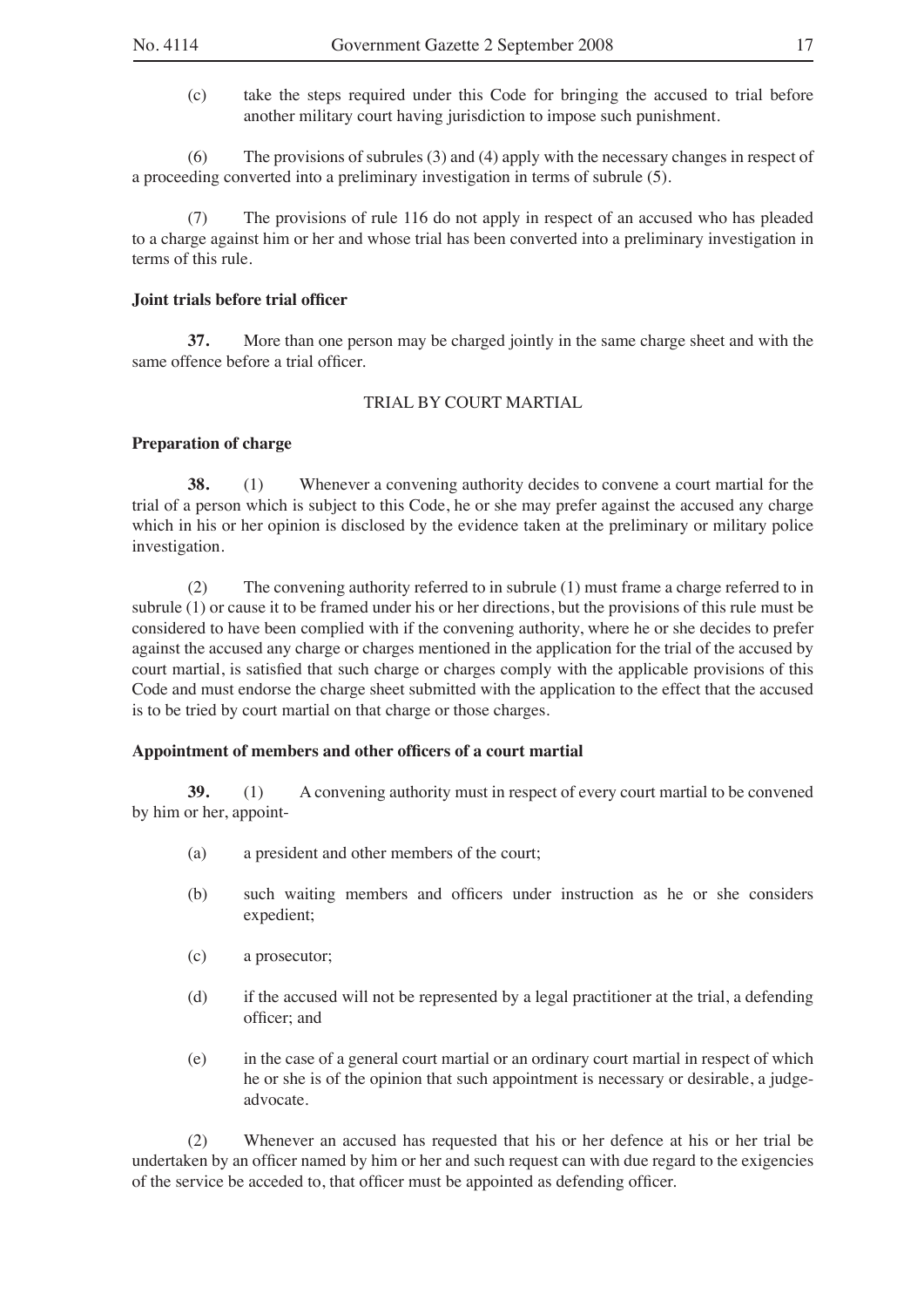## **Waiting members**

**40.** (1) A person may not be appointed as a waiting member of a court martial unless he or she is eligible for service as a member of the court martial concerned.

(2) A person appointed as a waiting member of a court martial must at all times hold himself or herself available for service as a member of that court but may, when the court is composed of members in respect of whom no objection has been made and sustained, be excused by the president from further attendance at the trial.

## **Officers under instruction**

**41.** An officer of the Defence Force may be appointed as an officer under instruction at a court martial and an officer so appointed must attend all the proceedings of that court, whether open or closed, but may not take part in the proceedings, deliberations or decisions of that court.

#### **Prosecutor**

**42.** An officer of the Defence Force may be appointed as prosecutor in a court martial if the convening authority is of the opinion that that officer is suitably qualified to prosecute a person charged before that court and is of equal or higher rank to the accused or to the highest rank of any accused in a joint trial.

#### **Defending officer**

**43.** An officer of the Defence Force may be appointed as defending officer to undertake the defence of a person charged with an offence before a court martial and who is not represented by a legal practitioner.

#### **Qualifications of judge-advocate**

- **44.** A person may be appointed as judge-advocate of a court martial if he or she-
- (a) is entitled to practice and appear as a legal practitioner before High Court or any other court in Namibia;
- (b) is a magistrate;
- (c) is duly qualified to be admitted as a legal practitioner as contemplated in section 5(1) of the Legal Practitioners Act, 1995 (Act No. 15 of 1995); or
- (d) is an officer of the Defence Force and, in the opinion of the convening authority concerned, has the necessary legal knowledge and experience to perform properly the functions of a judge-advocate either generally or in a particular case.

## **Recusal of members of court martial or judge-advocate**

**45.** (1) A person appointed as a member, waiting member or judge-advocate of a court martial and who-

- (a) is related to an accused or the complainant by affinity or consanguinity in the first or second degree;
- (b) has such knowledge concerning the facts of the case to be heard by the court that his or her decision is likely to be prejudiced thereby;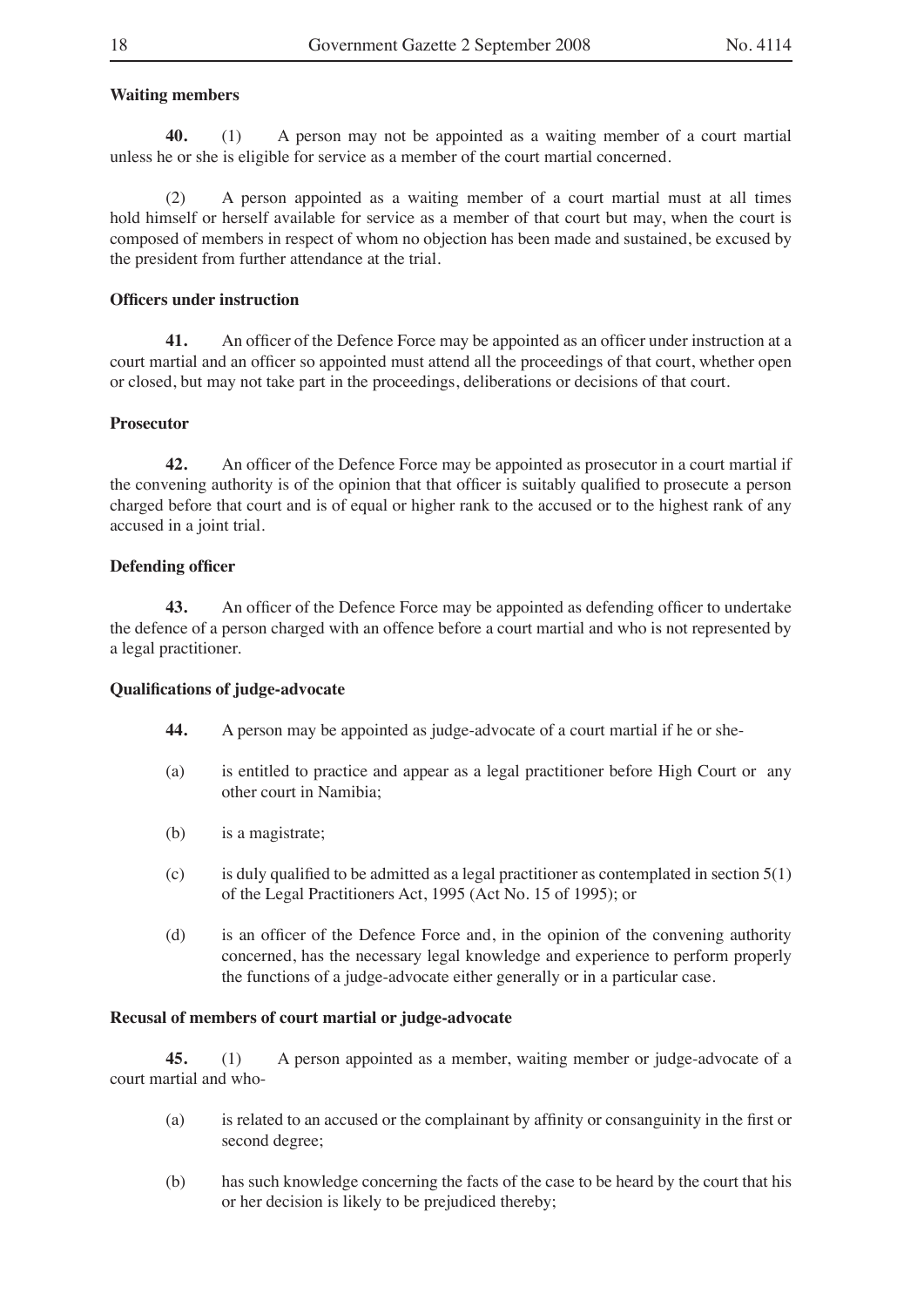- (c) bears an accused to be tried by the court martial, such animosity as is likely to prejudice his or her decision; or
- (d) for any other reason is likely to prejudice his or her decision,

must recuse himself or herself and notify the convening authority of that fact in writing before the date on which the court is due to assemble giving full particulars of the reasons for such recusal.

(2) A person appointed as a member or judge-advocate of a court martial who on the date on which the court is due to assemble or any date thereafter-

- (a) becomes related to an accused or the complainant by affinity in the first or second degree;
- (b) gains such knowledge concerning the facts of the case to be heard by the court that his or her decision is likely to be prejudiced thereby;
- (c) develops towards an accused who is being tried by the court martial, such animosity as is likely to prejudice his or her decision; or
- (d) becomes aware of any reason likely to prejudice his or her decision,

must recuse himself or herself and immediately notify the president of the court of that fact giving full particulars of the reasons for the recusal or, if the president recuses himself or herself such president of the court must act in accordance with subrule(1).

(3) On receipt of reasons for recusal, referred to in subrule  $(1)$  or  $(2)$ , the president must immediately furnish full particulars thereof to the appropriate convening authority and if the court is in session or after it has been assembled pursuant to the convening order, the president must adjourn that court for a specific period pending the instructions of such convening authority.

(4) No person who has recused himself or herself in terms of subrule (1) or subrule (2) is required or permitted to serve on the court martial in question unless, in the opinion of the convening authority, the reasons advanced for the recusal do not fall within the provisions of paragraph (a), (b), (c) or (d) of subrule  $(1)$ , or subrule  $(2)$  as the case may be.

#### **Convening of court martial**

**46.** A court martial is convened by means of a convening order issued under the hand of a convening authority having jurisdiction or issued under the hand of an officer under the command of such a convening authority duly authorised to issue and sign orders in the name and on behalf of such convening authority.

#### **Contents of convening order**

- **47.** (1) Every convening order must set forth-
- (a) the full names, rank and force number of the accused to be tried under that order;
- (b) the time and place for the assembling of the court martial;
- (c) the full names and rank of the president and every other member of the court martial and the unit or service of the Defence Force to which the president and every such member belongs;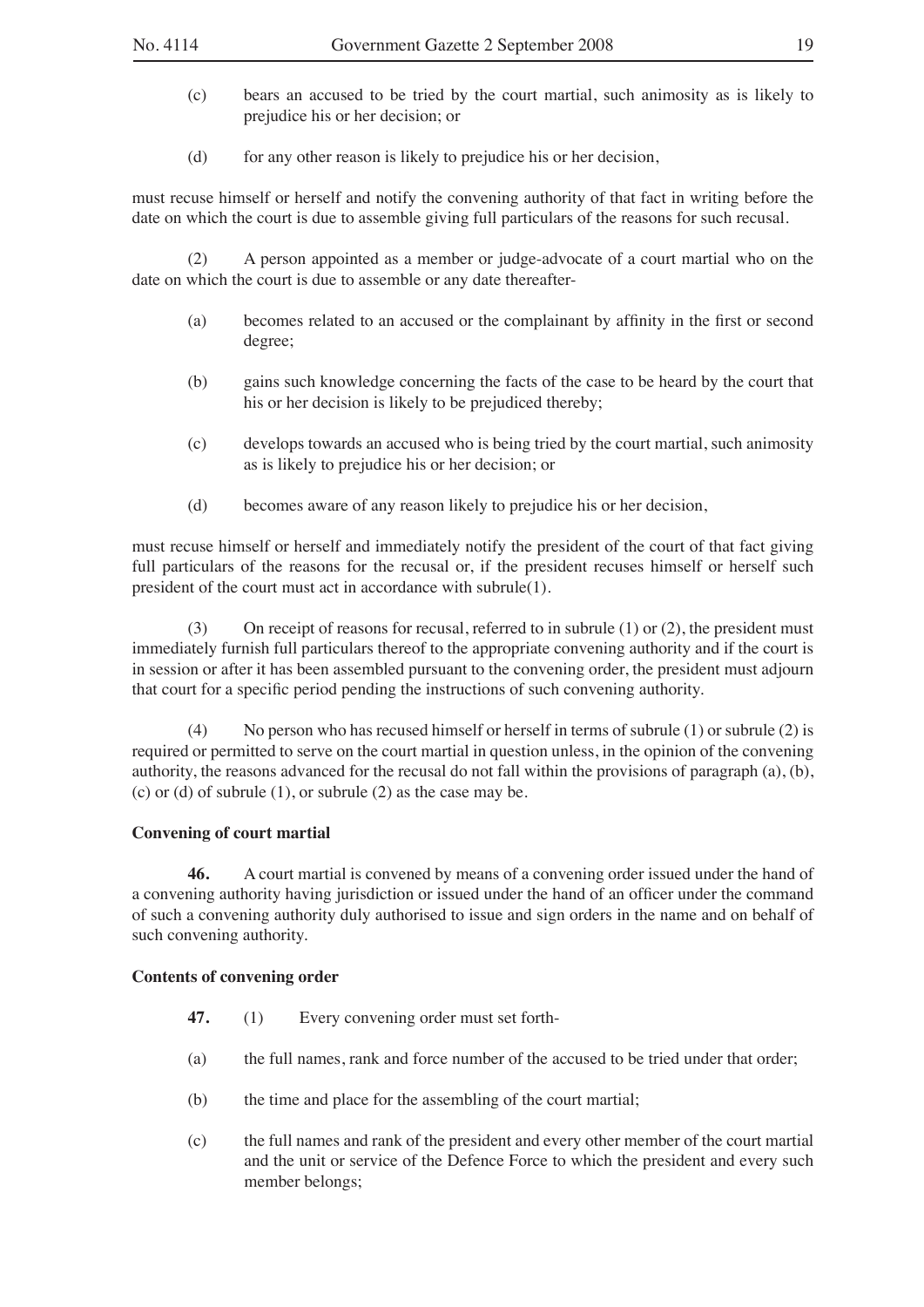- (d) the full names and rank of every waiting member and officer under instructions, if one has been appointed;
- (e) where a judge-advocate has been appointed to the court martial, his or her full names and rank;
- (f) the full names and rank of the prosecutor; and
- (g) where a defending officer has been appointed, his or her full names and rank.

(2) A convening authority may in a convening order issued by him or her, authorise the court martial referred to therein to try, in addition to the accused mentioned therein, any other person brought before it for trial on a charge sheet signed by such convening authority.

## **Duties of convening authority and commanding officer of accused after court martial has been convened**

**48.** (1) A convening authority must as soon as possible after a court martial has been convened by him or her, but not later than two days before the trial is due to commence, furnish -

- (a) the president with the original of-
	- (i) the convening order; and
	- (ii) the charge sheet;
- (b) each of the other members of that court, the waiting members and the officers under instruction, with a copy of the convening order;
- (c) the accused and the judge-advocate, if one has been appointed, with a copy of each of the documents mentioned in sub-paragraph (i) and (ii) of paragraph (a) and a certified copy of the record of the preliminary or military police investigation held in connection with the case;
- (d) the prosecutor with a copy of the documents, mentioned in paragraph (c) together with the exhibits produced at the preliminary or military police investigation and the record of service of the accused;
- (e) the commanding officer of the accused with a copy of-
	- (i) the convening order;
	- (ii) the charge sheet; and
	- (iii) a list of the witnesses required to give evidence at the trial.

(2) A commanding officer must upon receipt by him or her of the documents mentioned in paragraph (e) of subrule (1) arrange for the attendance of the accused and all the witnesses at the trial at the time and place specified in the convening order.

#### **Proceedings of court martial in closed court**

**49.** (1) A court martial must at the time and place specified in the convening order assemble in closed court and the president must satisfy himself or herself-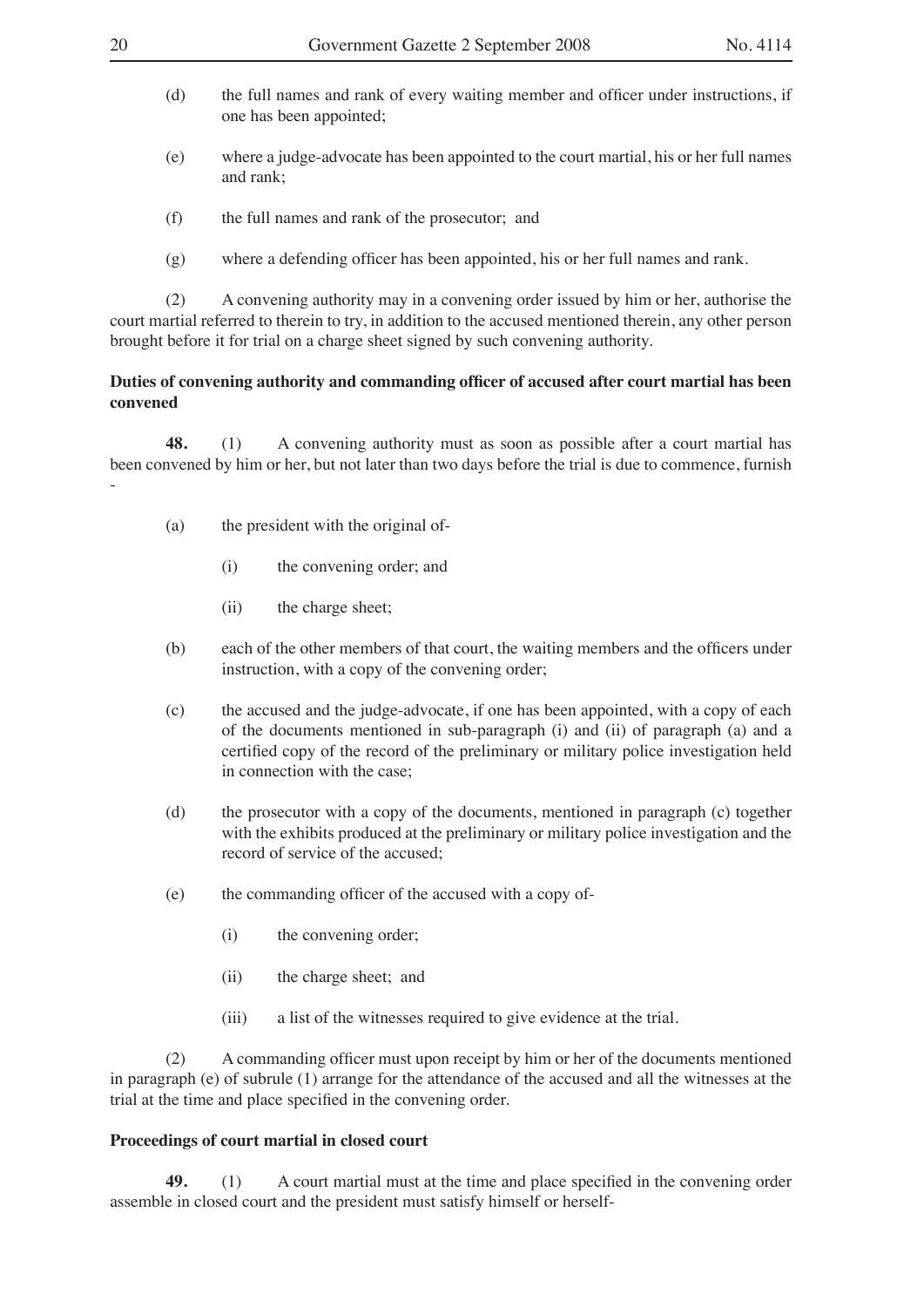- (a) that the members and judge-advocate, if one is appointed, are present and qualified to serve on the court martial;
- (b) that the waiting members are present and qualified to serve as members of the court martial concerned;
- (c) that the charge sheet and the convening order is properly signed by the appropriate authority and are in all other respects in order.

(2) If a member of the court martial is, in the opinion of the president, not qualified to serve on that court the president may discharge such member from service and, subject to subrule (3), call upon a qualified waiting member to take the place of such discharged member.

(3) If no qualified waiting member, referred to in subrule (2), is available for service on the court martial the president must immediately advise the convening authority to that effect who may thereupon appoint another qualified officer to take the place of the discharged member and amend the original convening order accordingly, but where, in consequence of the discharge in terms of subrule (2) of any member of a court martial, the number of members thereof is not reduced below the minimum number required in terms of this Code the president may either advise the convening authority in accordance with this subrule or proceed with the trial.

(4) Whenever the judge-advocate fails to attend the court martial at the time and place specified in the convening order or the president is not satisfied that the judge-advocate in attendance is qualified to serve on that court, the president must forthwith advise the convening authority who must take such steps as may be necessary for the attendance at that court of a judge-advocate or, if he or she agrees with the president that the judge-advocate in attendance is not qualified, for the appointment to the court of a duly qualified judge-advocate.

(5) Whenever the president is not satisfied that the convening order or charge sheet is properly signed or that it is in all other respects in order he or she must advise the convening authority who must sign it if he or she agrees with the president and is satisfied that it is the convening order issued or the charge sheet preferred by him or her or remedy any other defect therein by suitably amending the convening order or charge sheet, as the case may be, or by substituting it with a new convening order or charge sheet.

(6) Whenever a person mentioned in a convening order fails to attend the court martial at the time and place specified therein the president of the court must advise the convening authority accordingly.

### **Proceeding of court martial in open court**

**50.** Whenever the president of a court martial is satisfied that the court is properly constituted as provided in section 74 or 75 of the Schedule, as the case may be, the court must, subject to the provisions of section 80(3) of the Schedule, be opened and the trial must proceed in the presence of the accused, his or her legal representative and the prosecutor.

#### **Objections to members of court martial**

**51.** (1) Whenever a court martial has been opened as provided in rule 50 the president must read to the accused the names of the members of the court and must, as every name is read to the accused, ask the accused if he or she objects to be tried by that member.

(2) Where the accused objects under section 77 of the Schedule to be tried by the president or any other member, the president or such other member, as the case may be, must withdraw while the objection concerned is being determined and the remaining members must thereupon hear the objection and any argument or evidence that may be advanced or tendered in support of or against the objection.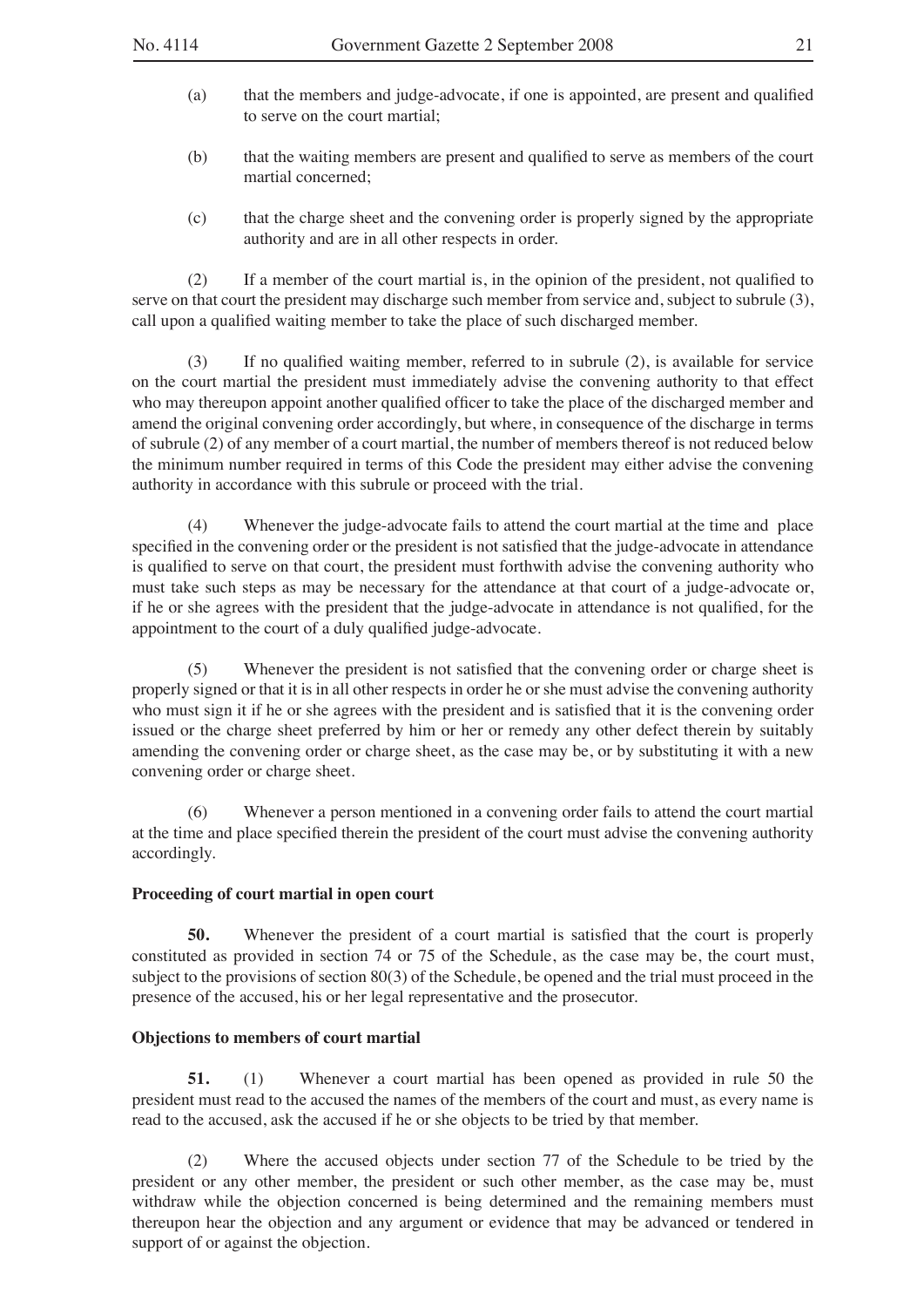(3) If the objection referred to in subrule (2) against the president is upheld or if there is an equality of votes, the court must adjourn and the most senior ranking member of such remaining members must report to the convening authority who must as soon as possible thereafter appoint any other qualified officer as president of that court martial.

(4) If the objection against the president is overruled or where the accused does not object to be tried by the president, the court martial must hear separately every objection against any other member of the court martial and must hear any argument advanced or evidence tendered in support of or against the objection.

(5) Where objection has been made against a member other than the president and such objection has not yet been decided, the member in question may hear an objection against other members and take part in the deliberations and vote thereon.

(6) Whenever an objection against a member other than the president is upheld, the president must discharge such member from further service on the court martial and call upon any other waiting member to take the place of such discharged member.

(7) Where no qualified waiting member is available to take the place of a member discharged in terms of subrule (6), the president of the court martial must adjourn the court and report to the convening authority who must appoint another officer to take the place of such discharged member, but if the number of members of the court martial is, in consequence of the discharge of such member, not reduced below the minimum number required in terms of this Code the proceedings may, if the court considers it expedient or on the instructions of the convening authority, be continued before the remaining members.

(8) An accused arraigned before a court martial may object under section 77 of the Schedule to be tried by a person appointed under subrule  $(3)$  as president of the court martial or a person called upon in terms of subrule (6) or appointed in terms of subrule (7) to take the place of a discharged member, and the provisions of this rule applies with the necessary changes in relation to all matters connected with such objection.

## **No objection against certain officers**

**52.** An accused arraigned before a court martial may not object against the judgeadvocate, the prosecutor, an officer under instruction, or a waiting member who has not been called upon to take the place of a member discharged in terms of rule 51(6).

#### **Members of court martial and judge advocate to take oath or make affirmation**

**53.** Whenever a court martial is composed of members in respect of whom no objection has been made and sustained, the applicable oath prescribed by rule 120 must in accordance with the provisions of section 78(1) of the Schedule be administered to the members, the judge-advocate and any officers under instruction and, unless otherwise provided in this Code, the proceedings of the court thereafter must be conducted in the presence of all such members and such judge-advocate.

#### **Interpreter and shorthand writer to take oath or make affirmation**

**54.** An interpreter or shorthand writer must, prior to performing duties at a court martial, be sworn in and for that purpose the president or judge-advocate may administer to such interpreter or shorthand writer the appropriate oath prescribed by rule 120, but an interpreter or shorthand writer who has been duly sworn in, in respect of a case, may perform the duties of interpreter or shorthand writer, as the case may be, in any other case mentioned in or authorised to be heard by the convening order issued in relation to the case in respect of which such interpreter or shorthand writer was been sworn in.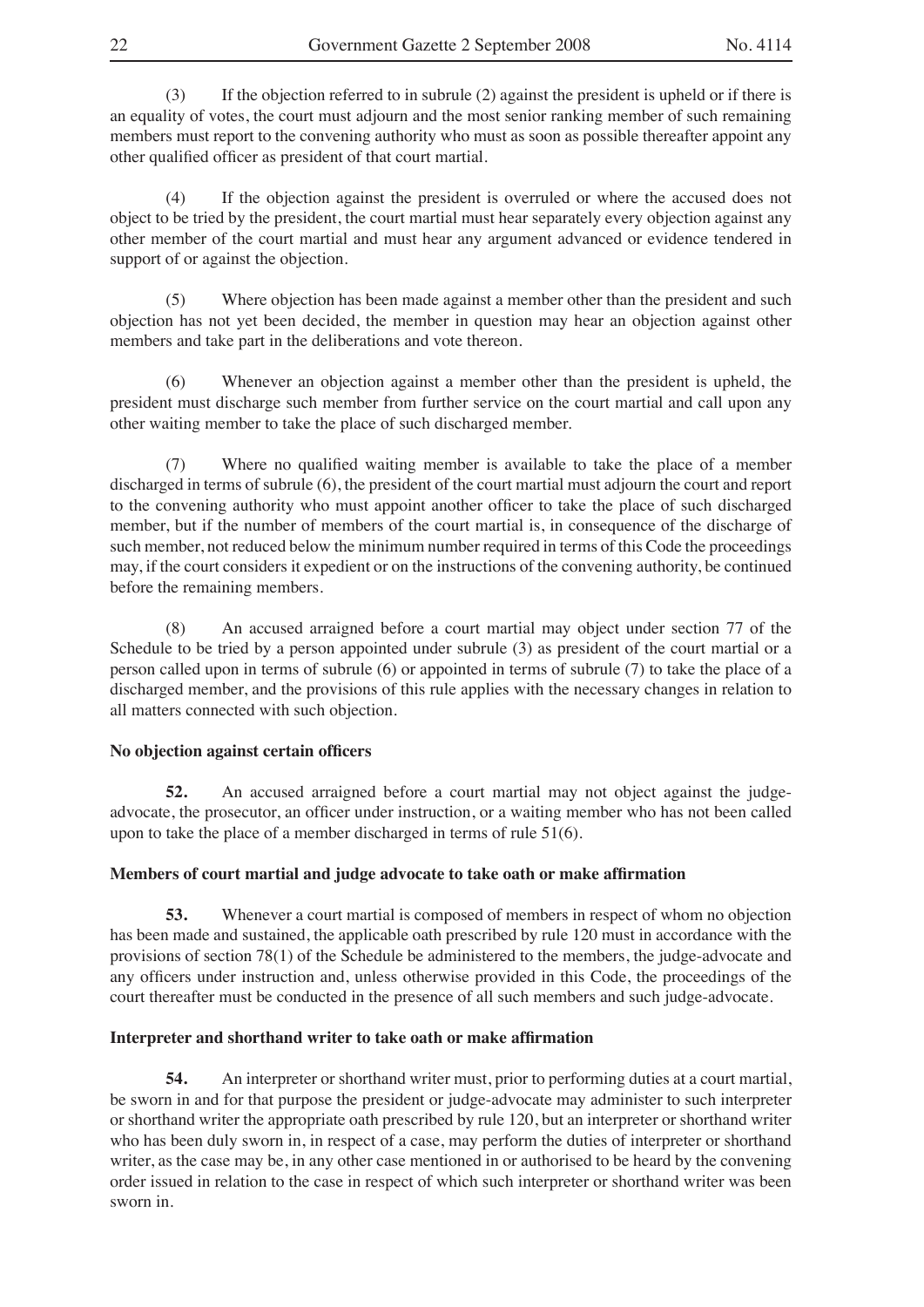## **Rights of accused not supplied with documents or unable to prepare defence**

**55.** The president of a court martial which is satisfied that the accused has not been furnished in terms of rule  $48(1)(c)$  with the documents and record mentioned therein or that the accused has not had sufficient time to prepare his or her defence may on application made by the accused, before pleading to any charge, adjourn the proceedings to a date fixed by the court in order for such documents to be supplied to the accused or that he or she may prepare his or her defence.

## **Accused to plead to every charge**

**56.** The prosecutor must, after the members of a court martial, the interpreter or shorthand writer have been sworn in, read to the accused every charge preferred against him or her and the president must call upon the accused to plead separately to each charge.

## **Rights of accused before pleading at court martial**

**57.** An accused arraigned before a court martial may, when called upon to plead in terms of rule 56, before pleading object-

- (a) to the trial on the ground that that court lacks the necessary jurisdiction as provided for in section 72 or 73 of the Schedule, as the case may be;
- (b) to any charge on the ground that it does not disclose an offence cognizable by that court; or
- (c) to both the trial and any charge on the grounds mentioned in paragraphs (a) and (b).

## **Procedure on objection to jurisdiction**

**58.** (1) Whenever an objection has been made under rule 57(a), the court martial must hear evidence or arguments tendered in support of or against the objection and record its finding thereon.

(2) If the court referred to in subrule (1) overrules the objection the trial must proceed.

(3) If the court martial upholds the objection, it must announce its finding in open court and thereupon report such finding to the convening authority who must take such steps as may be required under this Code for the trial of the accused by court martial of competent jurisdiction and may order that the accused be released from arrest without prejudice to re-arrest.

## **Procedure on objection to charge**

**59.** (1) Whenever an objection has been made under rule 57(b), the court martial must hear evidence tendered in support of or against the objection and record a finding thereon.

(2) If the court martial finds that the objection is well founded but that the defect can, without prejudice to the accused in his or her defence, be remedied by an amendment of the charge the court may direct the prosecutor to amend the charge and may adjourn for a period which, in the opinion of that court, will be sufficient to enable the accused to prepare his or her defence to the charge as amended.

(3) If the court martial finds that the objection is well founded and that the defect in the charge cannot be remedied without prejudice to the accused in his or her defence it must uphold the objection and dismiss the charge.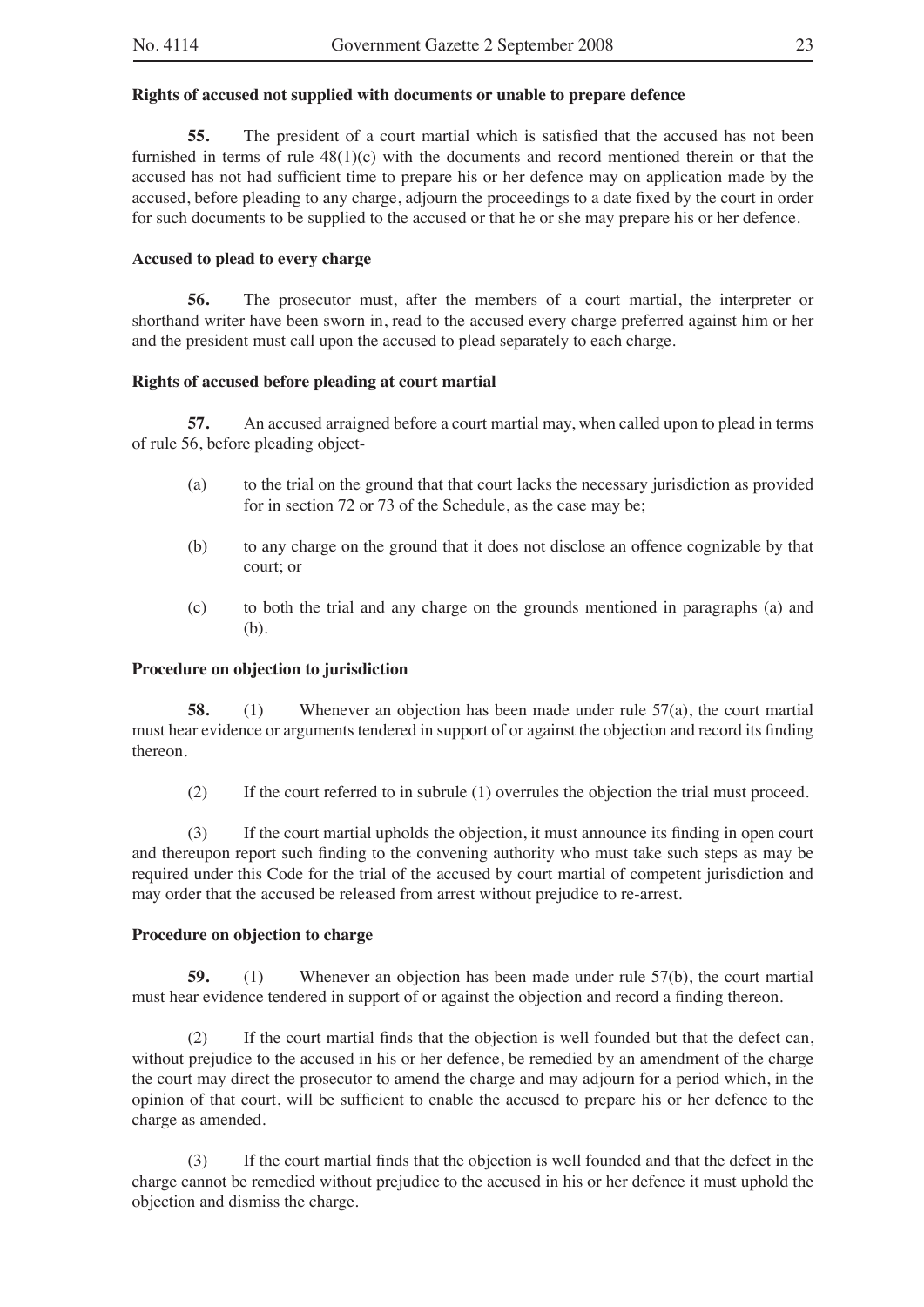(4) A person arraigned on a charge dismissed in terms of subrule (3) must be considered to have been found not guilty of that charge.

(5) If the court martial overrules such objection the trial must proceed on the charge against which the objection was made.

#### **Pleas at trial by court martial**

**60.** (1) Whenever an accused called upon to plead to a charge in terms of rule 56 has not objected in terms of rule 57 or has objected in terms of that rule and the objection has been overruled he or she may plead -

- (a) that he or she is guilty of the offence charged of or of any other offence of which he or she could in terms of section 89 of the Schedule be convicted on that charge;
- (b) that he or she is not guilty;
- (c) that he or she has already been convicted of the offence with which he or she is charged;
- (d) that he or she has already been acquitted of the offence with which he or she is charged;
- (e) that he or she has received Presidential pardon for the offence charged;
- (f) that by virtue of section 58 or 59 of the Schedule or of rule 117, as the case may be, he or she is not triable for the offence with which he or she is charged; or
- (g) that under rule 115 he or she has been freed and discharged from all liability to prosecution for the offence charged.

(2) Two or more pleas may be pleaded together, but the plea of guilty may not be pleaded with any other plea to the same charge.

(3) An accused who fails or refuses to plead to a charge when called upon to do so in terms of rule 56 must be considered to have pleaded not guilty to that charge.

(4) Whenever an accused pleads not guilty to the offence charged he or she, or his or her legal representative may make a statement indicating the basis of his or her defence.

## **Pleas other than guilty or not guilty**

**61.** Where an accused in a court martial tenders a plea other than guilty or not guilty the court must hear and record evidence or argument tendered in support or rebuttal thereof and if it upholds the plea the court must acquit the accused, but if it overrules the plea the court must require the accused to plead guilty or not guilty to the charge and thereupon proceed with the trial in terms of this Code.

## **Procedure on plea of guilty**

**62.** (1) Whenever an accused before a court martial pleads guilty to a charge the court must peruse the preliminary or military police investigation or question the accused with reference to the alleged facts of the case in order to ascertain whether the offence was actually committed by the accused and whether he or she admits the allegations in the charge to which he or she has pleaded guilty and if so satisfied convict the accused on his or her plea of guilty to that charge and impose a competent sentence, but that court must if it is not so satisfied or where an accused pleads guilty to a capital offence enter a plea of not guilty.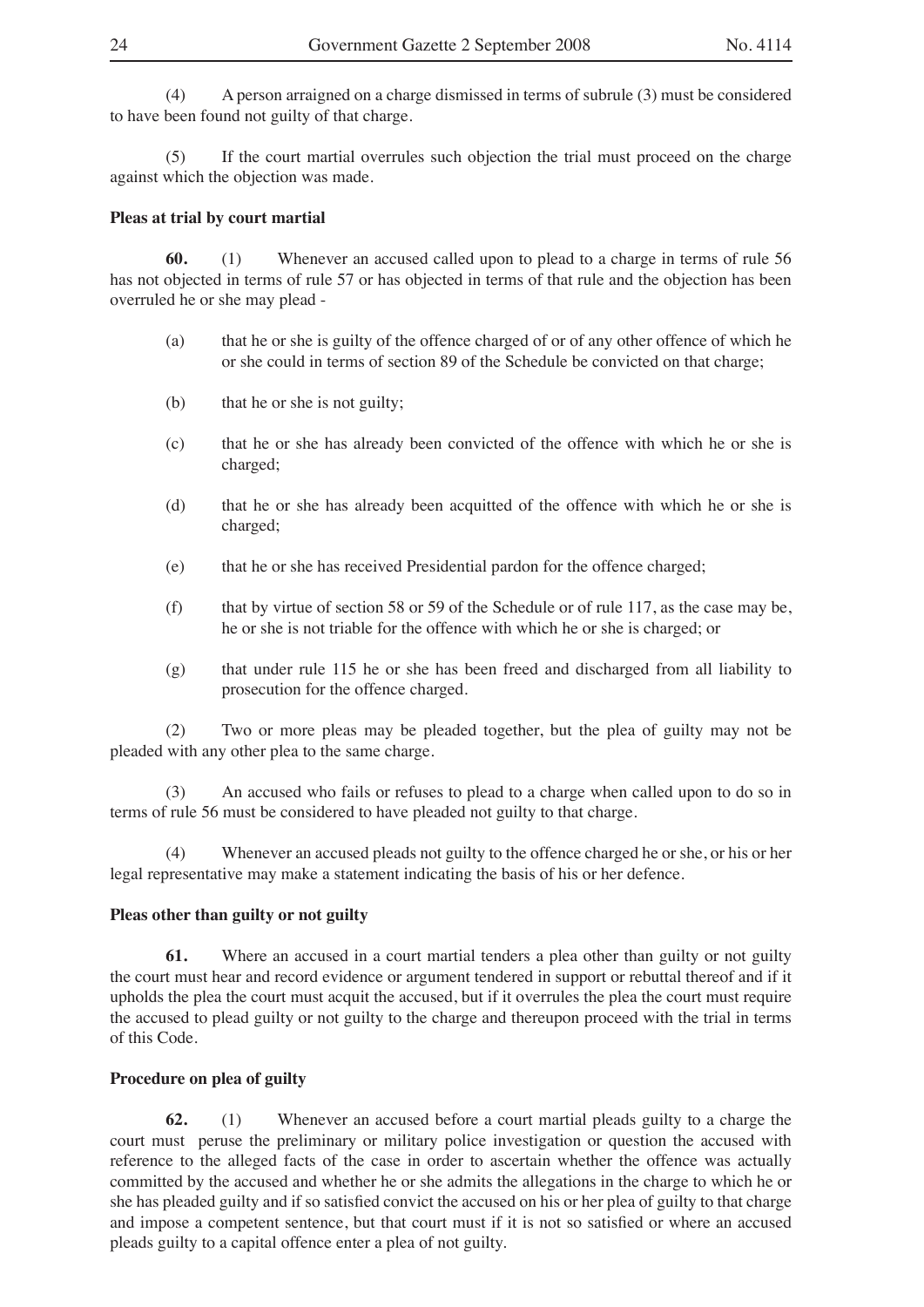(2) Whenever an accused pleads guilty to an offence, of which he or she could in terms of section 89 of the Schedule be found guilty on the charge preferred against him or her, the prosecutor may accept the plea or endeavour to prove the guilt of the accused on the charge set forth in the charge sheet.

(3) The provisions of subrule (1) applies with the necessary changes in respect of a plea of guilty which has been accepted by a prosecutor in accordance with the provisions of subrule (2).

## **Amendment of charge after plea**

**63.** Whenever in the course of a trial by court martial there appears, after the accused has pleaded either guilty or not guilty to a charge, to be a variance between the statement of the offence in that charge and the evidence offered in proof thereof or where there appears to be any other error in the charge the court may, at any time prior to announcing its finding, if it considers that the defect can, without prejudice to the accused in his or her defence, be remedied by an amendment of the charge direct the prosecutor to suitably amend the charge and may adjourn the court for any period which in its opinion is sufficient to enable the accused to prepare his or her defence to the charge as amended.

## **Change of plea of not guilty**

**64.** An accused who has pleaded not guilty to a charge may, at any time prior to the announcement of the finding thereon, change his or her plea to one of guilty and the provisions of rule 62(1) applies in respect of such changed plea.

Power to withdraw charge or stop prosecution

- 65. The prosecutor may with the consent of the convening authority -
- (a) withdraw a charge prior to the accused pleading to that charge, in which event the accused is not entitled to a verdict of acquittal in respect of that charge;
- (b) stop the prosecution at any time after an accused has pleaded, but prior to conviction in respect of that charge, in which event the court martial trying the accused must acquit the accused in respect of that charge.

#### **Opening address by prosecutor**

**66.** Whenever an accused has pleaded not guilty to any charge preferred against him or her the prosecutor may, and if required by the court martial the prosecutor must, make an opening address by explaining the charge preferred against the accused and without commenting thereon give an outline of the evidence which he or she intends to adduce in support of such charge.

#### **Evidence for the prosecution**

**67.** (1) After the opening address as provided for under rule 66, if any, the prosecutor must lead the evidence of the witnesses for the prosecution.

(2) A witness may be cross-examined by the accused and thereafter re-examined by the prosecutor in relation to the evidence given under cross-examination.

(3) Where the prosecutor is himself or herself a witness for the prosecution he or she must as far as possible give evidence before calling any other witness and may, after being crossexamined by the accused, give such further evidence in relation to his or her evidence under crossexamination as he or she may consider necessary.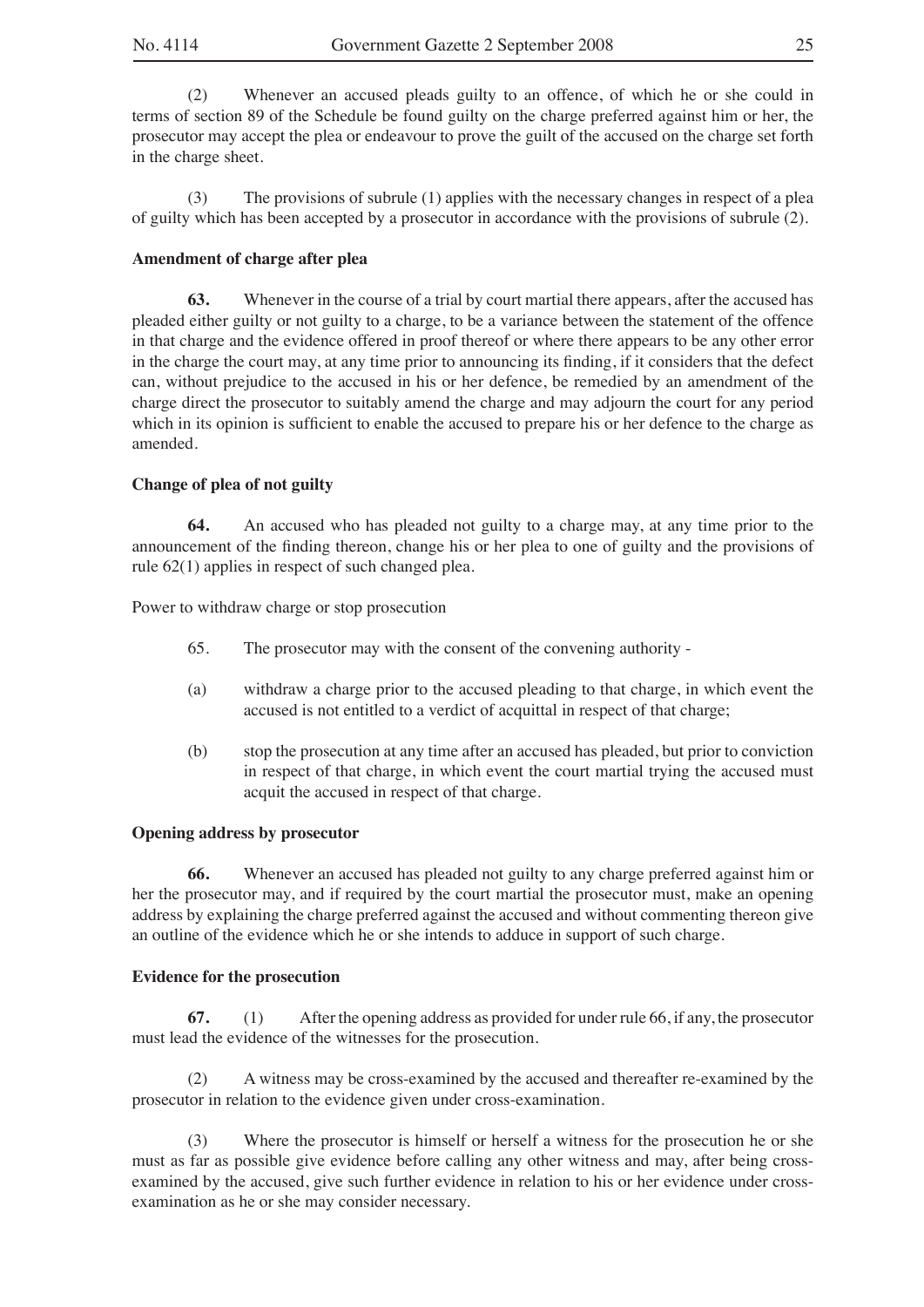(4) Whenever a prosecutor at a court martial intends to call a witness whose evidence was not taken at the preliminary or military police investigation, he or she must within a reasonable time before the witness is called, advise the accused thereof and furnish him or her with a copy of a statement made by the witness containing the evidence which the prosecutor intends to adduce.

(5) Whenever a prosecutor calls a witness referred to in subrule (4), but fails to comply with the provisions of that subrule, the court must after the witness has given his or her evidence either adjourn the proceedings or, upon the request of the accused, allow the cross-examination of the witness to be postponed.

(6) Subject to the provisions of rule 94(2), a prosecutor is not obliged to call all the witnesses who gave evidence at the preliminary or military police investigation, but where a prosecutor closes the case for the prosecution without having called all such witnesses he or she must advise the court thereof and make any witness not called by him or her available for the purpose of being called either by the accused or by the court.

(7) The prosecutor may at any time before he or she closes the case for the prosecution produce to the court martial any document or other evidence which on its mere production is admissible in evidence.

(8) When the prosecutor has adduced all the evidence which he or she wishes to lead in proof of the charges preferred against the accused he or she must close the case for the prosecution.

#### **Rights of accused at close of case for prosecution**

- **68.** Upon the close of the case for the prosecution, the accused may-
- (a) apply to be acquitted of any charge preferred against him or her on the ground that no prima facie case has been established against him or her;
- (b) close his or her case without tendering any evidence in his or her defence; or
- (c) tender evidence in his or her defence and thereafter close his or her case.

#### **Meaning of prima facie**

**69.** For the purpose of rule 68, a prima facie case is considered established against an accused if on the evidence on record a reasonable person might convict the accused of the charge preferred against him or her or of any other charge of which he or she could in terms of section 89 of the Schedule be convicted on.

#### **Rights of accused where application for acquittal is refused**

**70.** Whenever an application in terms of rule 68(a) is refused the accused may in terms of paragraph (b) of that rule close his or her case without tendering evidence, or in terms of paragraph (c) of that rule tender evidence in his or her defence.

## **Opening address by defence**

**71.** Before tendering evidence for the defence in terms of rule 68(c), an accused may make an opening address by outlining, without commenting thereon, the evidence which he or she intends to rely upon in his or her defence.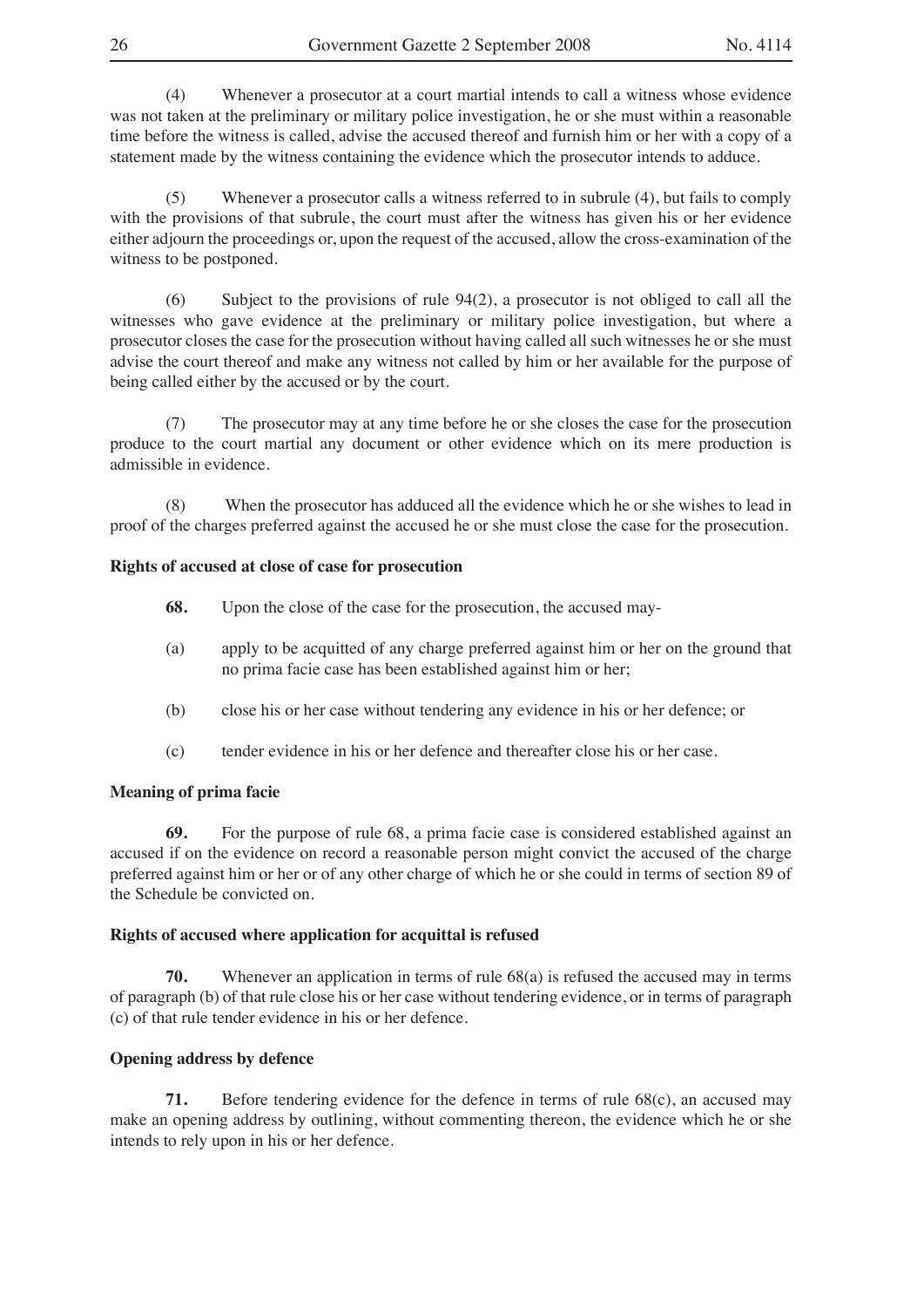## **Evidence for defence**

**72.** (1) After the opening address as provided for under rule 71, if any, the accused may give evidence himself or herself, lead evidence of witnesses for the defence and thereafter close the case for the defence.

(2) A witness for the defence, and where the accused gives evidence the accused himself or herself, may be cross-examined by the prosecutor and such witnesses may thereafter be reexamined by the accused or, in the case of the accused, by his or her legal representative, in relation to evidence given under cross-examination.

## **Court martial may examine, recall or call witnesses**

**73.** A member of a court martial may put to a witness such questions as he or she considers necessary for the purpose of arriving at a just decision in the case and the court may at the request of the prosecutor, the accused, the judge-advocate or mero motu recall a witness or call a person as a witness.

#### **Judge-advocate may examine witnesses**

**74.** A judge-advocate may advise the president to put to a witness further questions as will in his or her opinion assist the court martial in arriving at a just decision in the case.

#### **Prosecution and defence may address court martial at conclusion of evidence.**

**75.** (1) After all the evidence has been adduced the prosecutor may address the court martial and thereafter the accused may address that court.

(2) The prosecutor may reply on any matter of law raised by the accused in his or her address referred to in subrule (1) and may, with leave of the court, reply on any matter of fact raised by the accused in his or her address.

## **Opinion by judge-advocate**

**76.** (1) The judge-advocate, if one has been appointed, must after the closing addresses, if any, referred to in rule 75 explain and express his or her opinion on any legal issue raised during the trial.

(2) A member of the court martial may at any time request the judge-advocate to explain a legal issue raised during the trial, but where such explanation is required when that court is closed to consider its finding the request must be made and the explanation given in the presence of the accused, his or her legal representative and the prosecutor after that court has been specially opened for that purpose.

#### **Finding to be considered in closed court**

**77.** (1) After the opinion of the judge-advocate, if one has been appointed, is expressed as provided for in rule 76 or where a judge-advocate has not been appointed, after the closing addresses referred to in rule 75, the court must close for the purpose of considering its finding.

(2) No person other than the members of the court martial and any officers under instruction may be present during the deliberations of the court after it has been closed for the purpose specified in subrule (1).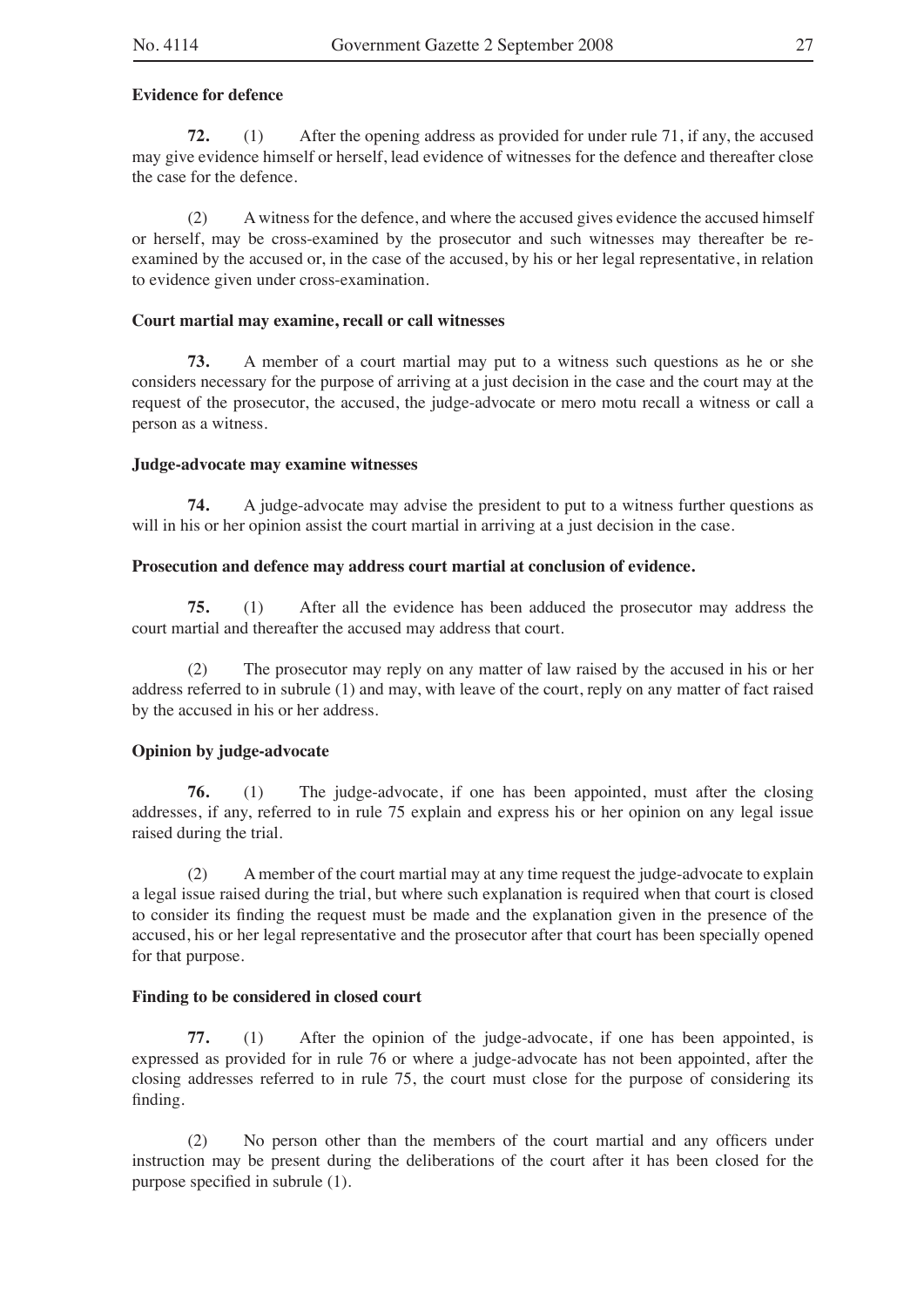## **Quantum of evidence required for conviction**

**78.** (1) A court martial may after the accused has closed his or her case, whether without or after tendering evidence in his or her defence, convict the accused of the offence charged or any other offence of which he or she could under section 89 of the Schedule be convicted on the charge if, on the evidence led at the trial, it is satisfied beyond a reasonable doubt that he or she is guilty of the offence in question.

(2) The decision referred to in subrule (1) must be arrived at as provided for under rule 86.

## **Announcement of finding**

**79.** The finding of the court martial on every charge preferred against an accused must be announced in open court and if the accused is acquitted on all the charges and no other charges are pending against him or her, he or she must, if arrested or detained, be released from such arrest or from such detention.

## **Procedure after conviction**

**80.** (1) Where an accused is convicted of an offence the prosecutor must, after the announcement of the court martial's finding, read and produce to that court the accused's record of service and may lead evidence regarding the prevalence in the Defence Force of any such offence of which the accused has been convicted.

(2) The president must ask the accused whether he or she admits or denies the statements contained in his or her record of service produced in terms of subrule (1) and if he or she denies such statement the court martial must hear and record any evidence or argument that may be tendered by the prosecutor in proof, or by the accused in rebuttal, thereof and must in closed court consider, and in open court announce, its finding thereon.

(3) The accused may, after his or her record of service has been produced and evidence, if any, has been led in terms of subrule (1) tender evidence in mitigation of sentence and a witness giving such evidence may be -

- (a) cross-examined by the prosecutor;
- (b) re-examined by the accused in relation to such evidence given under crossexamination; and
- (c) questioned by the court martial.

(4) The prosecutor may after evidence has been tendered, as contemplated in subrule (3), address the court martial on the question of sentence and the accused may then address that court in mitigation of sentence.

(5) After hearing such addresses, if any, the court martial must close for the purpose of considering the sentence.

(6) When the sentence of the court martial has been determined in accordance with this Code the president must record it on the record of the proceedings, date and sign it and forthwith announce it in open court.

(7) When announcing the sentence of a court martial in terms of subrule (6), the president of the court must inform the accused that the sentence will not be enforced or executed unless and until the finding and sentence have been confirmed in accordance with the applicable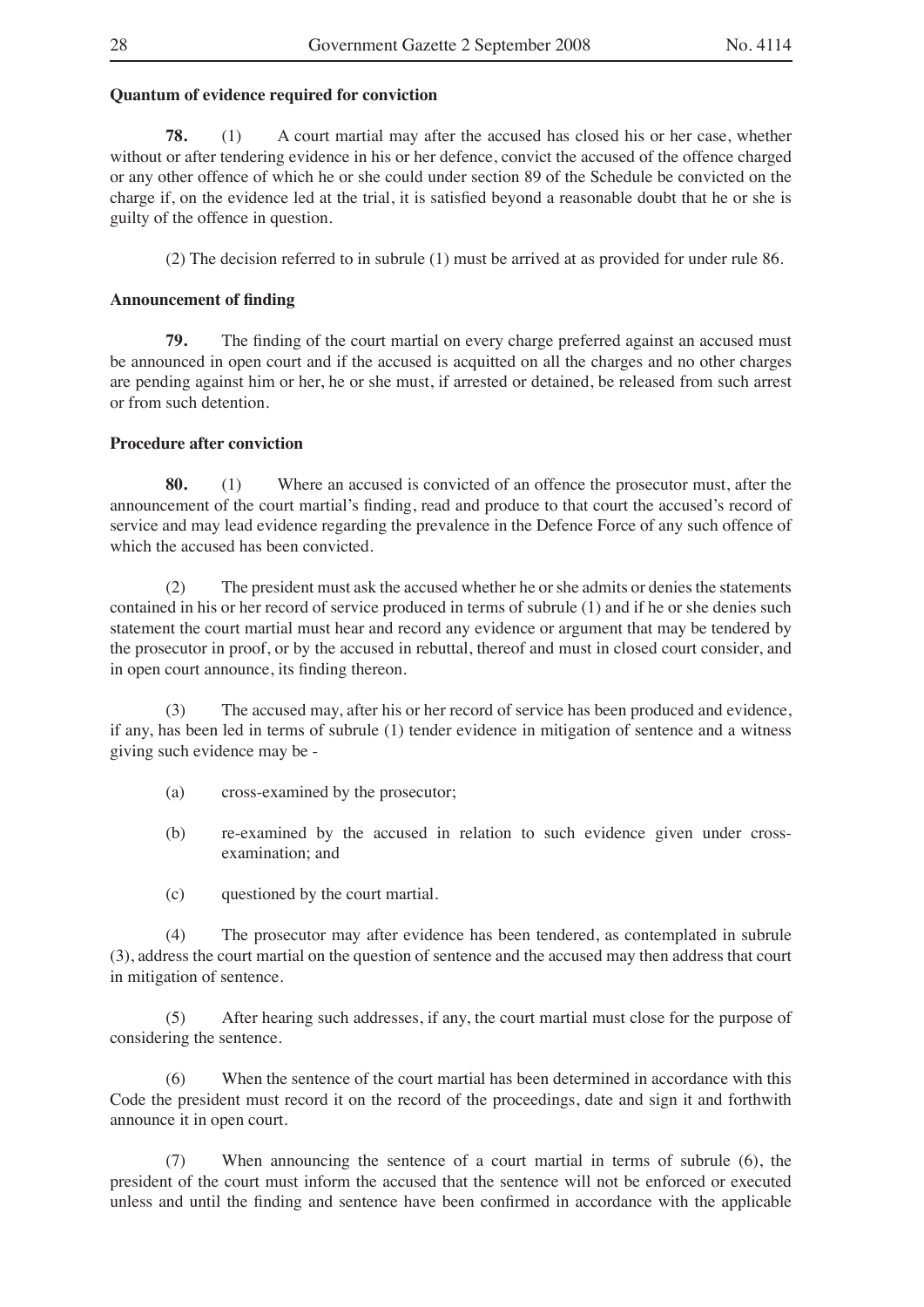provisions of this Code and that he or she has the right under section 101 of the Schedule to lodge such written representation as he or she may wish to make concerning the validity or justice of any finding or the sentence to the confirming authority within forty-eight hours after the sentence.

## **Detention of accused pending confirmation of finding and sentence**

**81.** (1) Subject to the provisions of subrules (2) and (3) an accused who has been convicted and sentenced by a court martial must be detained in custody pending confirmation of the finding and sentence, but the appropriate convening authority may direct that, pending such confirmation, the accused be released from custody without prejudice to re-arrest.

- (2) An accused who has been sentenced by a court martial-
- (a) to a reprimand;
- (b) save as provided in subrule (3), to a fine;
- (c) to reduction to a lower rank, to non-commissioned rank or to the ranks; or
- (d) to reduction in seniority in rank,

must be released from custody immediately after the announcement of the sentence.

(3) An accused whose trial has been proceeded with or commenced at a time when he or she was no longer subject to this Code must if he or she is sentenced to a fine be released from custody upon payment of such fine.

## **Confirmation of finding and sentence**

**82.** (1) The president or, if one was appointed, the judge-advocate must, as soon as possible after the announcement of the sentence, submit the record of the proceedings to the officer who convened the court martial for confirmation.

(2) If the officer who convened the court martial is not empowered to confirm all or any of the findings and the sentence, or reserves confirmation of a finding or the sentence in terms of section 103 of the Schedule, he or she must without delay submit the record of the proceedings to the officer under whose warrant he or she convened that court.

(3) A confirming authority may not confirm a finding or sentence of a court martial prior to the expiration of the period of forty-eight hours within which any representations referred to in section 101 of the Schedule may be made.

## **Publication and promulgation of sentence**

**83.** Every sentence of a court martial must, as soon as possible after confirmation thereof, be promulgated either on parade according to the custom of the service or in such manner as the accused's commanding officer may direct and be published in unit orders, but no sentence referred to in section 104 of the Schedule may be so promulgated or published unless and until the proceedings of the case have been reviewed.

## **Recording of evidence**

**84.** (1) The president or, if one was appointed, the judge-advocate is responsible for the proper recording of the evidence led at the trial in a court martial.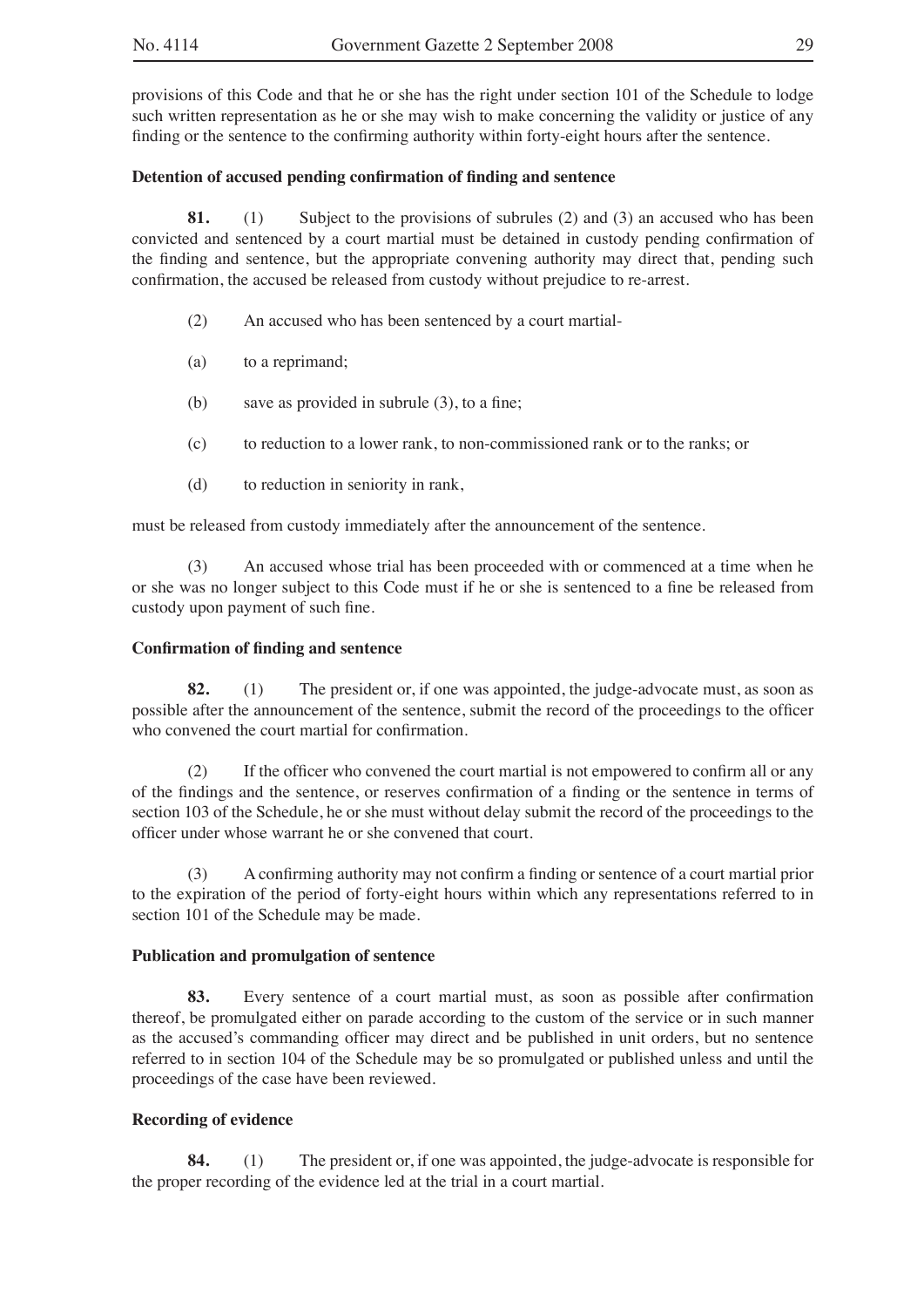(2) Evidence led during a trial must be recorded in the form of question and answer or in narrative form or partly in the one and partly in the other as the president or, if one was appointed, the judge-advocate may direct or decide and the record of such evidence must clearly indicate which evidence was given during examination in chief, under cross-examination or in re-examination.

## **Recording of proceedings**

**85.** (1) The president or, if one was appointed, the judge-advocate is responsible for the keeping of a proper record of the proceedings at the trial.

- (2) Such record, referred to in subrule (1), must be clear and concise and must reflect-
- (a) the evidence led at the trial;
- (b) any application, objection, plea, submission or argument made in the course of the trial;
- (c) any explanation given or opinion expressed by the judge-advocate in terms of rules 76 and 93; and
- (d) the ruling of the court martial on any application, objection, plea, submission or argument.

(3) A documentary exhibit produced at the trial must be attached to and such exhibit forms part of the record of proceedings.

(4) Where a written address or written heads of argument has been submitted to the court martial in relation to an application, objection, plea, or submission the president or, if one was appointed, the judge-advocate must note in the record any departure from or amplification of such address or heads of argument which emerges from the oral address delivered in relation thereto.

(5) The president or, if one was appointed. judge-advocate must mark or supervise the marking in alphabetical order of all documentary exhibits produced at the trial and must mark in numerical order all other exhibits produced thereat.

## **How decisions or vote of court martial to be arrived at or determined**

**86.** (1) A court martial may be closed for the purpose of considering its decision on any question arising at the trial, but must be closed for the purpose laid down in rule 80(2) and of considering its finding and the sentence.

(2) Whenever it is necessary for a court martial to consider any question the president must call upon each member of that court in order of seniority, commencing with the most junior member, to express his or her views on such question in the presence of the other members and the president must after all the members have expressed their views express his or her own view on that question.

(3) The vote of the members of a court martial on any question must be taken by ballot and the president of that court must destroy all ballot papers immediately after such vote has been taken.

#### **Members of court martial to take oath or make affirmation only once in relation to a case**

**87.** (1) The members of a court martial who have been sworn in as provided in section 78 of the Schedule in relation to a case must be considered to have been so sworn in, in relation to any other case thereafter brought before court martial for trial.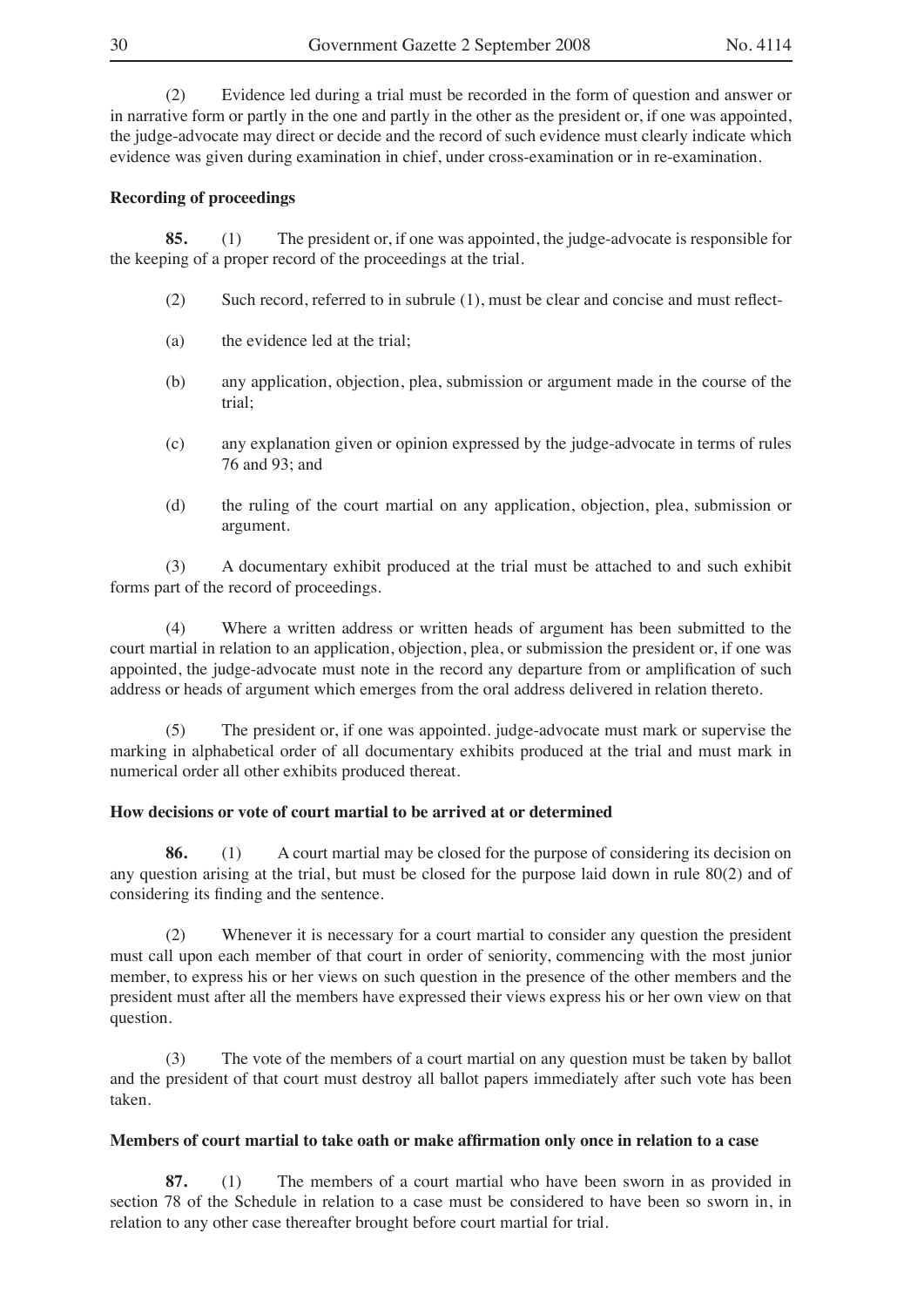(2) The provisions of subrule (1) does not affect the right of an accused appearing before such court martial in a subsequent case to object in terms of section 77 of the Schedule to a member of that court and whenever an objection against such member is made and sustained an officer, against whom no such objection has been made and sustained, called upon or appointed to take the place of such member must be sworn in as provided in section 78 of the Schedule.

## **Accused may consult his or her legal representative and procure witnesses**

**88.** An accused to be tried by court martial must, whether or not he or she is in custody, be afforded every reasonable opportunity and facility -

(a) of consulting with his or her legal representative;

(b) of interviewing prospective defence witnesses, either by himself or herself or together with his or her legal representative; and

(c) of procuring the presence of any witness at his or her trial.

#### **Legal representative may speak for accused**

**89.** At a trial by court martial the legal representative for the accused may in all respects act and speak for and on behalf of the accused, but the legal representative may not on behalf of an accused tender a plea of guilty or not guilty to a charge, or give evidence.

#### **Illness of accused**

**90.** (1) Whenever it appears to a court martial that the accused is medically unfit to stand trial or to continue with his or her trial, whether from the production of a medical certificate or from a medical examination of the accused caused to be made as a consequence of such certificate or otherwise, the court martial may adjourn the proceedings for a period not exceeding fourteen days at any one time.

(2) If the adjournment referred to in subrule (1) is for a period exceeding three days the president of the court martial must forthwith advise the convening authority of the adjournment and the convening authority may thereupon, with due regard to the nature of the offence and the period during which the accused is likely to be unable to stand his or her trial, release the accused without prejudice to re-arrest.

(3) The convening authority may, at any time during the adjournment referred to in subrule (1), direct that the court martial be dissolved in so far as the trial of the accused is concerned and the proceedings before such court must thereupon lapse.

(4) The provisions of rule 116 do not apply in respect of an accused arraigned before a court martial which has been dissolved in terms of subrule (3) and any such accused who has been released from arrest without prejudice to re-arrest in terms of subrule (2) may, notwithstanding the provisions of rule 117(1) be tried de novo by any other court at any time when he or she is medically fit to stand his or her trial.

## **Separation of trials**

**91.** (1) Whenever an application has been made under section 83(2) of the Schedule by an accused in a court martial to be tried separately from any other accused, joined with him or her in the same charge sheet, the court must hear evidence or any argument tendered in support thereof or in opposition thereto and record a ruling thereon.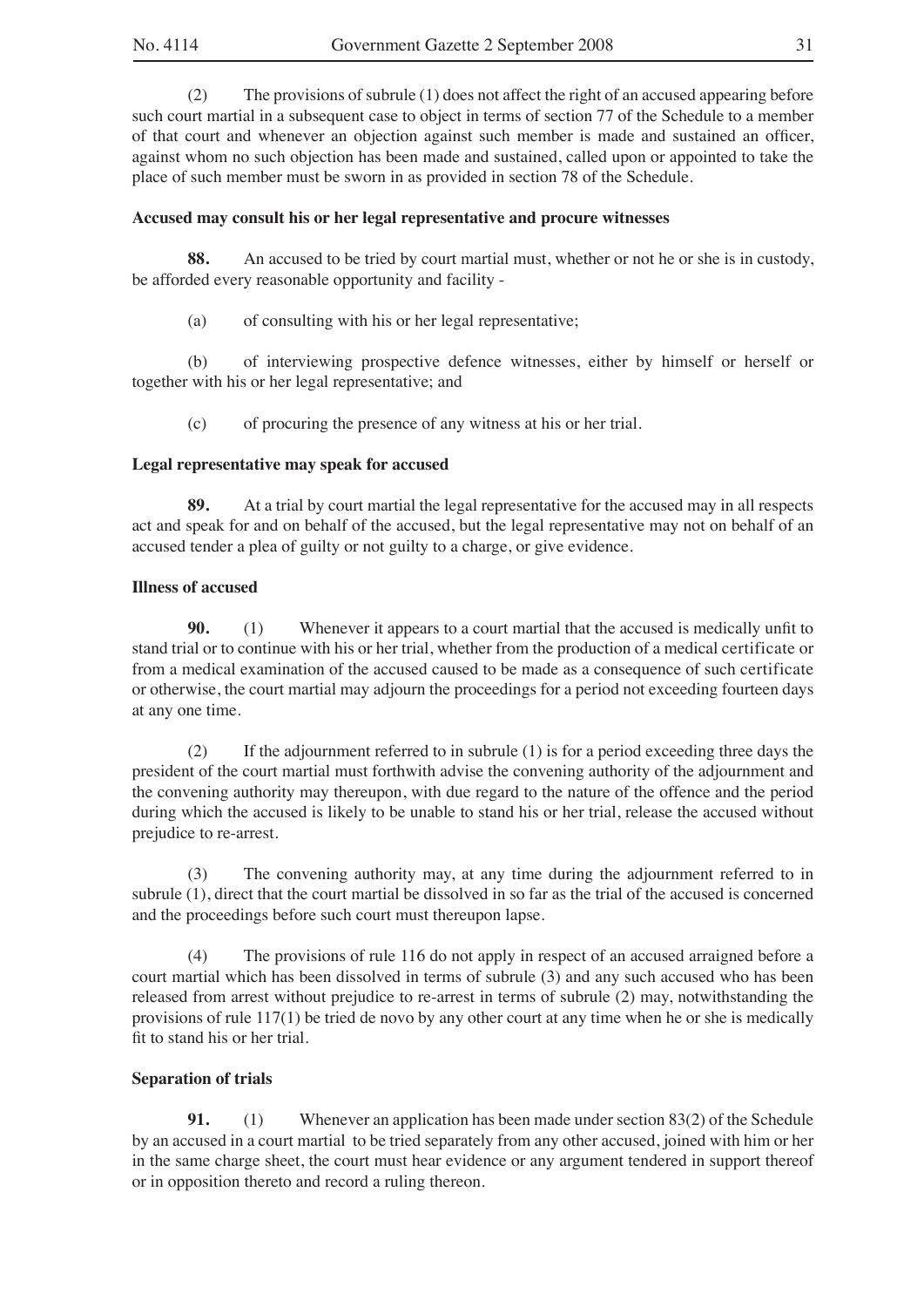- (2) If the application, referred to in subrule  $(1)$ , is -
- (a) granted that court must direct that the trial of that accused be held separately from the trial of any other accused joined with such accused in the same charge sheet; and
- (b) refused that court must proceed with the trial of all the accused as charged.

(3) Where any trials have been separated in terms of this rule or section 83(3) of the Schedule the prosecutor may determine the sequence in which those trials are to be held.

## **General duties of president of court martial**

**92.** (1) In addition to the duties otherwise imposed upon him or her by this Code the president of a court martial must ensure that -

- (a) the trial is conducted in accordance with this Code, the Namibian Constitution and in a manner befitting a court of justice;
- (b) the accused does not suffer any disadvantage due to his or her position within the defence force, his or her ignorance or incapacity to examine or cross-examine witnesses, or to make his or her own defence clear and intelligible, or otherwise; and
- (c) an officer under instruction does not express an opinion to the court martial on a matter relating to the trial or on the sentence prior to the announcement in open court of the finding and sentence, if any.

(2) Where a judge-advocate has not been appointed to a court martial the president of that court is responsible for the safe custody of the record of the proceedings and of every exhibit produced at the trial.

## **General duties of judge-advocate**

**93.** In addition to the duties otherwise imposed upon him or her by this Code a judgeadvocate must at any time after he or she has been appointed to act as such at a court martial -

- (a) when requested to do so, furnish the accused or the prosecutor with his or her opinion on any question of law or procedure in relation to the trial or any charge, but where such a request is made during any sitting of that court the permission of that court must be obtained;
- (b) advise that court of any defect in its constitution or in the charge sheet or any charge;
- (c) advise that court on any question of law or procedure that may arise during the trial;
- (d) be present at every sitting of that court whether in open or closed court, except when the court has been closed to consider the finding and the sentence, if any;
- (e) equally with the president of that court, ensure that the accused does not suffer any disadvantage for any of the reasons specified in rule 92(1)(a); and
- (f) be responsible for the safe custody of the record of the proceedings of that court and of any exhibit produced thereat.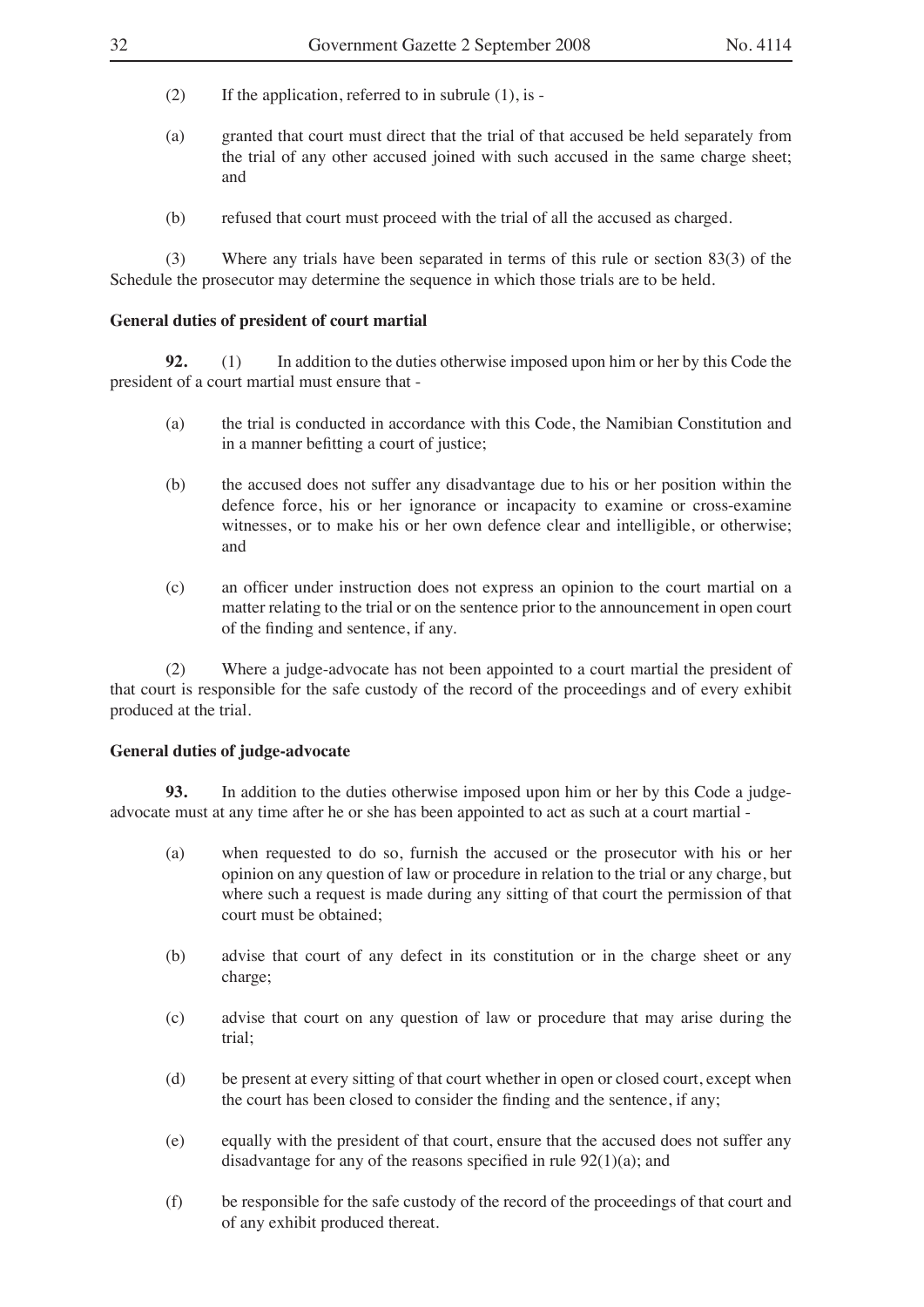## **General duties of prosecutor and legal representative**

**94.** (1) In addition to the duties otherwise imposed by this Code, it is the duty of every prosecutor and of any legal representative representing an accused at a trial by court martial-

- (a) to assist the court in the administration of justice;
- (b) to treat the court and every member thereof and the judge-advocate with due respect;
- (c) to present the case of the accused fairly;
- (d) to act in conformity with the provisions of this Code and the practice of the civil courts in Namibia, in relation to the examination, cross-examination and reexamination of witnesses;
- (e) not to refer to any matter which is not relevant to a charge preferred against the accused; and
- (f) not to state as a fact, any matter which has not been proved or which is not intended to be proved in evidence.

(2) In addition to the duties imposed by subrule (1), the prosecutor must bring before that court the whole transaction on which any charge is based and must not take any unfair advantage of or withhold from that court any evidence in favour of the accused, but where a prosecutor closes the case for the prosecution in terms of rule 67(6) without having called all the witnesses who gave evidence at the preliminary or military police investigation and advises the court that any witness not called by him or her is available to be called either by the court or the accused, he or she must not thereby be considered to have failed to comply with the provisions of this subrule.

#### **Death or absence of judge-advocate**

**95.** (1) If after the commencement of a trial by court martial the judge-advocate, if one has been appointed, dies or is for any other reason, including recusal under rule 45, unable to attend the trial proceedings the president must report to the convening authority who must in the case of such death or where, in his or her opinion, it is inexpedient to delay the continuance of the proceedings, dissolve the court martial and may thereupon, in his or her discretion release the accused without prejudice to re-arrest.

(2) The provisions of rule 116 does not apply in respect of an accused arraigned before a court martial which has been dissolved under subrule (1) and any such accused who has been released from arrest without prejudice to re-arrest may, notwithstanding the provisions of subrule (1) of rule 117, at any time thereafter be tried de novo by any other court.

#### REVIEW OF FINDING AND SENTENCE

#### **Review of sentences passed by commanding officer with delegated powers**

**96.** A commanding officer with delegated powers who has convicted an offender must as soon as possible cause the record of proceedings to be forwarded to the commanding officer, from whom he or she derives such powers, for subsequent submission to the appropriate convening authority for review, in terms of section 65 of the Schedule.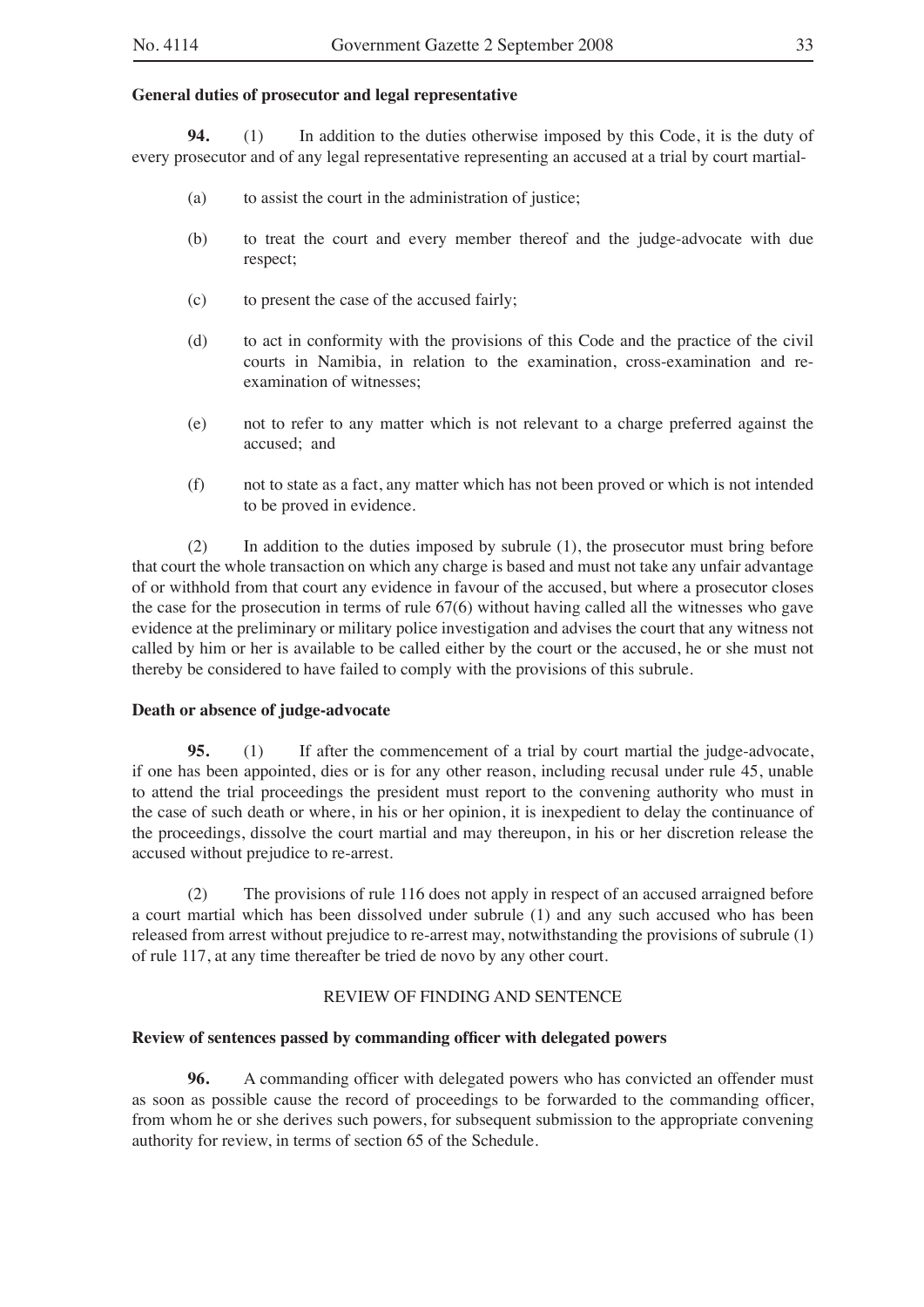## **Review of sentences of life imprisonment and other severe sentences**

**97.** (1) A confirming authority who has exercised the powers conferred upon him or her by section 102 of the Schedule in respect of any court martial, or where a confirming authority has reserved confirmation of any finding or the sentence of any court martial in terms of section 103 of the Schedule must if the sentence, as confirmed or varied by him or her is a sentence referred to in section 104 of the Schedule, as soon as possible after the expiration of a period of three days from the date of confirmation or variation of the sentence submit the record of proceedings and the exhibits produced at the trial to the chief of staff for subsequent submission, within a period of three days from such submission to the chief of staff, to the council of review or the nearest board of review.

(2) Whenever a confirming authority submits a record of proceedings and exhibits for review as provided in subrule (1), he or she may for the information of the council or board of review make such comments and observations thereon as he or she may consider necessary.

(3) The chief of staff must, upon receipt by him or her of the record of proceedings referred to in subrule (1), cause a sufficient number of typewritten copies thereof and of any representations, comments or observations that may have been made by the confirming authority in terms of subrule (2) or by the offender in terms of section 110 of the Schedule, and without delay furnish the chairperson of the council of review or the chairperson of the nearest board of review with the original and one copy, and to furnish each other member of the council or such board, as the case may be, with one copy thereof.

(4) Whenever the proceedings of a case are to be reviewed by the council of review in terms of subrule (1), such proceedings are not reviewable by any other reviewing authority.

## **Application by offender for review by council of review**

**98.** (1) An offender may apply within three months after the date of his or her conviction, in terms of section 111 of the Schedule, for the review of the proceedings of his or her case by the council of review and must in such application specify the grounds on which the review is sought.

(2) The council of review may after the expiration of a period of three months from the date of conviction of any offender, but not later than two years after that date, on good cause shown by such offender grant him or her leave to apply for review by the council of the proceedings of his or her case and such application must specify the grounds on which the review is sought.

(3) An application under subrule (1) or (2) must be handed to the offender's commanding officer who must submit it to the chief of staff through the normal service channels.

The chief of staff must, upon receipt by him or her of an application under subrule (1) or (2), cause at least five copies of the application thereof and of the record of the proceedings of the case to be made and must furnish the prosecutor with one copy of such application and of the record of proceedings.

(5) The prosecutor may within seven days, after receipt by him or her of the documents referred to in subrule (4), furnish the chief of staff with such representations as he or she may wish to make in relation to the grounds upon which the offender has applied for the review of the proceedings of his or her case.

(6) The chief of staff must as soon as possible after receipt by him or her of the prosecutor's representations in terms of subrule (5), if any, cause at least five copies thereof to be made and must as soon as possible thereafter furnish the offender with one copy thereof and the chairperson of the council of review with the original and one copy of the application for review, the record of proceedings and the prosecutor's representations, and must furnish each other member of the council with one copy of such representation and application.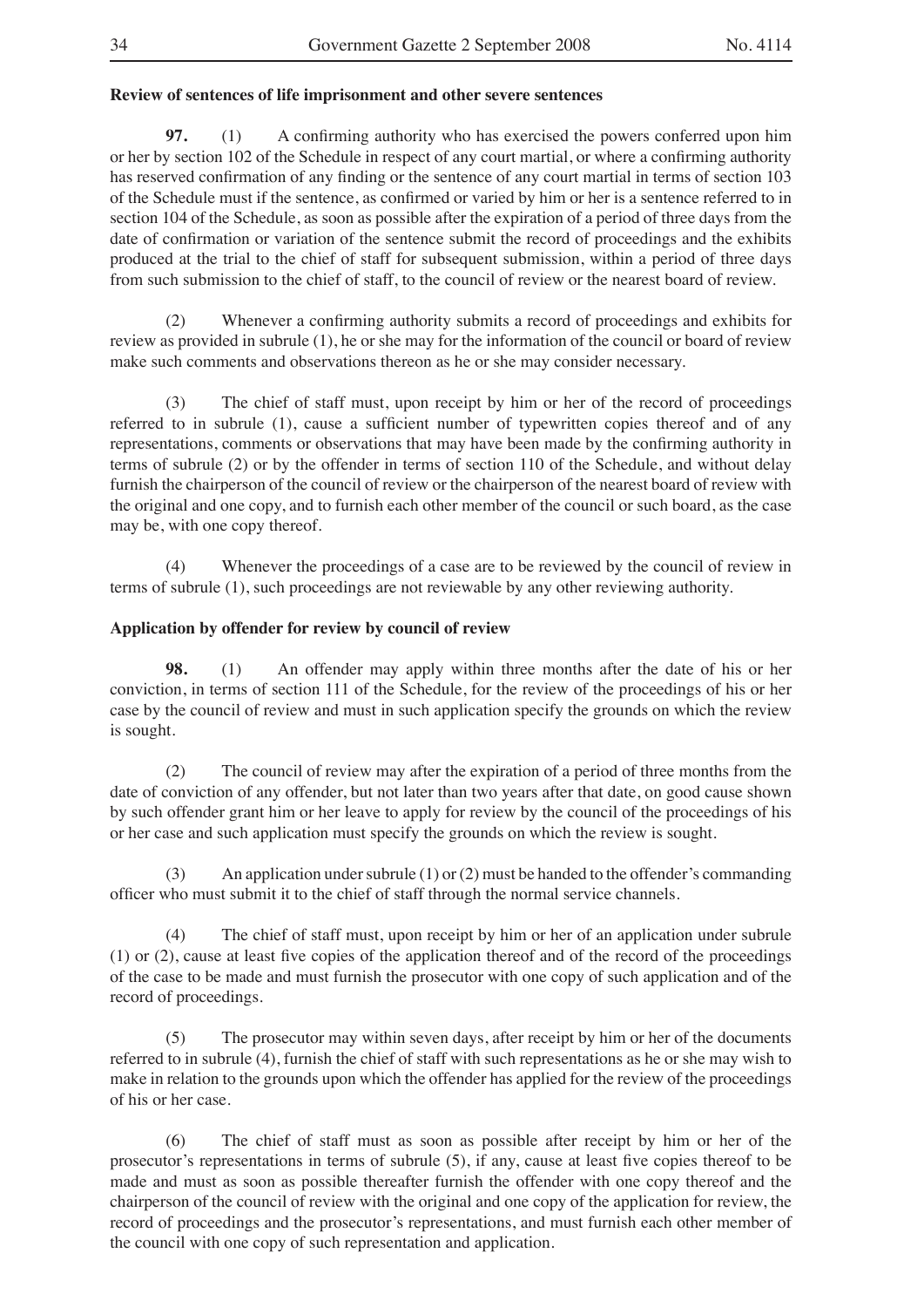## **Meaning of expression "chief of staff" in rules 97 and 98**

**99.** A reference to the chief of staff in rule 97 or 98 must in relation to a case heard during service, be construed as including a reference to the local representative of the chief of staff personnel.

## **Review by council of review**

**100.** (1) The council of review must, at a time and place fixed by the chairperson thereof, review in private the proceedings of a case referred to it in terms of the Military Discipline Code.

(2) Whenever a case referred to in section 113 of the Schedule is to be reviewed by the council of review the chief of staff personnel must timeously notify the offender, or his or her legal representative, and the officer who prosecuted at the trial, or such other person appointed in terms of that section to appear before the Council on behalf of the prosecution, of the time and place fixed in terms of subrule (1).

(3) The council of review must, in a case reviewed by it, endorse its decision upon the record of the proceedings and if it interferes in any manner with a finding or sentence the council of review must furnish written reasons for such interference.

(4) Whenever the council of review has endorsed, substituted, varied or increased any sentence, the sentence so endorsed, substituted, varied or increased must be executed with immediate effect.

## **Powers, duties and qualifications of members of Board of Review**

**101.** (1) The powers and duties of the board of review is the same as those conferred upon a council of review in section 114 of the Schedule.

(2) The chairperson, appointed by the Chief of the Defence Force in terms of section 144 of the Schedule, must hold the rank of colonel, the equivalent of the rank of colonel, or higher.

- (3) The board of review must consist of -
- (a) at least one member with experience in the field on service;
- (b) at least one member who holds a degree in law from the University of Namibia, or an equivalent qualification in law from a university or a comparable educational institution situated outside Namibia which has been prescribed by the Minister of Justice under subsection (4)(a) of the Legal Practitioners Act, 1995 (Act No. 15 of 1995);
- (c) members holding a rank of not lower than the rank of the convicted person or the most senior in rank of the convicted persons in a joint trial, and not more than one member may be of the same rank of the convicted or the most senior in rank in a joint trial.

## CHARGE SHEET AND CHARGES

## **Charge sheets and errors in description of accused**

**102.** (1) A charge sheet must be prepared in respect of each person to be tried by a military court and must set forth the force number, rank and full names of the accused and the unit to which he or she belongs together with all the charges on which the accused is to be tried.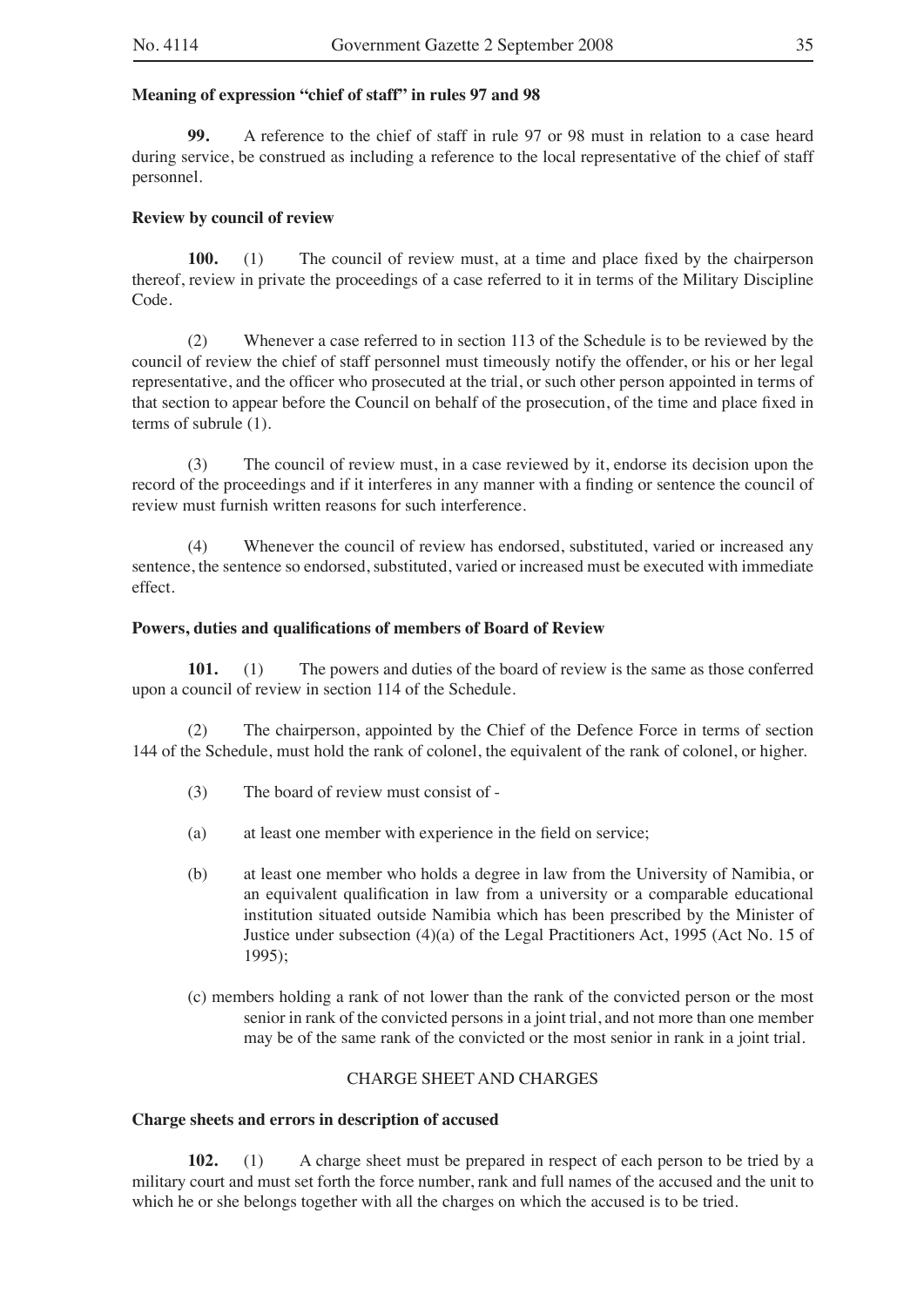(2) Any number of charges, whether in the alternative or otherwise, may be preferred against an accused in the same charge sheet, but where an accused is charged with a contravention of section 47 of the Schedule in that he or she committed the crime of murder, only the charge of murder may be preferred against the accused in a charge sheet.

(3) Unless the description and other particulars relating to the accused as set forth in the charge sheet sufficiently disclose that the accused is subject to this Code, the charge sheet must contain an express averment to that effect.

(4) A charge sheet is not invalid by reason only of a mistake in the number, rank, name or unit of the accused unless the accused objects thereto before pleading to any charge set forth therein and proves to the satisfaction of the court that such mistake may prejudice him or her in his or her defence.

(5) Whenever an accused objects in terms of subrule (4) and the court is satisfied that such mistake may prejudice the accused, that court may rectify such mistake by suitably amending the charge sheet and if the accused so requests, adjourn the case to enable the accused to prepare his or her defence.

(6) Whenever a mistake referred to in subrule (4) is brought to the notice of the court after the accused has pleaded to any charge, that court may rectify the mistake by suitably amending the charge sheet.

(7) Every charge sheet prepared in respect of the trial of an accused by the court must be signed and dated by the authority who convened that court.

## **Charges**

**103.** (1) A charge may only allege one offence and no offence may be described in the alternative in the same charge, but where a number of offences are provided for in the same section or in any one paragraph of the Schedule or any other law, any number of such offences may be described in the alternative in the same charge.

(2) A charge must state the offence with which the accused is charged and particulars of the act or omission constituting that offence.

- (3) The offence with which the accused is charged must -
- (a) refer to the applicable section of the Schedule or of any other law which it is alleged the accused contravened; and
- (b) include the particulars of the act or omission constituting the offence giving details as to -
	- (i) the time and place at which the offence is alleged to have been committed; and
	- (ii) the person, if any, against whom and the property, if any, in respect of which the offence is alleged to have been committed, as may be reasonably sufficient to inform the accused of the nature of the charge.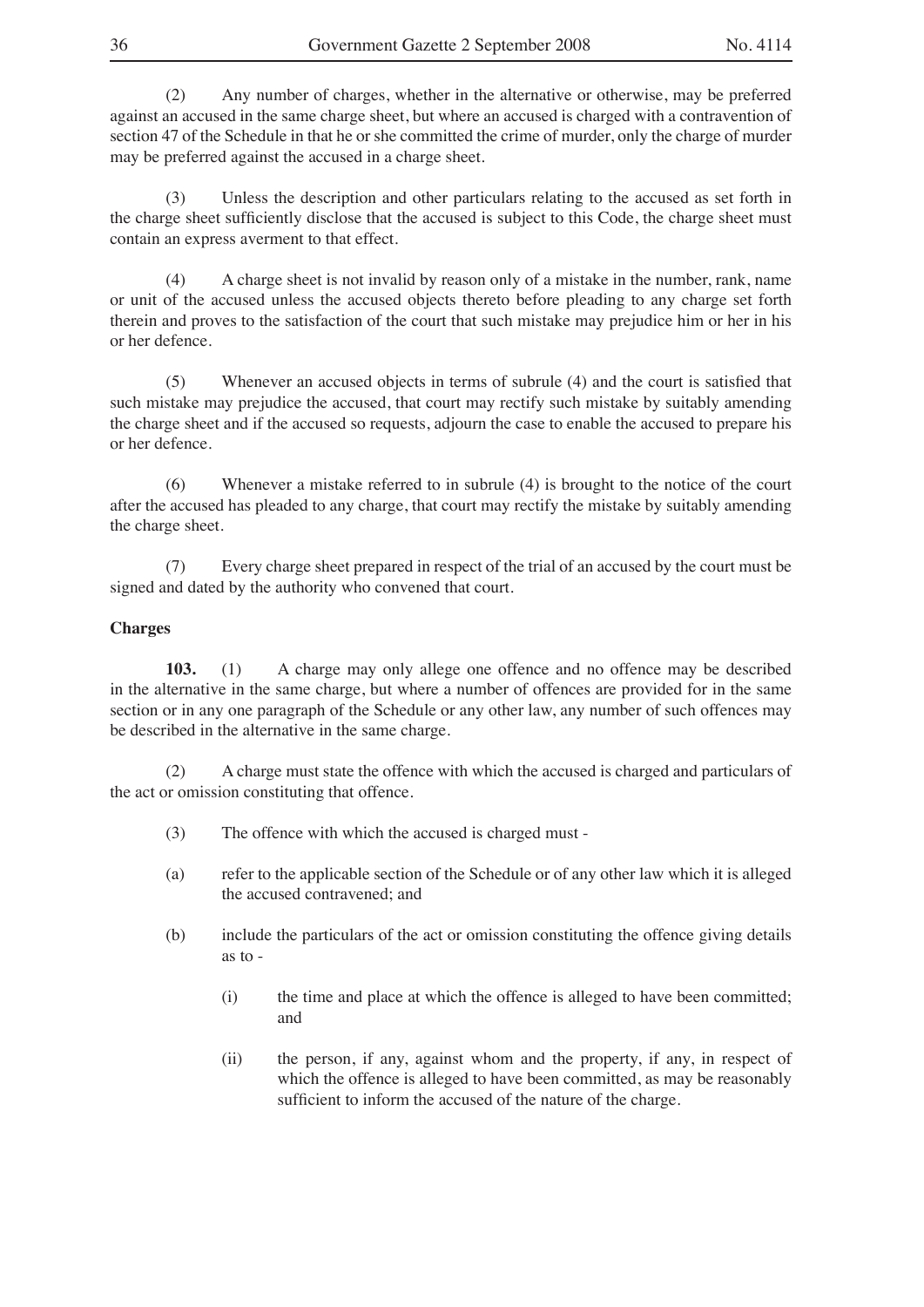## PRELIMINARY INVESTIGATIONS AND BOARDS OF INQUIRY

## **Preliminary Investigations**

**104.** (1) An officer who directs that a preliminary investigation be held in respect of allegations made against a person subject to this Code, hereafter in this rule called the accused, must appoint an officer as recording officer to record the evidence available in relation to such allegations or any other allegation against such person that may be disclosed in the evidence.

(2) Whenever a recording officer cannot, for whatever reason, complete a preliminary investigation the officer who appointed him or her may appoint another recording officer to continue with the recording of the evidence.

(3) An accused may not object to any recording officer.

(4) The proceedings at a preliminary investigation must be held in private in the presence of -

- (a) the accused;
- (b) an escort, if the accused is under arrest or detention;
- (c) an interpreter, if necessary;
- (d) any witness giving evidence; and
- (e) such other officials as may be required for the proper conduct of the proceedings.
- (5) The recording officer must, prior to recording any evidence, advise the accused -
- (a) of the offence in respect of which the preliminary investigation is to be held and that if the evidence discloses any other offence, such offence will also be inquired into during the proceedings;
- (b) of the nature of the proceedings of the preliminary investigation and that such proceedings does not constitute a trial; and
- (c) that he or she has the right to cross-examine witnesses, to give evidence himself or herself or make a statement and to call witnesses.

(6) The evidence of a witness called at a preliminary investigation must be given orally under oath and for that purpose, and for the purpose of swearing in any interpreter or shorthand writer, the recording officer is empowered to administer to such witness, interpreter or shorthand writer the appropriate oath prescribed by rule 120.

(7) The evidence taken at a preliminary investigation must be recorded by or under the supervision of the recording officer, in the narrative or in the form of question and answer or partly in the one and partly in the other as the recording officer may determine.

(8) A witness may be cross-examined by the accused and may thereafter be re-examined by the recording officer in relation to any evidence given by him or her under cross-examination and may at any stage of the proceedings be recalled by the recording officer for the purpose of being further examined or cross-examined, as the case may be.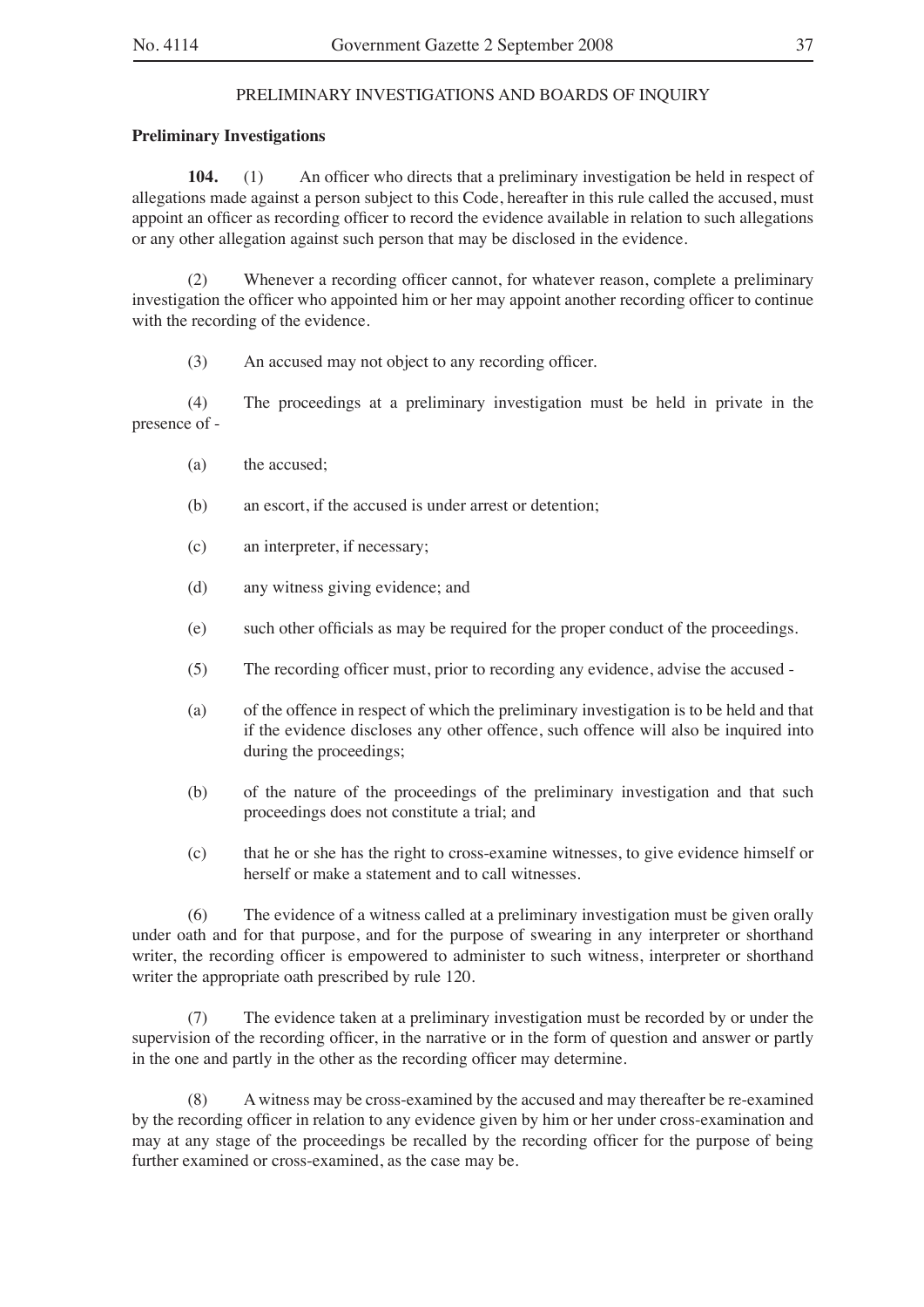(9) The evidence recorded must be read to the witness concerned who may cause such amendments or additions to be made thereto as he or she may consider necessary and the accused and the recording officer may question the witness on any such amendment or addition.

(10) The witness and the recording officer must sign the evidence recorded and initial any amendment or addition made in terms of subrule (9), but the provisions of this subrule does not apply in the instance of evidence recorded by mechanical means and which appears from the records that the witness was properly sworn in, in terms of subrule (6).

(11) Whenever a person cannot, by reason of his or her illness or the exigencies of the service or for any other reason which the recording officer considers sufficient, attend a preliminary investigation to give evidence a sworn statement purporting to have been signed by such person may be read to the accused and must thereupon form part of the record of the proceedings of the preliminary investigation.

(12) The recording officer must after recording the evidence of the witnesses called by him or her -

- (a) frame such charges as are disclosed by the evidence;
- (b) read such charges to the accused; and
- (c) explain to such accused that he or she has the right to call witnesses and to give evidence himself or herself or to make a statement.

(13) Whenever a recording officer explains to an accused his or her rights under subrule (12), he or she must warn the accused that -

- (a) he or she is not obliged to avail himself or herself of those rights; and
- (b) if that accused elects to give evidence personally or to make a statement, such evidence or statement will be recorded and may be used in evidence at his or her trial.

(14) The recording officer must record the fact that the accused has been warned in terms of subrule (13) and must thereafter record the evidence given by a witness called by the accused or any evidence given or statement made by the accused himself or herself.

(15) A witness called by the accused and the accused, if he or she gives evidence, may be examined by the recording officer and thereafter any such witness may be re-examined by the accused, and the accused himself or herself may give such evidence, in relation to his or her evidence under such examination, as he or she may consider necessary.

(16) Whenever an accused makes a statement, the recording officer may put such questions to him or her as may serve to elucidate any matter raised in that statement.

(17) The provisions of subrules (9) and (10) apply, with the necessary changes, in respect of the evidence given by a witness called by the accused and any evidence given or statement made by the accused.

(18) Upon completion of a preliminary investigation, the recording officer must sign and date the record of the proceedings or a certified copy of the evidence recorded by mechanical means and deliver them without delay to the officer who directed the investigation to be held.

(19) Whenever a person subject to this Code is joined with an accused against whom a preliminary investigation is being or has been held, the recording officer must -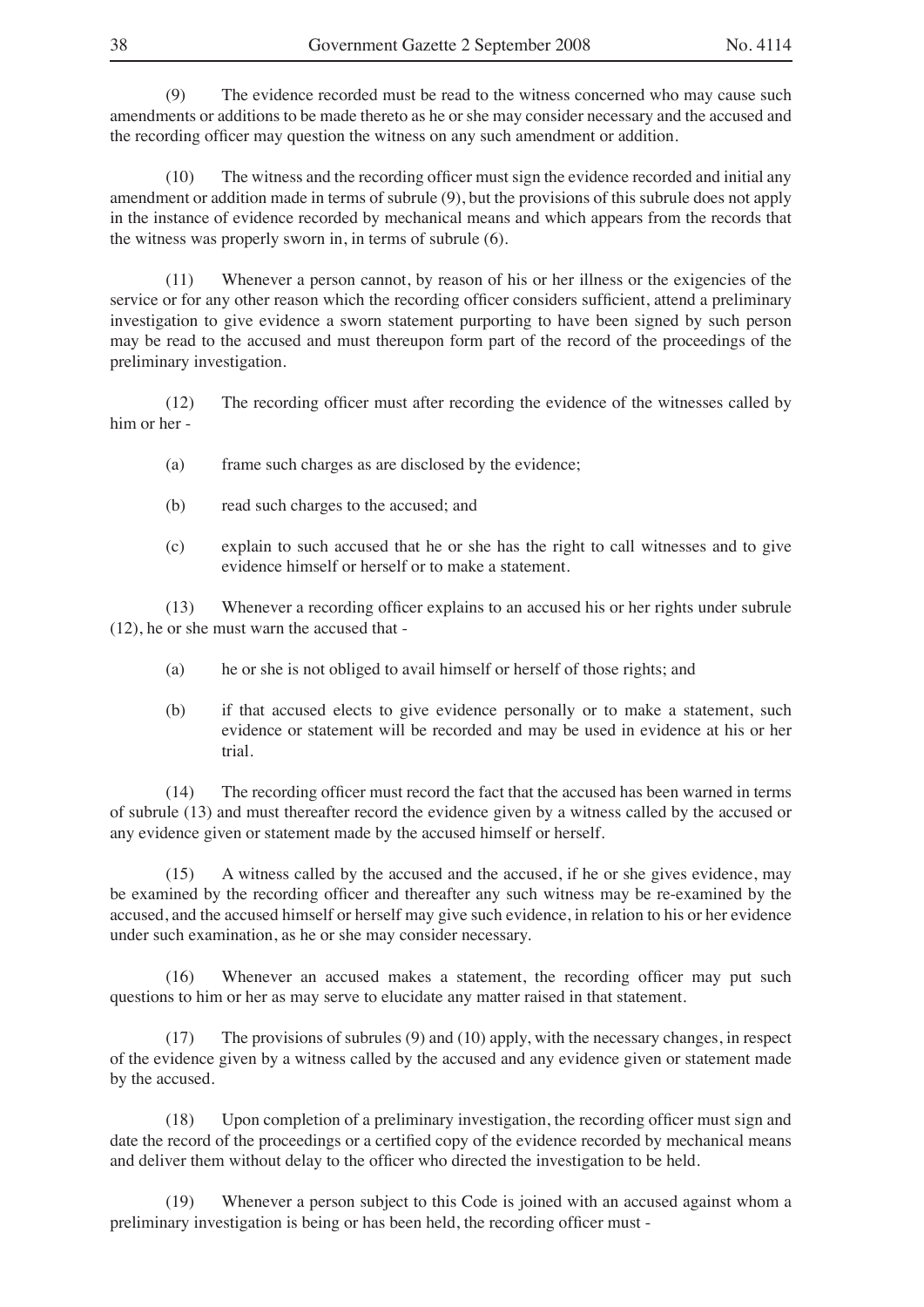- (a) advise such person in accordance with the provisions of subrule (5);
- (b) read to him or her the evidence recorded up to the time of such joinder; and
- (c) if he or she so requests, recall any witness for the purpose of being cross-examined by such person.

(20) A recording officer must whenever it appears to him or her that an accused in respect of whom the preliminary investigation is being held has a mental illness or mental defect, report to the officer who appointed him or her and such officer may thereupon take such steps for the medical examination of the accused as he or she may consider necessary.

(21) Any evidence given or statement made by an accused at a preliminary investigation subsequent to the warning provided for in subrule (13) must, if it purports to be signed as provided for in subrule (17) or recorded by mechanical means in terms of subrule (10), be admissible in evidence on its mere production to any military court.

(22) Whenever a preliminary investigation has been held in respect of allegations made against an accused such accused may not object to a charge preferred against him or her at his or her trial before any military court on the ground that such charge was not preferred against him or her at the preliminary investigation or that it differs in any respect from the charge preferred against him or her at such investigation.

#### **Boards of inquiry**

- **105.** (1) A board of inquiry may be convened -
- (a) in the case of an inquiry into absence of leave referred to in section 134 of the Schedule, by the commanding officer of the absent person, or
- (b) in the case of a board referred to in section 135 of the Schedule, by
	- (i) the Chief of the Defence Force;
	- (ii) any chief of staff or head of a section;
	- (iii) any officer commanding a regional command or the equivalent of an air force or navy or an equivalent command or formation; or
	- (iv) the commanding officer of any other body of troops, subject to such limitations as may be imposed by the chief of staff.

(2) An officer mentioned in paragraph (b) of subrule (1) may issue a certificate signed by him or her, to any officer under his or her command, authorising such officer to convene boards of inquiry or any particular board of inquiry and may in such certificate limit such authority in any manner he or she considers necessary.

(3) A board of inquiry must be convened by the written order of an officer mentioned in subrule (1) or an officer authorised thereto in terms of subrule (2) and such board of inquiry must consist of such officers, warrant officers or non-commissioned officers as the officer convening the board may determine.

(4) The order referred to in subrule (3) must designate one of the officers serving on the board as president.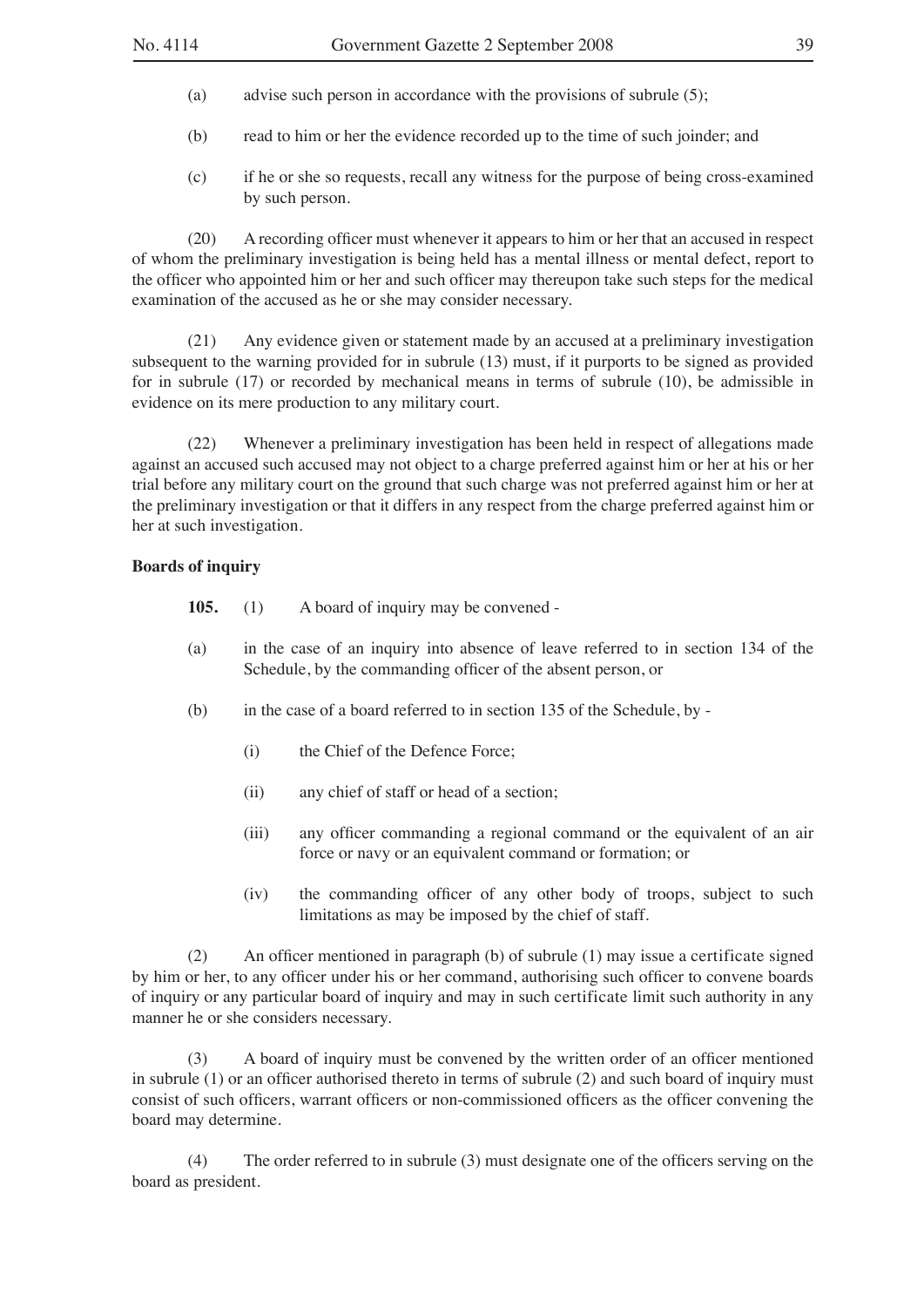(5) An officer convening a board of inquiry may appoint any other officer or other suitable person as secretary of the board and such secretary must perform such duties as the president may require him or her to perform.

(6) Every convening order must set forth the number, rank, full names and unit of every member or any secretary of the board.

(7) The terms of reference of any board of inquiry must be set out clearly and specifically in the convening order and must indicate whether the board is required to report on the matter referred to it for investigation, to express its views on any aspect thereof or to make any recommendation in connection therewith, but where any matter to be investigated by a board of inquiry is in the opinion of the officer convening the board of a secret or confidential nature, the convening order may state that fact and that the terms of reference will be communicated to the president personally in writing.

(8) The evidence of every witness called by a board of inquiry must be given orally on oath and must be recorded by, or under the supervision of, the president, but where, with due regard to the exigencies of the service or by reason of his or her illness, a witness cannot attend or where undue expense would be incurred by the attendance of any witness or where the evidence of a witness is of a purely formal nature a sworn statement by the witness in question may be admitted by the board in evidence, but where such evidence affects the character or military reputation of a person subject to this Code the witness concerned must be called to give oral evidence if required by the person who's character or military reputation is so affected.

The president of any board of inquiry must, subject to any directions to the contrary given by the officer who convened the board, determine -

- (a) the time and place of every meeting of the board;
- (b) the witnesses to be called by the board;
- (c) the order in which witnesses are to be called; and
- (d) whether the proceedings or any part thereof must be conducted in private.

(10) The record of the proceedings of a board of inquiry must be dated and signed by every member of the board and submitted without delay to the officer who convened the board, but where any member disagrees with any report, finding, conclusion or view expressed or recommendation made by an other member or members on any matter, he or she may as part of the proceedings furnish his or her own report or express his or her own finding, conclusion or view or recommendation in relation to that matter.

(11) Whenever the matter to be investigated by a board of inquiry affects the character or military reputation of a person who is subject to this Code, the person whose character or military reputation is affected is entitled to be present at every meeting of that board where evidence is called -

- (a) to cross-examine any witness;
- (b) to give evidence himself or herself; and
- (c) to call witnesses.

(12) The president of the board must timeously notify such person of the time and place of every such meeting and advise him or her of the rights conferred upon him or her by subrule (11).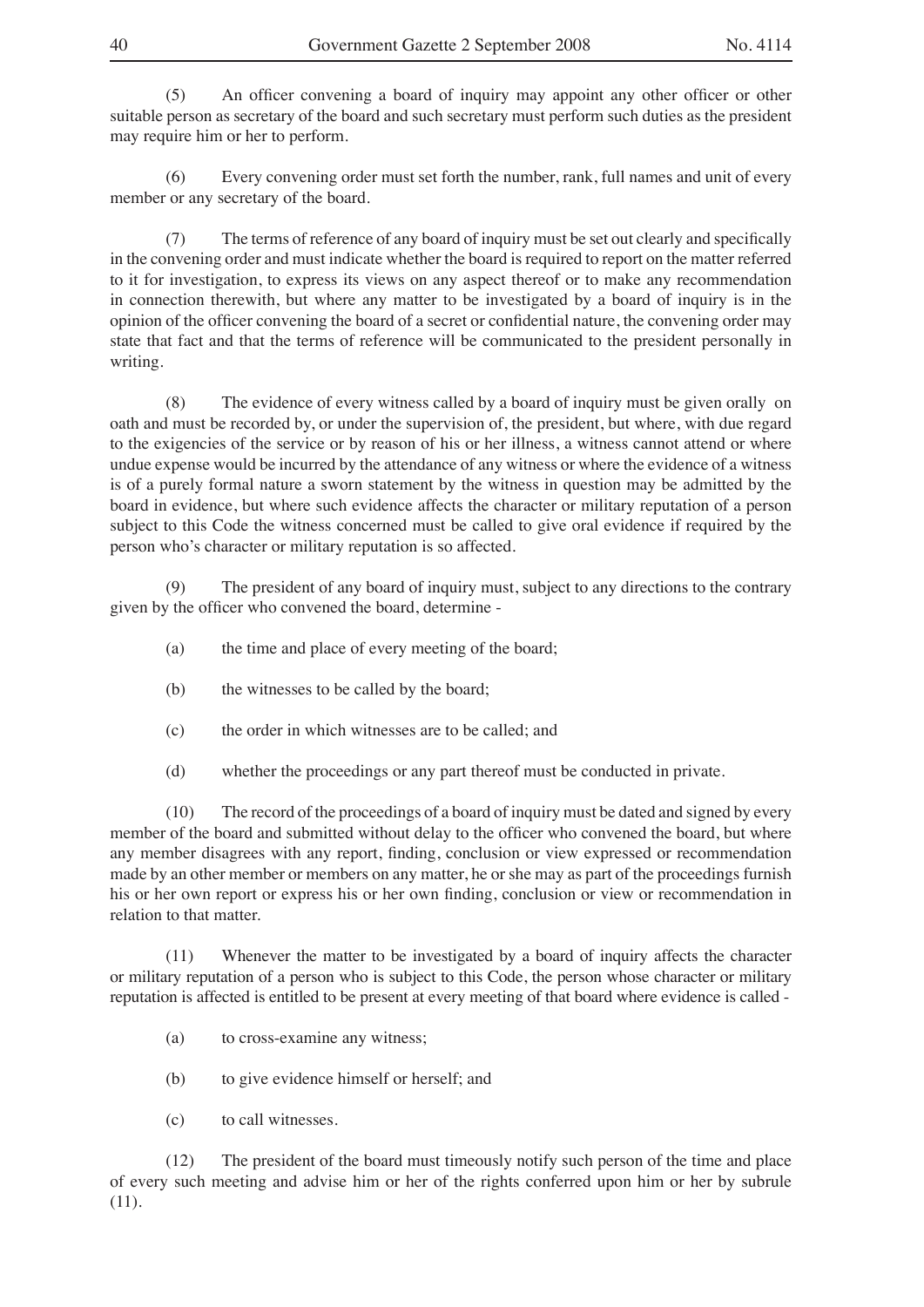(13) Whenever in the course of the investigations of a board of inquiry evidence is given affecting the character or military reputation of a person subject to this Code the person concerned must be notified of the fact that such evidence has been given and must be allowed every reasonable opportunity of cross-examining every witness who gave such evidence, giving evidence himself or herself and calling witnesses.

(14) A person referred to in subrule (11) or (13), who's character or military reputation is affected, may at any stage of the proceedings determined by the board address the board on the evidence heard by it affecting his or her character or reputation and may in the exercise of his or her rights under this rule be represented by legal practitioner.

(15) The record of the proceedings of any board of inquiry must on its mere production in any military court be admissible in evidence as proof of the fact that any confession, admission, statement or answer to a question recorded therein was made or given before that board by the person who appears from such record to have made or given it, but not as proof of the truth of such confession, admission, statement or answer.

(16) The provisions of subrules (11), (12) and (13) do not apply in relation to a board of inquiry convened under section 134 of the Schedule.

#### **President of board of inquiry**

**106.** Any reference in this Code to the president of a board of inquiry means, whenever a board consists of one officer, such officer.

## **Record of proceedings of board of inquiry considered to be record of proceedings of preliminary investigation**

**107.** (1) Whenever a board of inquiry has taken evidence affecting the character or military reputation of a person subject to this Code and such person is thereafter charged with an offence disclosed by the evidence recorded by that board, an officer authorised or required by this Code to direct that a preliminary investigation be held in relation to the allegations made against such person may, if he or she is satisfied after perusal of the record of the proceedings of the board that the provisions of subrule (11) or (13) of rule 105, as the case may be, has been complied with by that board, issue a certificate under his or her hand stating that he or she is so satisfied and thereupon a preliminary investigation must be considered to have been held in relation to those allegations and the record of the proceedings of the board of inquiry must be considered to be a record of the proceedings of such preliminary investigation.

(2) A certificate issued under subrule (1) must be attached to and form part of the record of the proceedings.

#### **WITNESSES**

#### **Procuring attendance of witnesses not subject to Code**

**108.** (1) A person not subject to this Code may be subpoenaed, in the form as set out in the appendix to these rules -

- (a) to attend a board of inquiry, preliminary investigation or military court; or
- (b) to produce any document or thing at such board of inquiry, preliminary investigation or military court.

(2) A subpoena referred to in subrule (1) must be signed, in the case of a subpoena issued for the attendance of a person at -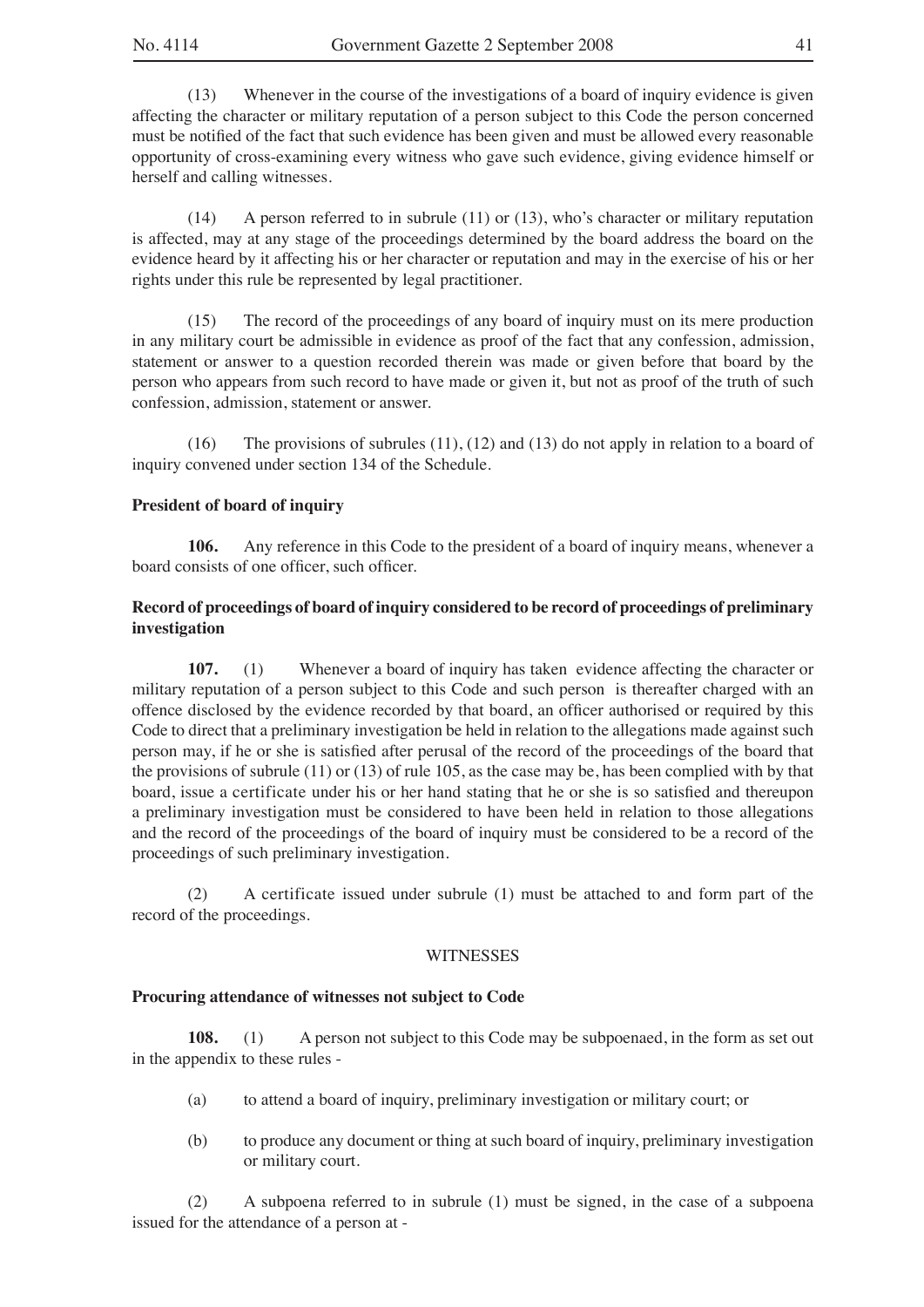- (a) a board of inquiry, by the president of the board;
- (b) a preliminary investigation, by the recording officer;
- (c) a trial by a trial officer, by the trial officer concerned; or
- (d) a court martial, by the commanding officer of the accused or after that court has assembled, by the president of that court.

(3) A subpoena, referred to in subrule (1), may be served by any person subject to this Code or any member of the Police Force on the person whose attendance is required at such board of inquiry, preliminary investigation or military court by delivering a copy of such subpoena -

- (a) to the person referred to therein; or
- (b) to any person of the age of sixteen years or older who
	- (i) resides at the residence of the person subpoenaed; or
	- (ii) is employed at the place of business of the person subpoenaed.

(4) The person serving the subpoena referred to in subrule (3) must explain the nature and exigencies thereof to the person to whom it is delivered and must exhibit to him or her, if required by such person, the original thereof.

## **Procuring attendance of witnesses subject to Code**

**109.** The commanding officer of any person who is subject to this Code, who is required to attend any board of inquiry, preliminary investigation or military court to give evidence or to produce any document or thing thereat, must make, on the instructions of the person who would have been required in terms of rule 108(2) to sign a subpoena for the attendance of the witness, had he or she not been subject to this Code, the necessary arrangements for the attendance of the witness at such board of inquiry, preliminary investigation or military court in accordance with such instructions.

## **Appropriate officer to issue subpoena or give instructions**

**110.** The appropriate officer referred to in rule 108(2) when requested to do so by any person whose character or military reputation has been affected by the evidence led at a board of inquiry or by any person in respect of whom a preliminary investigation is being held or by any prosecutor at or accused appearing before a military court -

- (a) take such steps as may be required for the issue of a subpoena for the attendance at the board of inquiry, preliminary investigation or military court in question, of a person not subject to this Code and the service thereof on that person, as provided in rule 108, or
- (b) instruct the commanding officer of any person subject to this Code to make the necessary arrangements for the attendance of that person at the board of inquiry, preliminary investigation or military court in question, as provided in rule 109.

## **Person calling witness to defray cost of attendance if evidence not material**

**111.** Whenever any person, whether subject to this Code or not, attends any board of inquiry, preliminary investigation or military court at the instance of any person whose character or military reputation has been affected by the evidence -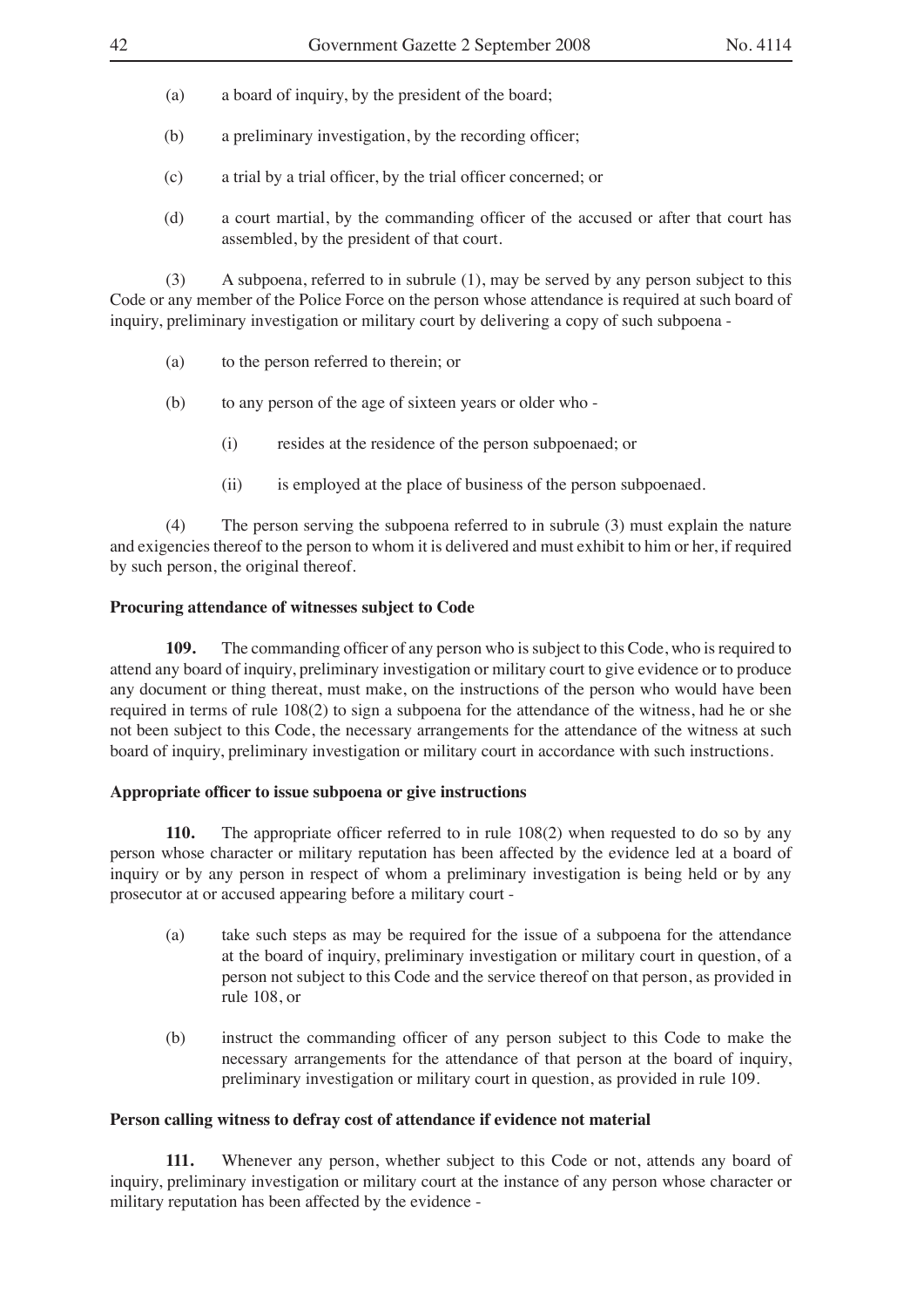- (a) led at the board of inquiry;
- (b) of any person in respect of whom the preliminary investigation is being held; or
- (c) of any person appearing before the military court,

and the president of the board, the recording officer, the trial officer or the president of the court martial, as the case may be, certifies in writing that the evidence of that person was not or, if he or she did not in fact give evidence would not have been, material to any of the issues before the board, investigation or court, as the case may be, an amount equal, in the case of a person not subject to this Code, to the amount of the traveling expenses and witness fees to which that person is entitled by virtue of such attendance or, in the case of a person subject to this Code, to the amount of any costs incurred by the Government in securing his or her attendance, must be deducted from the pay of the person at whose instance such person attended the board, investigation or court.

## **Witness fees**

**112.** (1) A witness not subject to this Code and who attended a board of inquiry, preliminary investigation or military court within Namibia must be furnished with a certificate signed, in the case of -

- (a) a board of inquiry, by the president of the board;
- (b) a preliminary investigation, by the recording officer; or
- (c) a military court, by the trial office or the president of the court martial who tried the accused,

setting forth the particulars specified in subrule (2) and may on production by him or her of such certificate to the Chief of the Defence Force be paid witness fees at public expense at the rate prescribed in respect of the attendance of witnesses in criminal trials in a magistrate's court.

- (2) The certificate referred to in subrule (1) must state -
- (a) the full names and address of the witness;
- (b) the nature of the proceedings he or she attended;
- (c) the date, place and period of attendance;
- (d) the distance from the place of residence of the witness to the place where he or she attended the board, investigation or court; and
- (e) whether the witness has been transported to the place where he or she attended the board, investigation or court by public transport.

## **Witness may give evidence in language of his or her choice**

**113.** A person called to give evidence before a military court, preliminary investigation or board of inquiry is entitled to give evidence in the language of his or her choice and any evidence so given must at the request of the accused person appearing before such court, any person against whom such preliminary investigation is being held or any person whose character or military reputation is affected by the evidence given at any such board of inquiry, be interpreted to such accused or affected person by an interpreter duly sworn in, in terms of rule 120.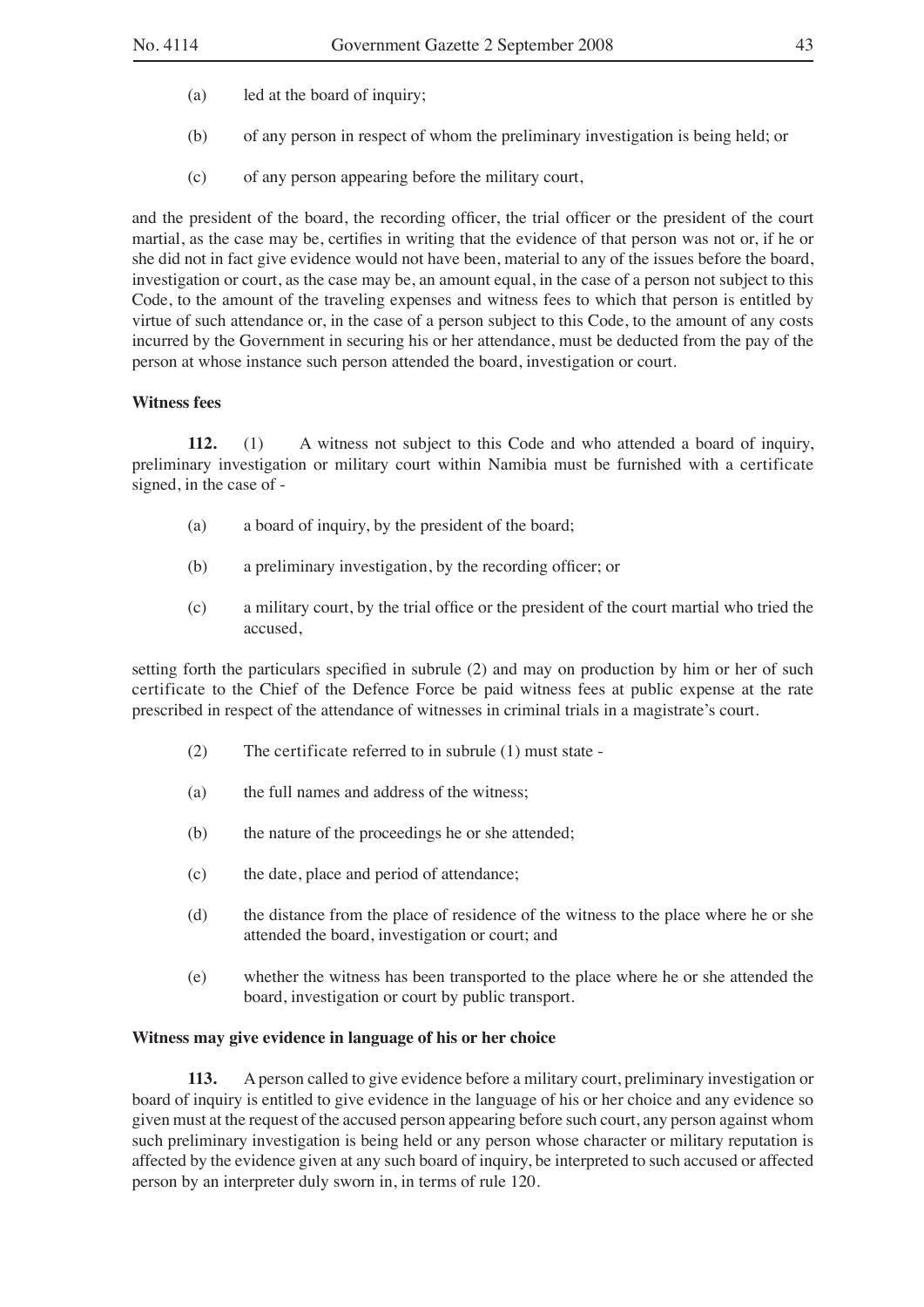## GENERAL

## **Record of service must not be disclosed to military court before conviction**

**114.** The record of service of a person tried by a military court must not be disclosed to the court or any member thereof, unless and until such time that the person is convicted of the charge preferred against him or her.

## **Incriminating evidence by witness for prosecution**

**115.** (1) Whenever the prosecutor at a military trial informs the court that a person called as a witness on behalf of the prosecution will be required by the prosecution to answer questions which may incriminate such witness with regard to an offence specified by the prosecutor -

- (a) that court, if satisfied that such witness is otherwise a competent witness for the prosecution, must inform such witness -
	- (i) that he or she is obliged to give evidence at the proceedings in question;
	- (ii) that questions may be put to him or her which may incriminate him or her with regard to the offence specified by the prosecutor;
	- (iii) that he or she is obliged to answer any question put to him or her, whether by the prosecution, the accused or the court, notwithstanding that the answer may incriminate him or her with regard to the offence so specified or with regard to any offence in respect of which he or she could in terms of section 89 of the Schedule be found guilty on;
	- (iv) that if he or she answers the questions posed to him or her in a frank and honest manner, he or she will not be prosecuted with regard to an offence in respect of which he or she has incriminated himself or herself and in terms of which he or she could in terms of section 89 of the Schedule be found guilty; and
- (b) such witness must thereupon give evidence and answer any question posed to him or her, whether by the prosecution, the accused or the court.

(2) If a witness referred to in subrule (1), in the opinion of the court, answers frankly and honestly all questions put to him or her -

- (a) such witness must, subject to the provisions of subrule (3), be discharged from prosecution for the offence so specified by the prosecutor and for any offence in respect of which he or she could in terms of section 89 of the Schedule be found guilty on; and
- (b) the court must cause such discharge to be entered on the record of the proceedings in question.

(3) The discharge referred to in subrule (2) is of no legal force or effect if it is given at a preliminary investigation and the witness concerned does not at any trial arising out of the preliminary investigation answer, in the opinion of the court, frankly and honestly all questions put to him or her at such trial, whether by the prosecution, the accused or the court.

(4) Where a witness gives evidence under this rule and is not discharged from prosecution in respect of the offence in question, such evidence is not admissible in evidence against him or her at any trial in respect of such offence or any offence in respect of which he or she could in terms of section 89 of the Schedule be found guilty on.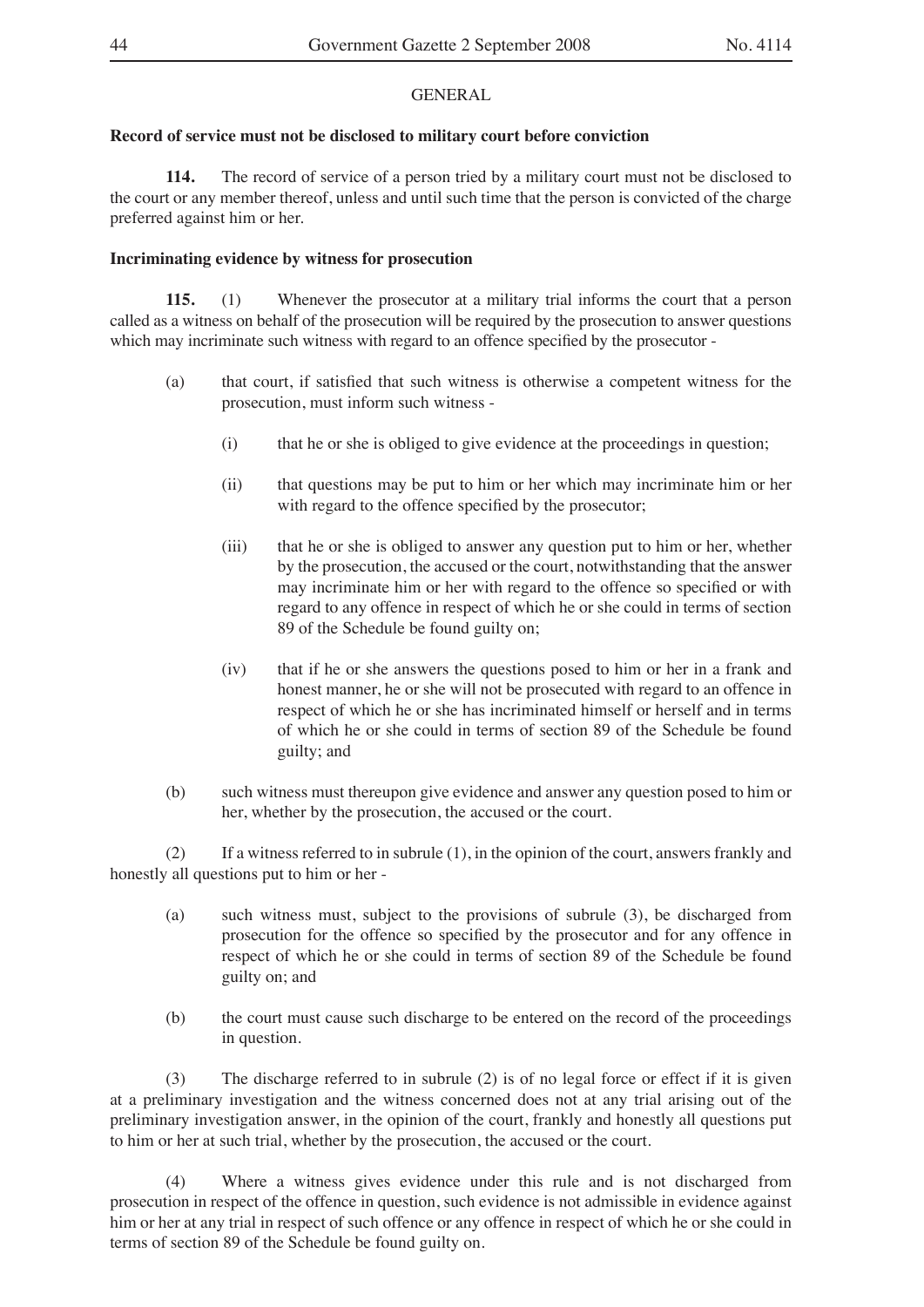#### **Accused entitled to verdict after pleading**

**116.** Except as specially provided for in this Code, a person who has pleaded to any charge preferred against him or her in proceedings before a military court is entitled to a verdict.

## **Persons released from arrest without prejudice to re-arrest and persons warned, to be prosecuted within specified periods**

**117.** (1) Subject to the provisions of section 58 of the Schedule and of subrule (3), no person arrested for an offence and thereafter released from arrest without prejudice to re-arrest, in terms of these rules, may after the expiration of a period of six months from the date of such release be liable to be charged by a military court with such or any other offence on the same facts.

(2) Subject to the provisions of section 58 of the Schedule and of subrule (3), no person who has been warned in terms of rule 2 that a charge will be preferred against him or her may, after the expiration of a period of three months from the date of such warning, be liable to be charged by any military court with any offence on the facts on which such warning was given.

(3) Where a person, as a result of his or her own illness or default or any act performed by him or her, cannot be charged within the period prescribed by subrule (1) or (2), as the case may be, the period concerned must be extended by a period equal to the period taken up by such illness, default or act.

(4) For the purposes of this rule it is presumed that such person is so charged when he or she is in terms of rule 10 brought before a commanding officer deriving his or her powers from a convening authority or a commanding officer with delegated powers.

#### **Suspended sentences**

**118.** (1) Whenever the operation of a sentence or portion of a sentence imposed upon an offender by -

- (a) a court martial, a chief of staff or a convening authority;
- (b) a commanding officer deriving his or her powers from a convening authority; or
- (c) a commanding officer with delegated powers,

is suspended under section 95 of the Schedule and any complaint or allegation that the offender has not fulfilled any condition of the suspension of the sentence is thereafter made, the offender's commanding officer must, if the sentence was imposed by -

- (i) a court referred to in paragraph (a), refer the matter to the officer empowered to convene ordinary courts martial under whose command the offender is serving;
- (ii) a person referred to in paragraph (b), deal with the matter himself or herself in terms of subrules (2) and (7); or
- (iii) a person referred to in paragraph (c), either refer the matter to a commanding officer with delegated powers having jurisdiction in respect of the offender or deal with it himself or herself in terms of subrule (2) and (7).

(2) An officer to whom a complaint or an allegation has been referred under subrule (1) or a commanding officer who deals with such complaint or allegation under the powers conferred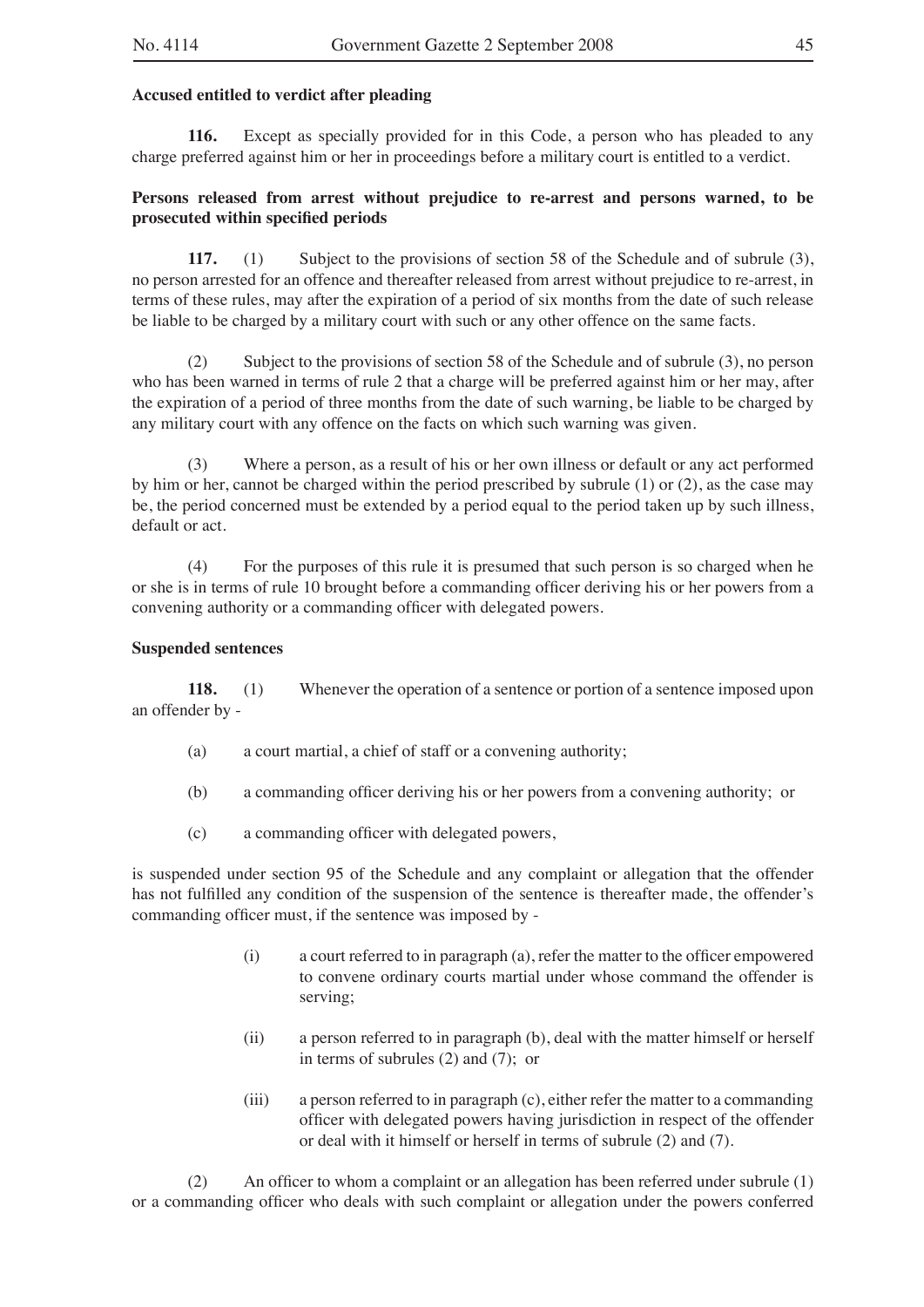upon him or her by sub-paragraph (ii) or (iii) of that subrule must, if in his or her opinion the failure complained of or alleged is such as to justify the enforcement of the sentence or the unexpired portion thereof, appoint an officer to investigate such complaint or allegation.

(3) An officer appointed under subrule (2) must hear and record evidence, in the presence of the offender, concerning the failure complained of or alleged, including such evidence as may be tendered by the offender.

(4) A witness called by an officer referred to in subrule (3) may be cross-examined by the offender and thereafter re-examined by such officer, and the offender, if he or she elects to give evidence, and any witness called by him or her may be questioned by such officer and may thereafter, in the case of the offender himself or herself, give further evidence as he or she may consider necessary, or in the case of a witness called by him or her, be re-examined by him or her, concerning any evidence given under examination by such officer.

(5) The evidence given in the course of an investigation referred to in subrule (2) must be given orally and under oath and for that purpose every officer appointed under that subrule is empowered to administer the appropriate prescribed oath to a person called to give evidence at such investigation or to interpret such evidence.

(6) The officer conducting the investigation referred to in subrule (2) must sign and date the evidence recorded, at the conclusion thereof, and submit such evidence without comment, other than on the credibility of any witness, to the officer who appointed him or her under that subrule.

(7) The officer conducting the investigation referred to in subrule (2) may if he or she is satisfied, after consideration of the evidence submitted to him or her in terms of subrule (6), that the offender has not fulfilled any condition of the suspension of the sentence which he or she could reasonably have fulfilled order that the offender be committed to serve the sentence or the unexpired portion thereof.

(8) Whenever a military court convicts an offender of an offence and it appears from the offender's record of service that the execution of a sentence or portion of a sentence imposed upon him or her, on a date prior to such conviction, was suspended in terms of section 95 of the Schedule on conditions stipulated in the said record of service -

- (a) and such sentence and the conditions of suspension have been admitted by the offender in terms of rule 80(2); or
- (b) that court finds in terms of subrule 80(2) that the sentence was in fact imposed and suspended on the said conditions,

that court may, notwithstanding anything to the contrary in this rule, with due regard to the evidence led in the case before it and any representations, whether under oath or otherwise which the offender may make in this connection, if it is satisfied that the conditions of suspension have not been complied with by the offender but could reasonably have been complied with by him or her order that the offender be committed to serve such sentence or the unexpired portion thereof.

(9) Where an offender is committed in terms of subrule (8) to serve a sentence or the unexpired portion of a sentence, such sentence or portion of a sentence must commence after expiration of any other sentence imposed upon him or her at that time or which he or she may then be serving.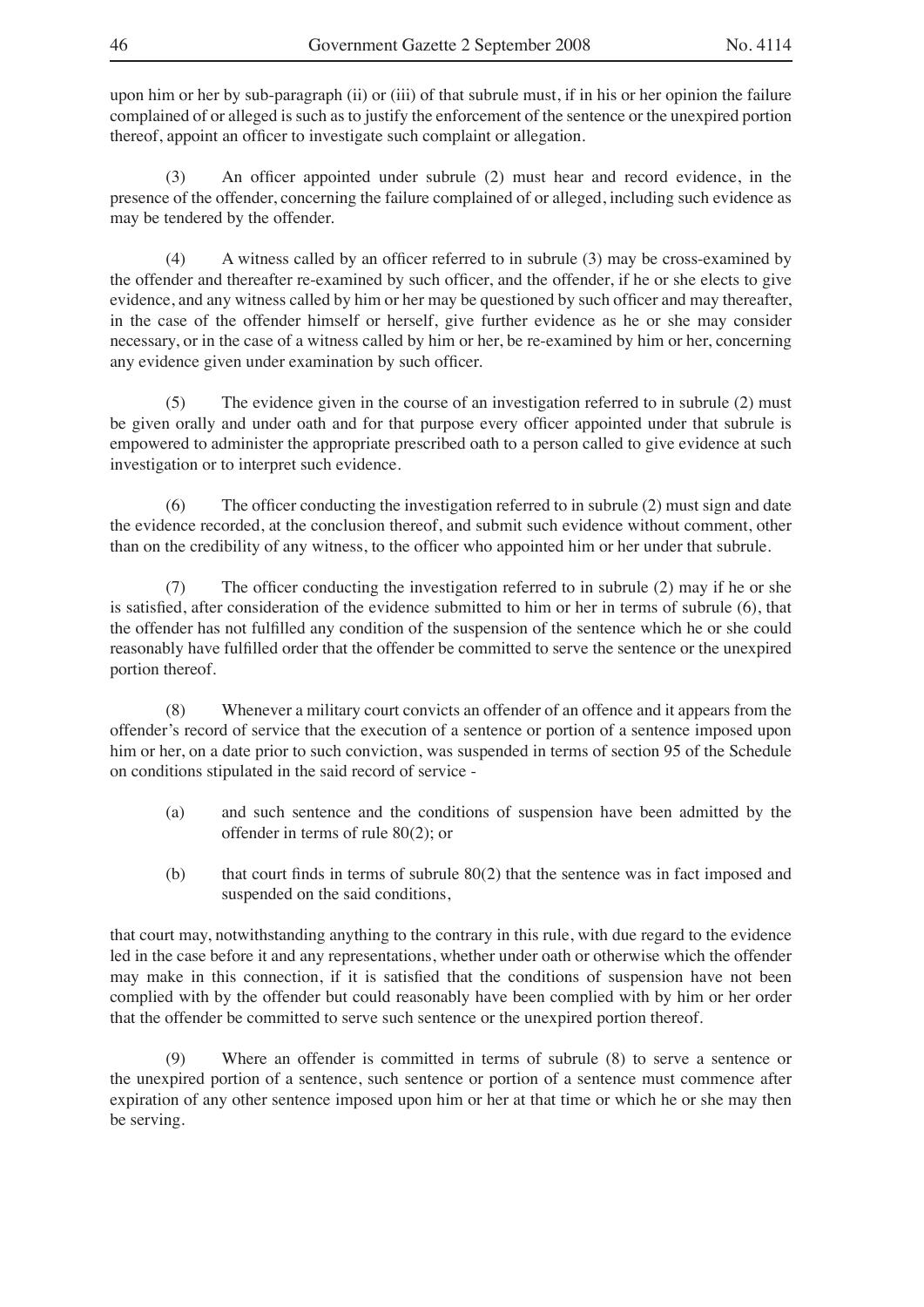#### **Execution of sentences**

**119.** (1) A person sentenced by a military court to imprisonment or detention may not, if the sentence is in terms of section 97 of the Schedule subject to confirmation or in terms of section 104 of the Schedule subject to review, be required to perform any labour or duties in pursuance of the sentence, unless and until the sentence has been confirmed or reviewed or confirmed and reviewed in terms of either or both of those sections, as the case may be.

(2) A member of the military police to whom a person sentenced to undergo any period of field punishment has been handed over must execute such punishment in accordance with this Code and in accordance with a warrant issued by the commanding officer of the accused authorising and requiring him or her to execute such punishment.

(3) A person sentenced by a military court to imprisonment, detention or field punishment must be medically examined prior to being required to perform any duties or labour pursuant to such sentence.

(4) A sentence of imprisonment, detention or field punishment imposed upon a person for an offence at a time when such person is serving any other sentence of imprisonment, detention or field punishment, must, notwithstanding the provisions of section 117 of the Schedule, commence after the expiration of such other sentence.

## **Oaths and affirmations**

**120.** (1) The oath to be administered to a person in terms of any provision of this Code must be in a form, subject to the provisions of this rule, which most clearly conveys to such person the meaning of the oath and which he or she considers to be binding on his or her conscience.

(2) A person administering an oath to a witness in terms of any provisions of this Code must, except where some other form of the oath is binding on the conscience of the witness, say to the witness: "You swear that the evidence you are about to give will be the truth, the whole truth and nothing but the truth" and must require the witness to raise his or her right hand and to say "So help me God".

(3) The oath to be taken by the president and other members of a court martial must be in the following form:

"I (full name) swear that I will without fear, favour or prejudice try according to the evidence, any person brought before this court martial for trial and that I will not at any time or in any manner whatever divulge the vote or opinion of any member of this court unless required to do so in accordance with law. So help me God.".

(4) The oath to be taken by a judge-advocate must be in the following form:

"I (full name) swear that I will at this court martial, without fear, favour or prejudice and to the best of my ability, perform the duties imposed upon a judge-advocate by the Military Discipline Code. So help me God.".

(5) The oath to be taken by every officer under instruction must be in the following form:

"I (full name) swear that I will not at any time or in any manner whatever divulge the vote or opinion of any member of this court martial unless required to do so in accordance with law. So help me God.".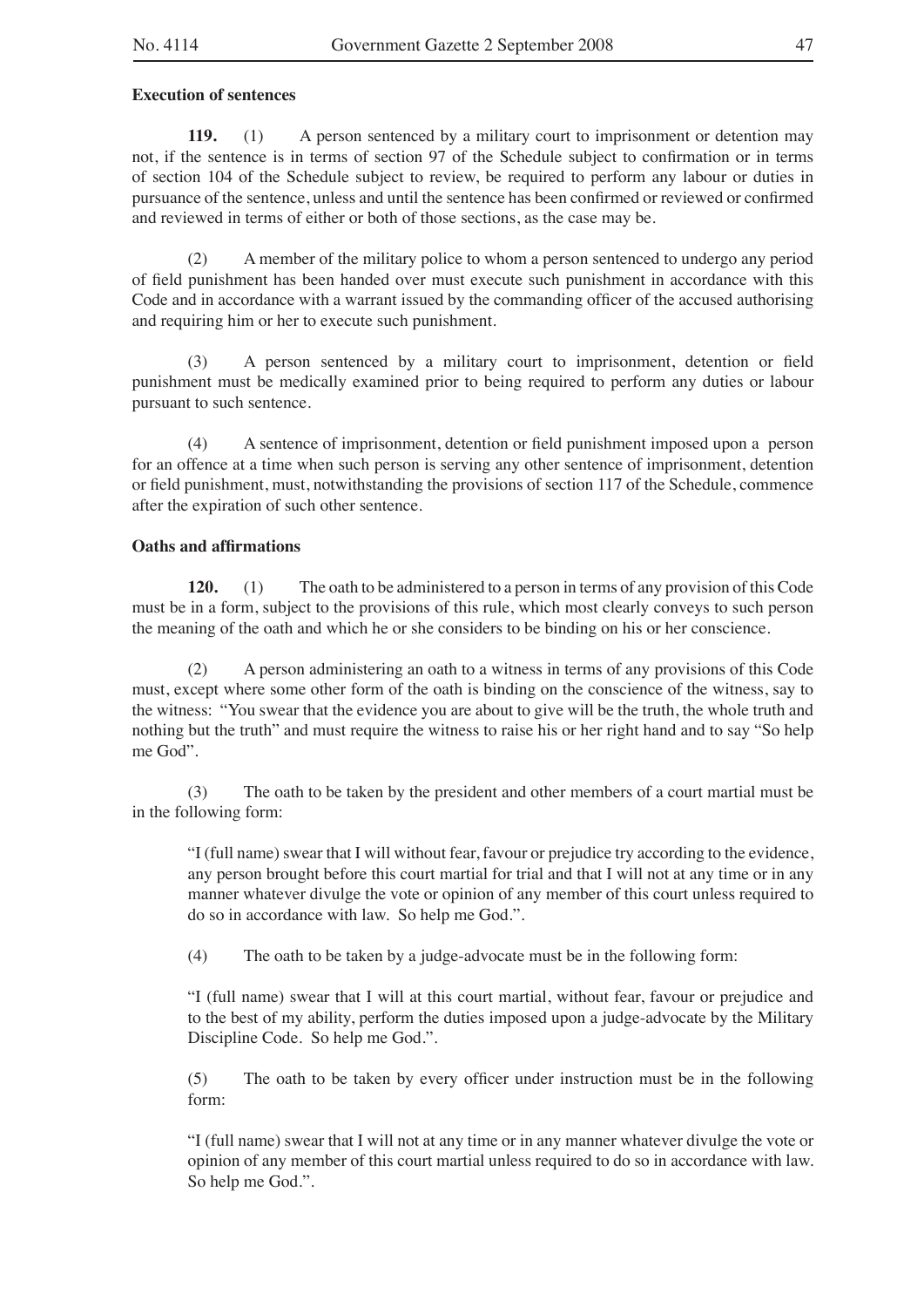(6) The oath to be taken by any shorthand writer must be in the following form:

"I (full name) swear that I will faithfully, truly and to the best of my ability, take down in shorthand the proceedings of and the evidence given before this military court, preliminary investigation or board of inquiry (as the case may be) and that, when required to do so, I will similarly transcribe the same. So help me God.".

(7) The oath to be taken by any operator must be in the following form:

"I (full name) swear that I will faithfully, truly and to the best of my ability, record the proceedings of and the evidence given before this military court, preliminary investigation or board of inquiry (as the case may be) and that, when required to do so, I will similarly transcribe the same or cause them to be transcribed. So help me God.".

(8) The oath to be taken by any interpreter must be in the following form:

"I (full name) swear that I will faithfully, truly and to the best of my ability interpret and translate from (language) to (language) and visa versa as I must be required to do before this military court, preliminary investigation or board of inquiry (as the case may be). So help me God.".

(9) A person who objects to take an oath may, when required to take an oath in terms of any provision of this Code, make a solemn affirmation in the place of taking the oath and such affirmation must be made in the form prescribed in this rule for the applicable oath but the words "solemnly and sincerely affirm and declare" must substitute the word "swear" and the words "So help me God" must be omitted.

(10) Whenever a person from whom it may, in terms of any provisions of this Code, be required to take an oath is owing to his or her youth or defective education unable to understand the meaning and implications of an oath he or she may be cautioned, in the place of being required to take the oath, to speak the truth, the whole truth and nothing but the truth.

## **Preservation of records of proceedings**

**121.** The record of the proceedings of every court martial must be kept in safe custody and preserved by the chief of staff personnel for a period of at least five years in the case of a general court martial and for a period of three years in the case of an ordinary court martial, from the date on which the sentence was announced in that respective court.

## **Accused may obtain copy of record of proceedings of court martial**

**122.** An accused or after the death of an accused, the next-of-kin of that accused, may on application made at any time within the period specified in rule 121 obtain a certified copy of the record of proceedings of the court martial in question.

## **Loss of record of proceedings**

**123.** (1) Whenever a convening authority is satisfied after diligent enquiries made by him or her that the record of proceedings of a court martial convened by him or her or of any trial held by him or her or by any other trial officer under his or her command is lost, he or she may issue a certificate under his or her hand stating that he or she is so satisfied and-

(a) if a copy of such record duly certified by the president or judge-advocate of the court martial in question or by such convening authority or other trial officer concerned is available, or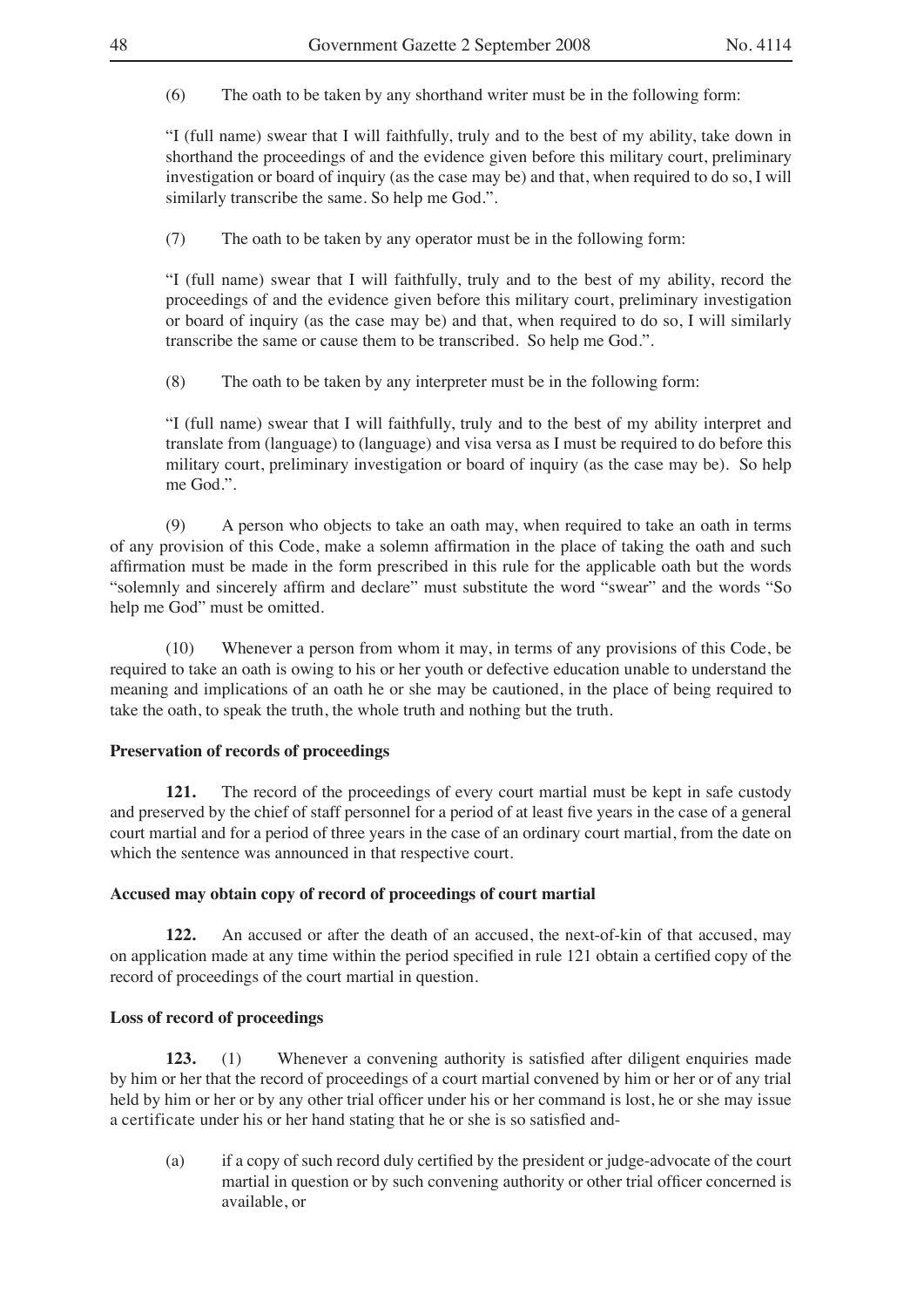(b) if no such copy is available but sufficient evidence as to the nature of the charge, the finding and sentence, if any, and the transactions of the court are contained in sworn statements made by any person who was present during the trial of the accused, and

any reference in this Code to such record must be considered to be a reference-

- (i) to such copy, or
- (ii) if the accused, or in the case of a joint trial all the accused, consent thereto to such evidence.

(2) Whenever an accused refuses consent as provided in subrule (1), he or she, and in the case of a joint trial all the accused, may be tried again before the same or any other court and the sentence of the court of which the record of proceedings have been lost must be considered to have been set aside.

(3) The provisions of rule 116 does not apply in respect of an accused, and in the case of a joint trial all the accused, who pleaded to any charge preferred against them before a military court and whose sentence is in terms of subrule (2) considered to have been set aside.

## **Warrants of committal or release**

**124.** A warrant for the committal to or release from a prison, police cell or lock-up in within Namibia or for the committal to or release from any detention barracks of a person charged with an offence or committed or sentenced under this Code may be signed by the commanding officer or adjutant of such person or by the chief of staff personnel or by an officer appointed by such commanding officer for such purpose or beyond the borders of Namibia, by the commanding officer or adjutant of such person or by the local representative of the chief of staff personnel or the officer who confirmed or suspended the sentence.

#### **Removal of prisoners from one detention barracks to another**

**125.** A person committed to a detention barracks, whether within or beyond the borders of Namibia, to serve a sentence of detention imposed under this Code may, on the written order of the officer commanding the regional command, air force group or equivalent command or formation having jurisdiction in respect of such detention barracks, be removed from such detention barracks to any other detention barracks to serve therein the unexpired portion of his or her sentence.

## **Forfeitures of pay**

**126.** For the purpose of calculating an amount to be forfeited in terms of section 127 of the Schedule, any period referred to in that section of twenty-four hours, must be considered to be one day.

#### **Matters not provided for**

**127.** Whenever in the application of this Code any matter arises for which no provisions have been made, such course as appears to be consistent with this Code and best calculated to do justice must be adopted.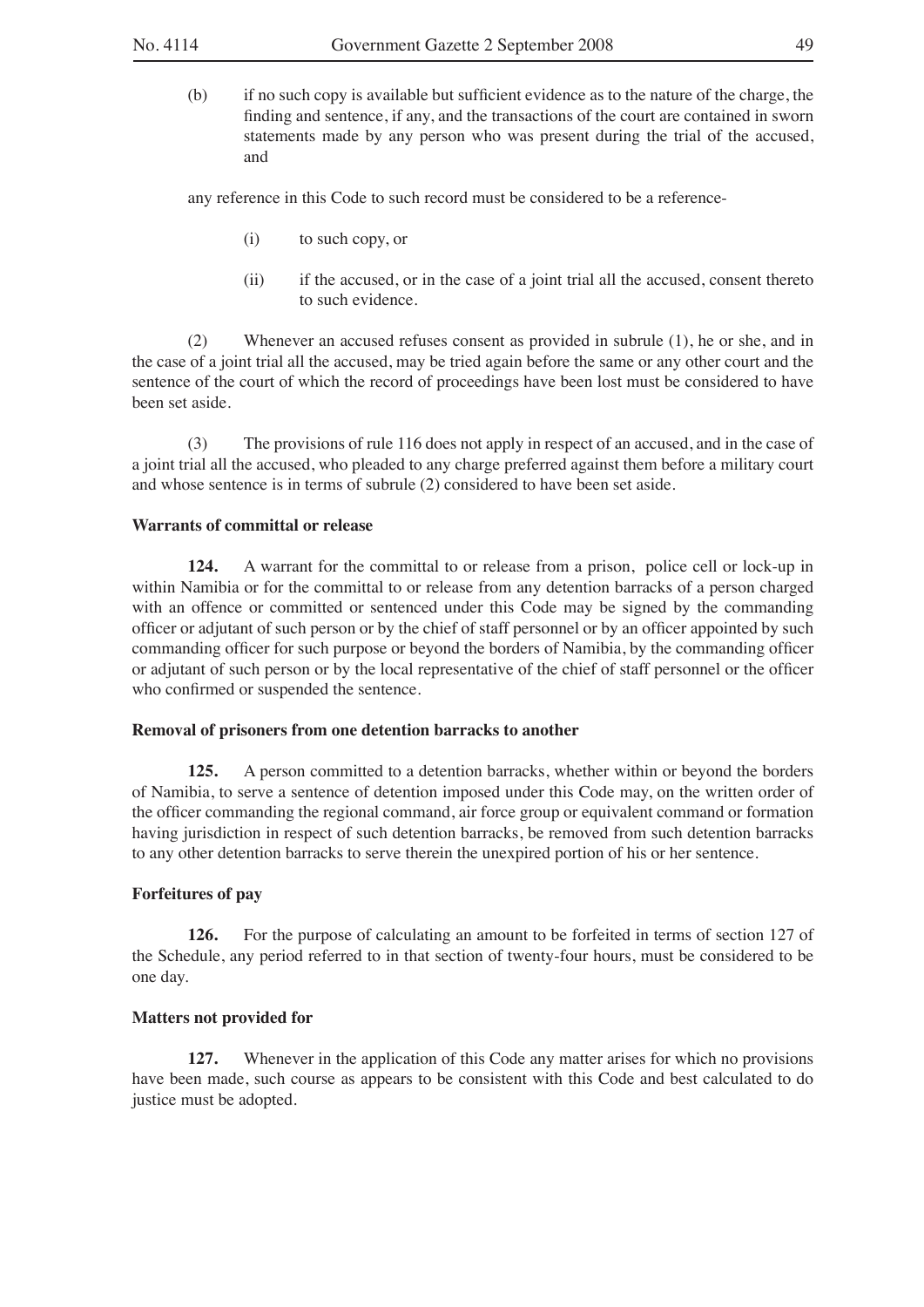## **APPENDIX I**

## NAMIBIAN DEFENCE FORCE

#### **Subpoena**

To Attend a Military Court/Preliminary Investigation

To ........................................., ........................................., .........................................,

You are hereby subpoenaed to attend in person as a witness at .............a.m./p.m. on the ...............day of .................20....., at..................., to give evidence before a trial officer/court martial/at a preliminary investigation concerning an offence of contravening section............. of the Military Discipline Code alleged to have been committed by No...................(Rank)............. Name........................................... ..............................................(Unit)..........................

| You are further required to have available and to produce in evidence at the aforesaid time and place, |
|--------------------------------------------------------------------------------------------------------|
|                                                                                                        |
|                                                                                                        |
|                                                                                                        |
|                                                                                                        |

As a witness, you are required to attend and to remain in attendance until the conclusion of the proceedings unless the president of the court martial/trial officer/recorder decides otherwise.

Failure to comply with this subpoena will render you liable to a fine not exceeding one hundred Namibian Dollar or to imprisonment for a period not exceeding one month.

Given under my hand at.....................this...............day of............................20......

(Sgd)........................(Rank). Designation. Authorised Officer.